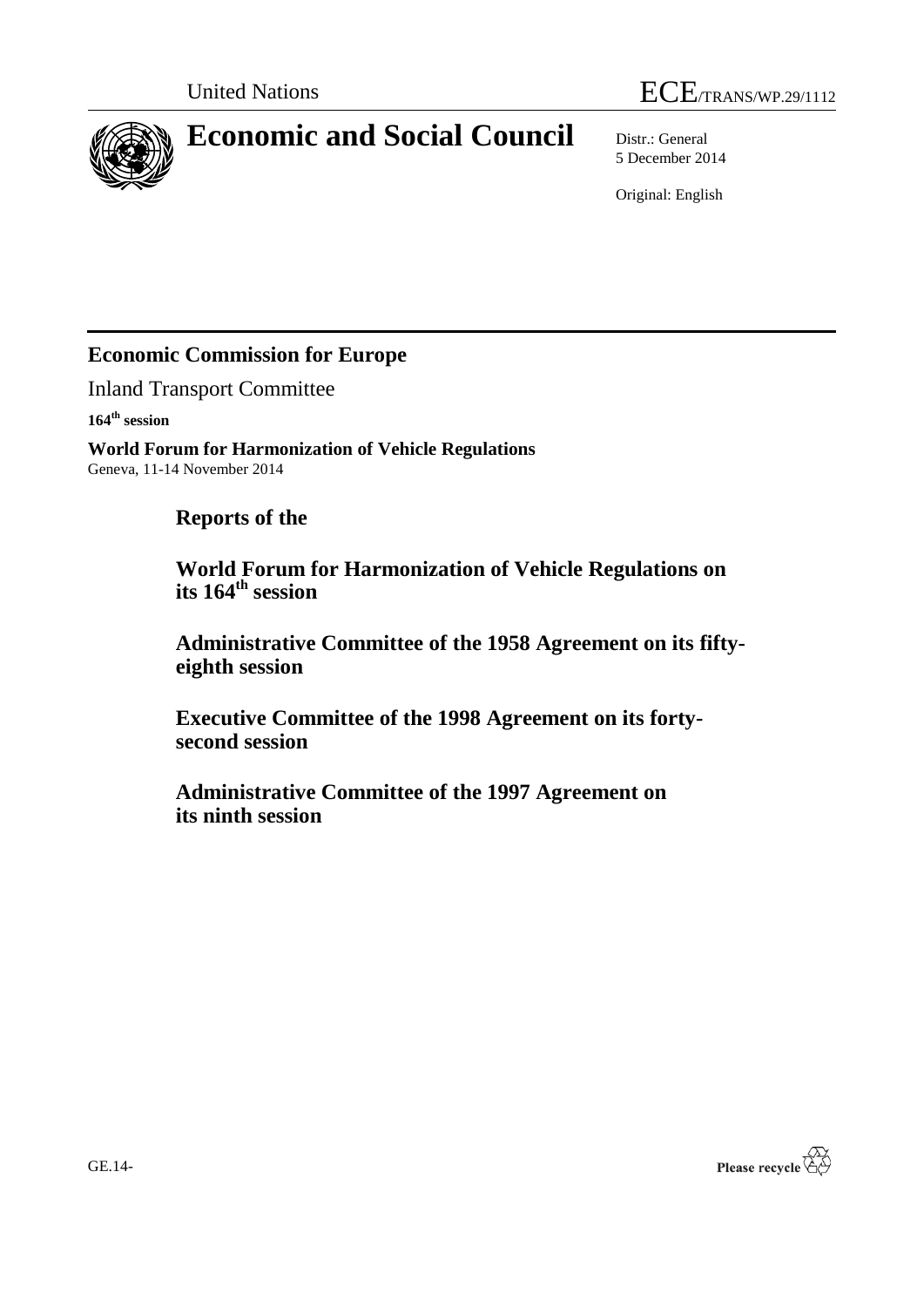# **Contents**

*Paragraphs Page*

# **A. World Forum for Harmonization of Vehicle Regulations**

| I.          |    |                                                                                                                                             | $\mathbf{1}$ | 7  |
|-------------|----|---------------------------------------------------------------------------------------------------------------------------------------------|--------------|----|
| II.         |    |                                                                                                                                             | $2 - 8$      | 7  |
| Ш.          |    |                                                                                                                                             | $9-10$       | 8  |
| IV.         |    |                                                                                                                                             | 11-23        | 9  |
|             | А. | Report of the session of the Administrative Committee for the Coordination                                                                  | 11-18        | 9  |
|             | Β. | Programme of work, documentation and calendar of sessions for the                                                                           | 19-20        | 10 |
|             | C. |                                                                                                                                             | $21 - 22$    | 10 |
|             | D. |                                                                                                                                             | 23           | 11 |
| $V_{\cdot}$ |    | Consideration of the reports of the Working Parties (GRs) subsidiary to WP.29                                                               | 24-44        | 11 |
|             | А. | Working Party on Working Party on Lighting and Light-Signalling (GRE)<br>(Seventy-first session, 31 March - 3 April 2014) (agenda item 3.1) | 24           | 11 |
|             | В. | Working Party on General Safety provisions (GRSG)                                                                                           | 25           | 11 |
|             | C. | Working Party on Passive Safety (GRSP)                                                                                                      | 26           | 11 |
|             | D. | Working Party on Pollution and Energy (GRPE)                                                                                                | 27           | 11 |
|             | Е. | Working Party on Brakes and Running Gear (GRRF)                                                                                             | 28           | 12 |
|             | F. |                                                                                                                                             | 29-44        | 12 |
|             |    | Working Party on Noise (GRB) (Sixtieth session, 1-3 September 2014)<br>1.                                                                   | 29-31        | 12 |
|             |    | Working Party on Brakes and Running Gear (GRRF)<br>2.<br>(Seventy-eighth session, 16-19 September 2014) (agenda item 3.6.2)                 | $32 - 36$    | 12 |
|             |    | 3.<br>Working Party on General Safety provisions (GRSG)<br>$(107th$ session, 30 September – 3 October 2014) (agenda item 3.6.3)             | $37-40$      | 13 |
|             |    | 4.<br>Working Party on Light and Light-Signalling (GRE)<br>(Seventy-second session, 20-22 October 2014) (agenda item 3.6.4)                 | 41-44        | 13 |
| VI.         |    |                                                                                                                                             | $45 - 73$    | 14 |
|             | А. | Status of the Agreement and of the annexed Regulations (agenda item 4.1)                                                                    | 45           | 14 |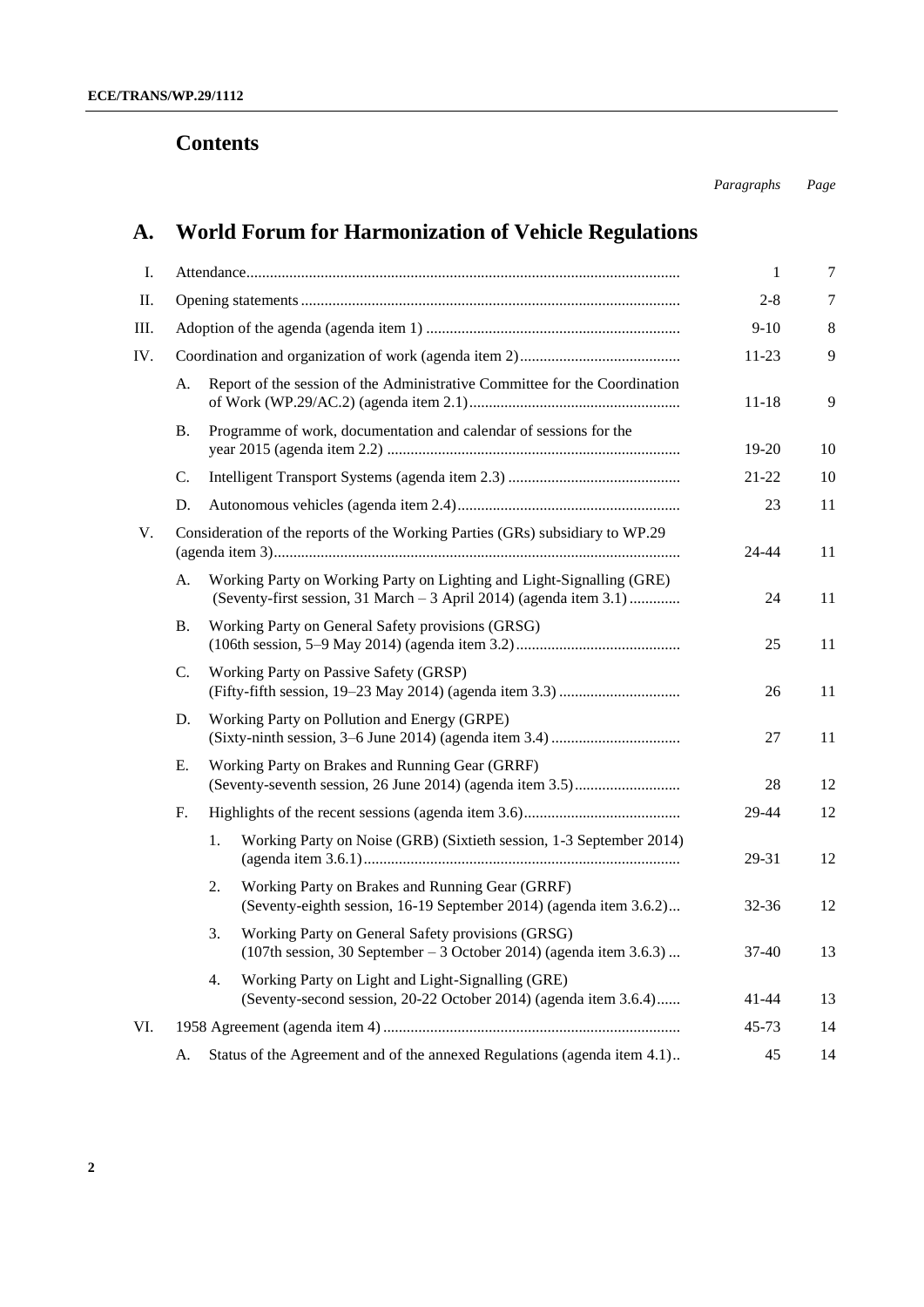|       | <b>B.</b> |    | Guidance requested by the Working Parties on matters related to Regulations                                                                                                                                    | 46-48       | 14       |
|-------|-----------|----|----------------------------------------------------------------------------------------------------------------------------------------------------------------------------------------------------------------|-------------|----------|
|       |           | 1. | Reproduction and reference to private standards in Regulations,<br>Global Technical Regulations and Rules (agenda item 4.2.1)                                                                                  | 46          | 14       |
|       |           | 2. | Guidance on amendments to Regulations annexed to the                                                                                                                                                           | 47          | 14       |
|       |           | 3. | Guidance on the additional application of national provisions                                                                                                                                                  | 48          | 14       |
|       | C.        |    | Development of the International Whole Vehicle Type Approval (IWVTA)                                                                                                                                           | 49-50       | 15       |
|       | D.        |    | Consideration of draft Revision 3 to the 1958 Agreement (agenda item 4.4).                                                                                                                                     | 51-56       | 15       |
|       | Ε.        |    | Development of an electronic database for the exchange of type approval                                                                                                                                        | 57          | 16       |
|       | F.        |    | Consideration of draft amendments to existing Regulations submitted by                                                                                                                                         | 58-59       | 16       |
|       | G.        |    | Consideration of draft amendments to existing Regulations submitted by                                                                                                                                         | $60 - 63$   | 17       |
|       | Η.        |    | Consideration of draft amendments to existing Regulations submitted by                                                                                                                                         | 64          | 18       |
|       | Ι.        |    | Consideration of draft amendments to existing Regulations submitted by                                                                                                                                         | 65-66       | 18       |
|       | J.        |    | Consideration of draft amendments to existing Regulations submitted by<br>GRE after reconsideration of the proposals referred back by WP.29 at<br>its November 2013 and March 2014 sessions (agenda item 4.10) | 67-68       | 18       |
|       | K.        |    | Consideration of draft corrigenda to existing Regulations submitted by                                                                                                                                         | 69          | 18       |
|       | L.        |    | Consideration of pending proposals for amendments to existing Regulations<br>submitted by the Working Parties subsidiary to the World Forum                                                                    | 70          | 18       |
|       | M.        |    | Consideration of proposals for new Regulations submitted by the<br>Working Parties subsidiary to the World Forum (agenda item 4.13)                                                                            | 71-72       | 18       |
|       | N.        |    | Consideration of proposals for amendments to existing Regulations<br>submitted by the Working Parties subsidiary to WP.29 for consideration                                                                    |             |          |
|       |           |    |                                                                                                                                                                                                                | 73          | 19       |
| VII.  |           |    |                                                                                                                                                                                                                | 74          | 19       |
|       |           |    | Status of the Agreement, including the implementation of paragraph 7.1 of the                                                                                                                                  | 74          | 19       |
| VIII. |           |    | Exchange of views on national/regional rulemaking procedures and<br>implementation of established Regulations and/or gtrs into                                                                                 | 75-76       | 19       |
|       |           |    |                                                                                                                                                                                                                |             |          |
| IX.   |           |    | 1997 Agreement (Periodical Technical Inspections) (agenda item 7)                                                                                                                                              | 77-79       | 20       |
|       | A.<br>Β.  |    |                                                                                                                                                                                                                | 77<br>78-79 | 20<br>20 |
|       |           |    |                                                                                                                                                                                                                |             |          |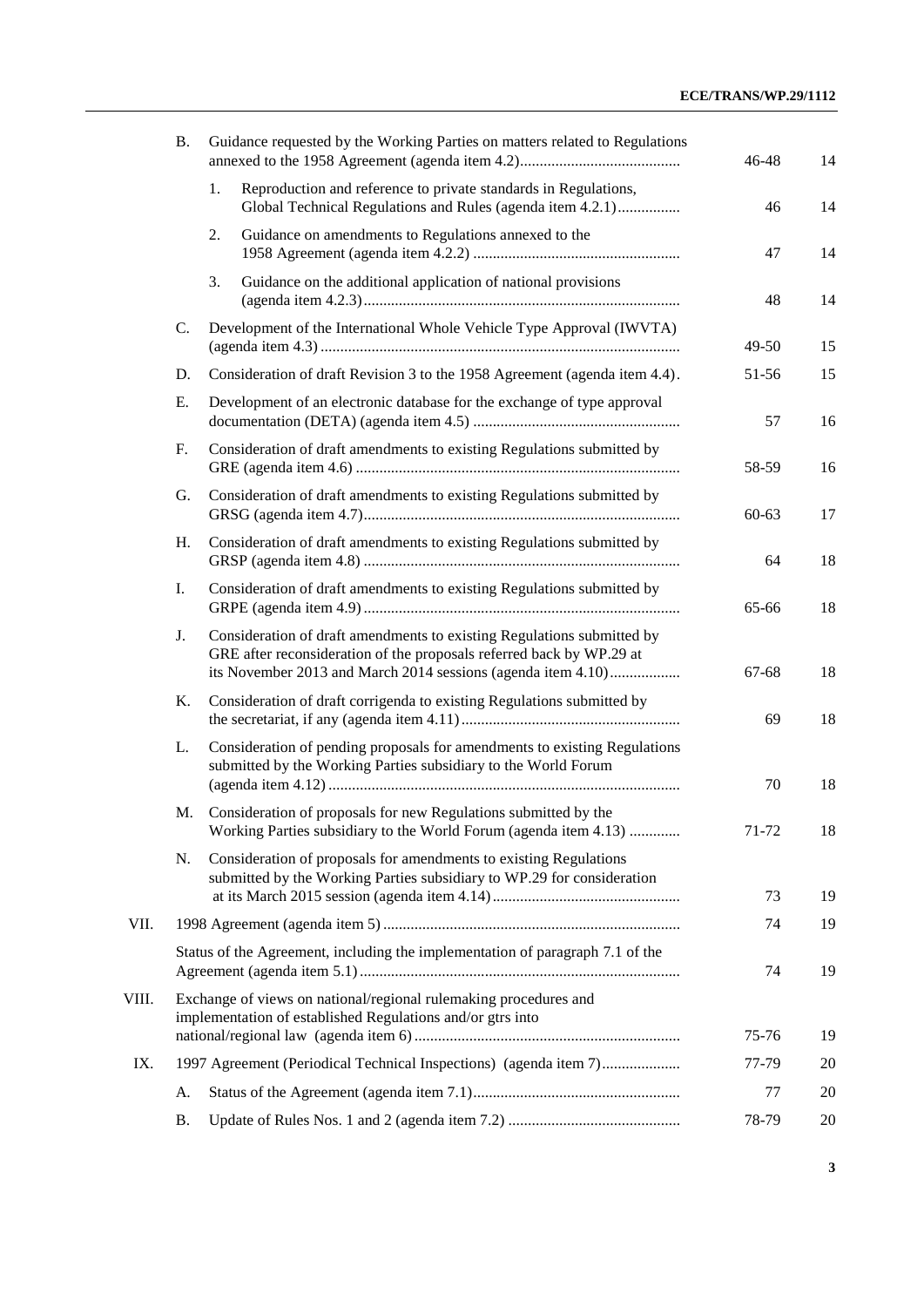#### **ECE/TRANS/WP.29/1112**

| Х.             |                                                                                                                                                                                                                                 | 80-98   | 21 |
|----------------|---------------------------------------------------------------------------------------------------------------------------------------------------------------------------------------------------------------------------------|---------|----|
|                | Exchange of information on enforcement of issues on defects and<br>А.                                                                                                                                                           | 80      | 21 |
|                | Consistency between the provisions of the 1968 Vienna Convention and<br><b>B.</b><br>the technical provisions of the vehicle Regulations and gtrs adopted<br>in the framework of the 1958 and 1998 Agreements (agenda item 8.2) | 81      | 21 |
|                | Proposal for Electric Vehicle Reference Guide (agenda item 8.3)<br>$\mathbf{C}$ .                                                                                                                                               | 82      | 21 |
|                | D.<br>Proposal for amendments to Mutual Resolution No. 1 (M.R.1)                                                                                                                                                                | 83      | 21 |
|                | Accident Emergency Call Systems (AECS) (agenda item 8.5)<br>Е.                                                                                                                                                                  | 84-90   | 21 |
|                | F.                                                                                                                                                                                                                              | 91      | 22 |
|                | G.                                                                                                                                                                                                                              | 92      | 22 |
|                | Η.                                                                                                                                                                                                                              | 93      | 22 |
|                | Ι.                                                                                                                                                                                                                              | 94      | 22 |
|                | J.<br>UNECE special session on air pollution and transport (agenda item 8.10)                                                                                                                                                   | 95      | 22 |
|                | Tributes to Messrs. B. Gauvin, M. Gorzkowski, J.-L. Marduel and<br>Κ.                                                                                                                                                           | 96-98   | 23 |
| XI.            |                                                                                                                                                                                                                                 | 99      | 23 |
| <b>B.</b>      | Administrative Committee of the 1958 Agreement (AC.1)                                                                                                                                                                           |         |    |
| XII.           |                                                                                                                                                                                                                                 | 100-101 | 23 |
| XIII.          | Proposals for amendments and corrigenda to existing Regulations and for                                                                                                                                                         | 102     | 23 |
| $\mathbf{C}$ . | <b>Executive Committee of the 1998 Agreement (AC.3)</b>                                                                                                                                                                         |         |    |
| XIV.           |                                                                                                                                                                                                                                 | 103     | 26 |
| XV.            | Monitoring of the 1998 Agreement: Reports of the Contracting Parties regarding<br>the transposition of gtrs and their amendments into their national/regional law                                                               | 104     | 26 |
| XVI.           | Consideration and vote by AC.3 of draft gtrs and/or draft amendments to                                                                                                                                                         | 105-109 | 26 |
|                | Proposal for a new draft global technical regulation on tyres (agenda item 14.1)<br>A.                                                                                                                                          | 105-108 | 26 |
|                | <b>B.</b><br>Proposal for Amendment 3 to gtr No. 4 (Worldwide heavy-Duty                                                                                                                                                        | 109     | 27 |
| XVII.          | Consideration and vote by AC.3 of draft amendments to Mutual Resolution                                                                                                                                                         | 110     | 27 |

XVIII. [Consideration of technical regulations to be listed in the Compendium of](#page-26-2)  [Candidates for gtrs, if any \(agenda item 16\)](#page-26-2) ........................................................... 111 27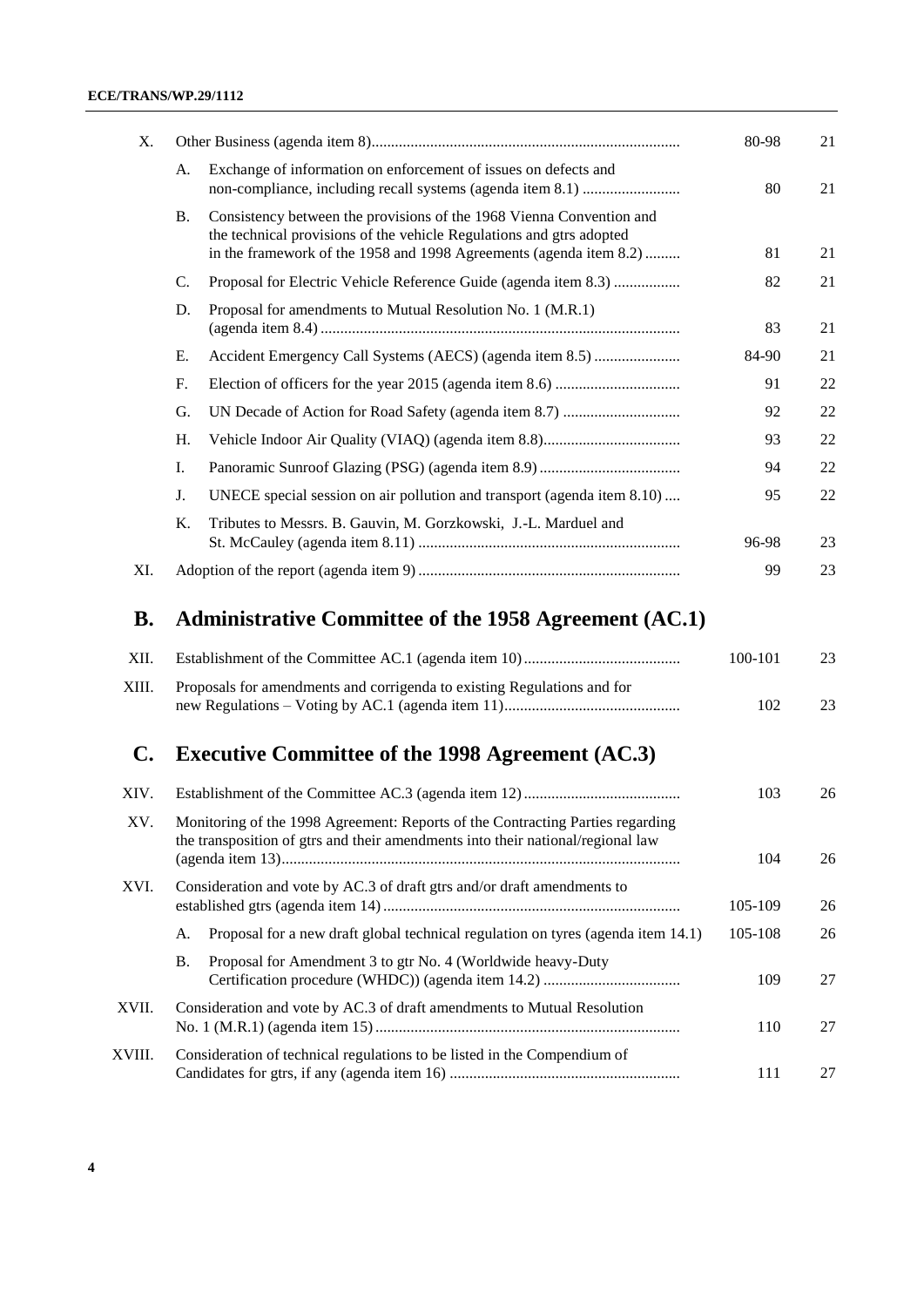| XIX.   |                                                                               | Guidance, by consensus decision, on those elements of draft gtrs that have not<br>been resolved by the Working Parties subsidiaries to the World Forum, | 112     | 28 |
|--------|-------------------------------------------------------------------------------|---------------------------------------------------------------------------------------------------------------------------------------------------------|---------|----|
|        |                                                                               | Development of a new gtr on onboard diagnostic (OBD) requirements for                                                                                   | 112     | 28 |
| XX.    | Progress on the development of new gtrs and of amendments to established gtrs | 113-121                                                                                                                                                 | 28      |    |
|        | A.                                                                            | Gtr No. 2 (Worldwide Motorcycle emission Test Cycle (WMTC)) and other<br>gtrs on environmental and propulsion unit requirements for L-category of       | 113     | 28 |
|        | <b>B.</b>                                                                     |                                                                                                                                                         | 114     | 28 |
|        | $\mathbf{C}$ .                                                                | Gtr No. 4 (Worldwide Heavy-Duty Certification procedure (WHDC))                                                                                         |         |    |
|        |                                                                               |                                                                                                                                                         | 115     | 28 |
|        | D.                                                                            |                                                                                                                                                         | 116     | 29 |
|        | E.                                                                            |                                                                                                                                                         | 117     | 29 |
|        | F.                                                                            | Gtr No. 15 (Worldwide harmonized Light vehicle Test Procedures (WLTP)                                                                                   | 118     | 29 |
|        | G.                                                                            | Draft gtr on Electric Vehicles Safety (EVS) (agenda item 18.7)                                                                                          | 119     | 29 |
|        | Η.                                                                            | Draft gtr on Quiet Road Transport Vehicles (agenda item 18.8)                                                                                           | 120     | 29 |
|        | Ι.                                                                            |                                                                                                                                                         | 121     | 30 |
| XXI.   |                                                                               | Items on which the exchange of views and data should continue or begin                                                                                  | 122-131 | 30 |
|        | A.                                                                            |                                                                                                                                                         | 122     | 30 |
|        | <b>B.</b>                                                                     |                                                                                                                                                         | 123     | 30 |
|        | C.                                                                            |                                                                                                                                                         | 124     | 30 |
|        | D.                                                                            |                                                                                                                                                         | 125     | 30 |
|        | Е.                                                                            | Electric vehicles and the environment (EVE) (agenda item 19.5)                                                                                          | 126-128 | 31 |
|        | F.                                                                            | Specifications for the 3-D H point machine (agenda item 19.6)                                                                                           | 129     | 31 |
|        | G.                                                                            | Hydrogen and Fuel Cell vehicles (HFCV) (Gtr No. 13) - Phase 2                                                                                           | 130     | 31 |
|        | Η.                                                                            |                                                                                                                                                         | 131     | 31 |
| XXII.  |                                                                               | Proposals to develop new gtrs and/or amendments to established gtrs,<br>not included under agenda items 18 and 19, if any (agenda item 20)              | 132     | 31 |
| XXIII. |                                                                               | Exchange of information on new priorities to be included in the programme                                                                               | 133     | 31 |
| XXIV.  |                                                                               |                                                                                                                                                         | 134     | 32 |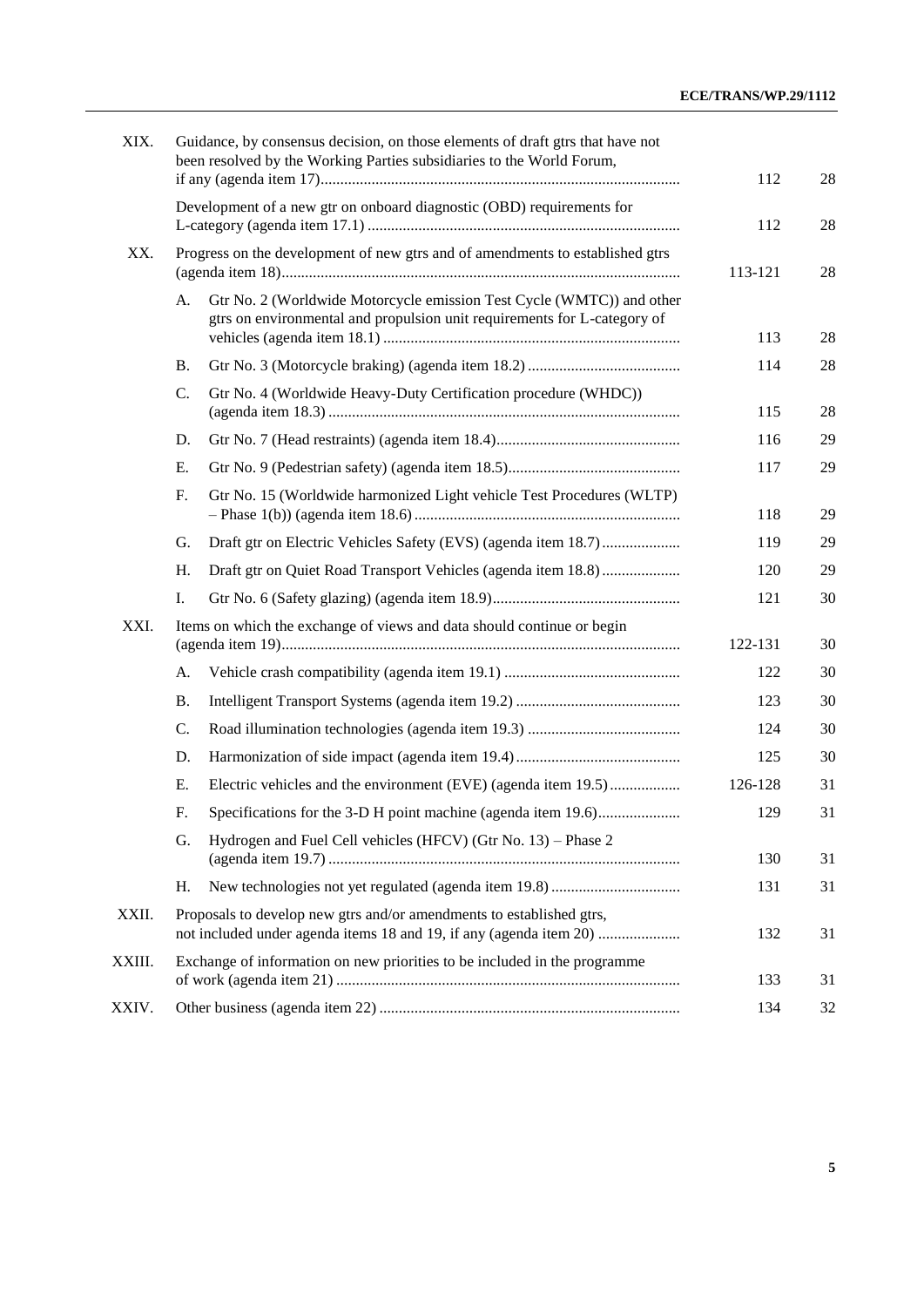# **D. [Administrative Committee of the 1997 Agreement](#page-31-1)**

| XXV.    | Establishment of the Committee AC.4 and election of officers for the year 2015                | 135 | 32 |  |  |  |
|---------|-----------------------------------------------------------------------------------------------|-----|----|--|--|--|
| XXVI.   |                                                                                               | 136 | 32 |  |  |  |
| XXVII.  | 137                                                                                           |     |    |  |  |  |
| Annexes |                                                                                               |     |    |  |  |  |
|         | List of informal documents (WP.29-164-) distributed without a symbol                          |     | 33 |  |  |  |
| П.      |                                                                                               |     | 36 |  |  |  |
| Ш.      | Amendments to draft Revision 3 to the 1958 Agreement (ECE/TRANS/WP.29/2014/53)                |     | 37 |  |  |  |
| IV.     | Status of the 1998 Agreement of the global registry and of the compendium of candidates<br>38 |     |    |  |  |  |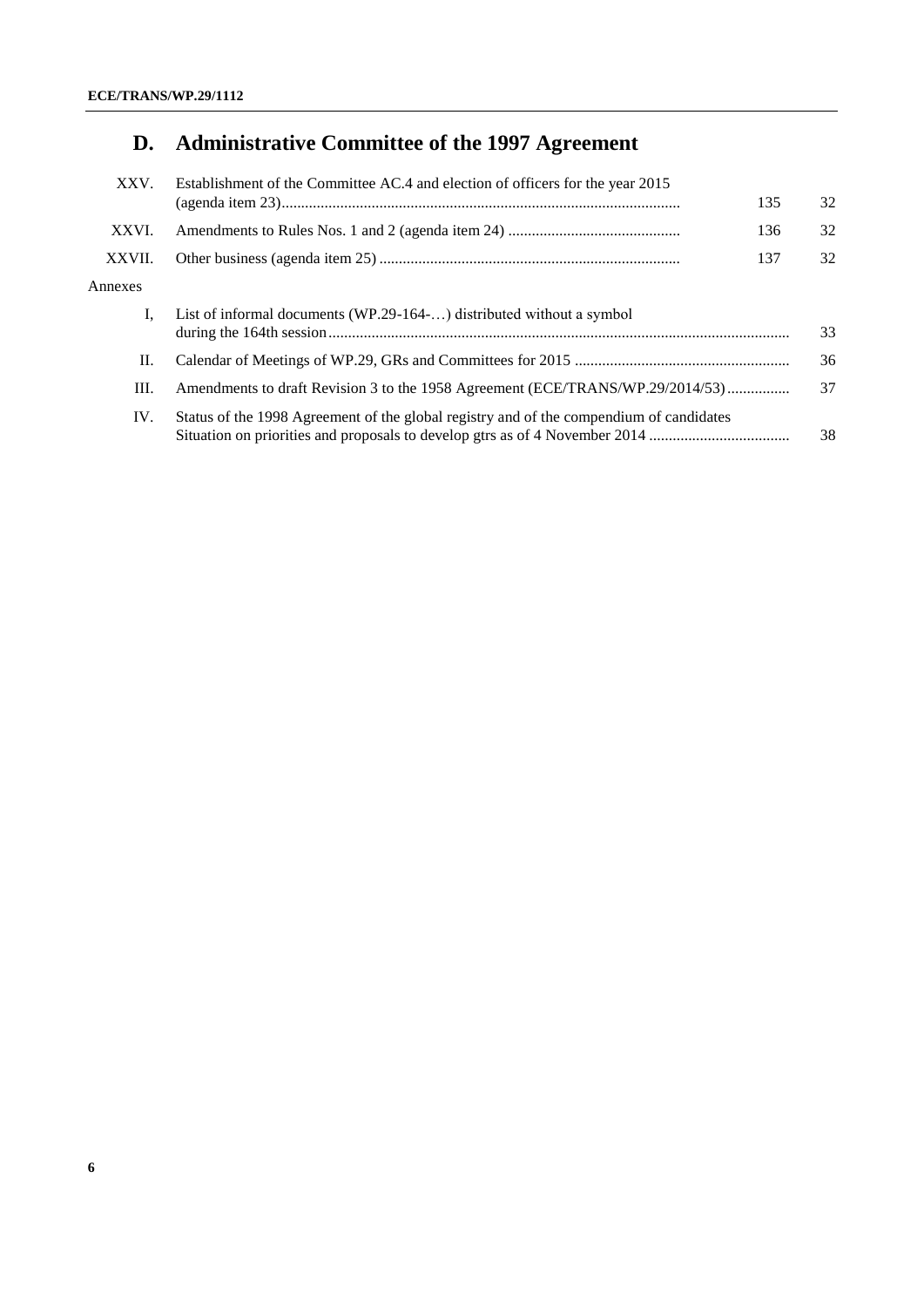# <span id="page-6-0"></span>**I. Attendance**

1. The World Forum for Harmonization of Vehicle Regulations (WP.29) held its 164<sup>th</sup> session from 11 to 14 November 2014, chaired by Mr. B. Gauvin (France). The following countries were represented, following Rule 1(a) of the Rules of Procedure of WP.29 (TRANS/WP.29/690 and ECE/TRANS/WP.29/690/Amend.1 and Amend.2): Argentina; Australia; Belgium; Bosnia and Herzegovina; Brazil; Canada; China; Colombia; Czech Republic; Denmark; Finland; France; Germany; Hungary; India; Italy; Japan; Luxembourg; Malaysia; Netherlands; Norway; Poland; Portugal; Republic of Korea; Romania; Russian Federation; Serbia; South Africa; Spain; Sweden; Switzerland; Turkey; United Kingdom of Great Britain and Northern Ireland; United States of America; Uruguay. Representatives of the European Union (EU) participated. The following governmental organization was represented: International Telecommunication Union (ITU). The following nongovernmental organizations were also represented: Association for Emission Control by Catalyst (AECC); Consumers International (CI); European Tyre and Rim Technical Organisation (ETRTO); European Association of Automotive Suppliers  $(CLEPA/MEMA/JAPIA)<sup>1</sup>$ ; the Foundation for the Automobile and Society (FIA Foundation); Global New Car Assessment Programme; International Automotive Lighting and Light Signalling Expert Group (GTB); International Electrotechnical Commission (IEC); International Motorcycle Manufacturers Association (IMMA); International Organization for Standardization (ISO); International Organization of Motor Vehicle Manufacturers (OICA).

### <span id="page-6-1"></span>**II. Opening statements**

2. The new Executive Secretary of UNECE, Mr. C. Friis Bach, welcomed the participants and confirmed the high importance of the World Forum WP.29 for UNECE. He underlined the worldwide relevance of the World Forum for safer and cleaner vehicles. He welcomed the ongoing work of WP.29 to amend the 1958 Agreement to make it more attractive for emerging economies. He underlined how much the work of the World Forum is affecting people and their daily life. He reminded the World Forum about the magnitude of the road safety problem, that one of the future UN sustainable development goals is to halve the number of traffic casualties and that WP.29 is a key player in improving the safety and environmental performance of new vehicles. He expressed his high appreciation for the work done by the Chair in guiding WP.29 with personal dedication for such a long time.

3. The Executive Secretary informed the World Forum that the selection process for the vacant P-5 post in the Vehicle Regulations and Transport Innovations Section was about to be concluded. Moreover, he confirmed that the selection process would fully follow UN rules and procedures in a fair, transparent and merit-based manner. He expressed his commitment to provide high quality services to the World Forum WP.29.

4. The representative of the EU confirmed his appreciation for the work performed by WP.29 staff and particularly appreciated the work of Mr. R. Hubert in taking over, on a temporary basis, the tasks of the Chief of the Vehicle Regulations and Transport Innovations Section and thus ensuring continuity. He underlined the crucial need for the World Forum to maintain the continuity in work quality of the secretariat services.

<sup>&</sup>lt;sup>1</sup> Representing also the Motor and Equipment Manufacturers Association (MEMA) and Japan Auto Parts Industries Association (JAPIA) (TRANS/WP.29/885, para. 4).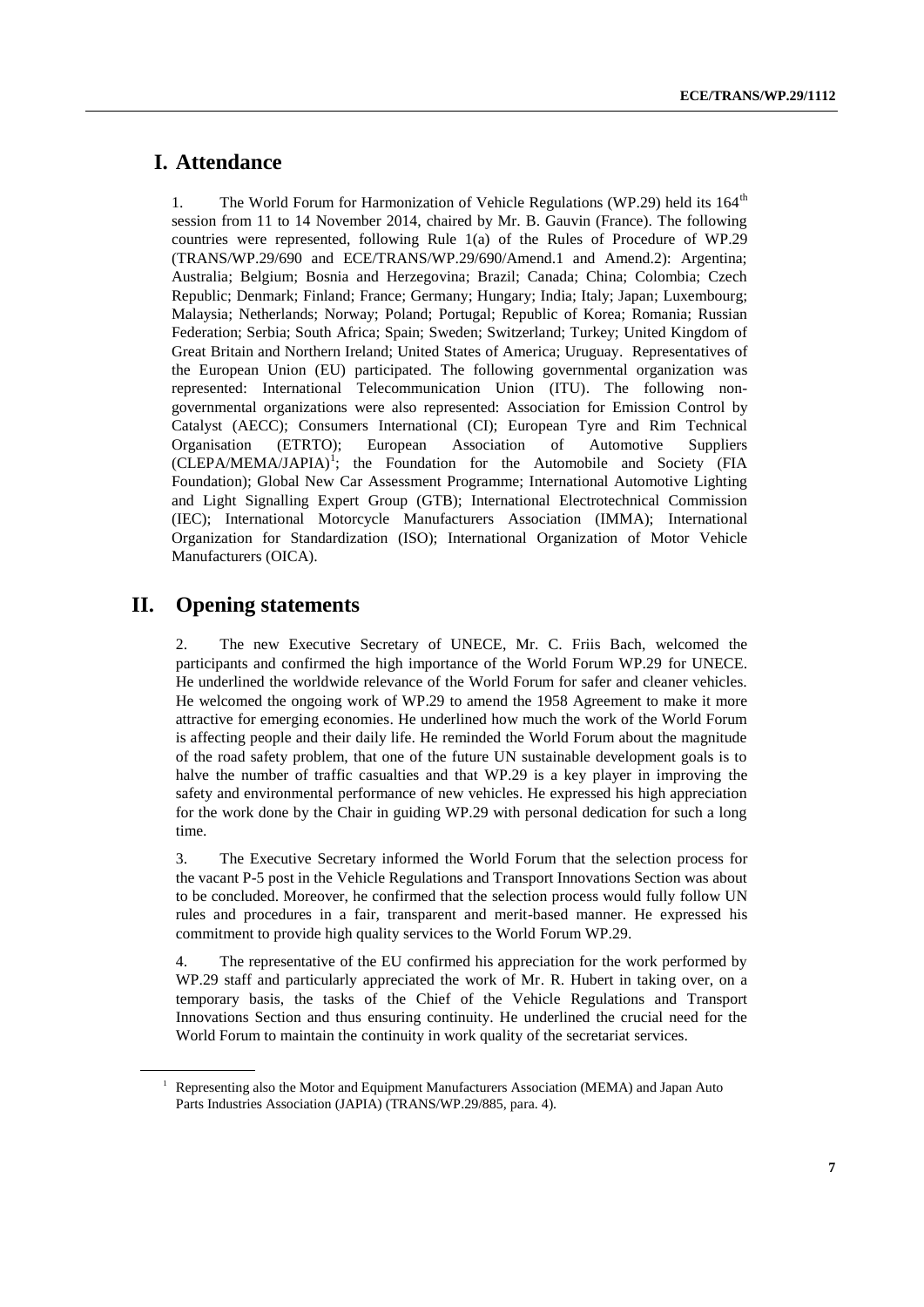5. The above statement was generally supported by the representatives of Japan and the United States of America. The representative of Japan reminded the World Form that the success of his country to bring new Asian countries into the activities of WP.29 had also been based on the assurance of high quality secretariat services.

6. Mr. K. Wani, Director General for Engineering Affairs, Road Transport Bureau of the Ministry of Land, Infrastructure, Transport and Tourism of Japan, recalled that his country had actively been involved in the activities of WP.29 since about 1985 and was the first non-European Contracting Party to the 1958 Agreement. He also spoke about the current and future direction of Japan's commitment in fostering harmonization of vehicle regulations. Accordingly, he indicated three principles followed by his administration: (i) contribute to the transformation of WP.29 towards a more attractive forum for emerging countries; (ii) actively participate in the discussion on new technologies such as highly automated vehicles; and (iii) support the activities related to International Whole Vehicle Type Approval (IWVTA). Finally, he informed the World Forum that, on 11 November 2014, the Japanese Government conferred upon Mr. Gauvin the 'Order of the Rising Sun, Gold Rays with Neck Ribbon' for his achievements in expanding the WP.29 activities so that several countries including Japan could join the World Forum, as well as, for strengthening the Forum's activities by accelerating international regulation development such as the International Whole Vehicle Type Approval (IWVTA).

7. Mr. I. Bin Ahmad, Director General of the Road Transport Department of Malaysia, stated that the activity of harmonizing vehicle regulations would become one of the key elements to ensure vehicle safety and to facilitate vehicle trade in the region of the Association of the South East Asian Nations (ASEAN). He concluded that his country had successfully transposed seventy-seven UN Regulations into its national law and that altogether 126 UN Regulations would be transposed by 2020.

8. Mr. S. Kwon, Director General for the Motor Vehicle Policy Bureau at the Ministry of Land, Infrastructure and Transport of the Republic of Korea, reported on the activities of WP.29 in which his country was actively involved, namely Panoramic Sunroof Glazing (PSG) and Vehicle Indoor Air Quality (VIAQ). He explained the weakness of ceramic printed areas of toughened glass and solicited Contracting Parties to endorse the establishment of an informal working group on PSG. He indicated that his country would be ready to chair and sponsor the activities on PSG.

# <span id="page-7-0"></span>**III. Adoption of the agenda (agenda item 1)**

*Documentation:* ECE/TRANS/WP.29/1111

9. The provisional annotated agenda for the session (ECE/TRANS/WP.29/1111) was adopted with the amendments below:

(a) Deletion of agenda items:

Remove agenda item 4.14.1;

- (b) Addition of agenda items:
	- 8.7 Decade of Action for Road Safety (2011-2020);
	- 8.8 Vehicle Indoor Air Quality (VIAQ);
	- 8.9 Panoramic Sunroof Glazing (PSG);
	- 8.10 UNECE Special Session on Air Pollution and Transport;
	- 18.9 Gtr No. 6 (Safety glazing).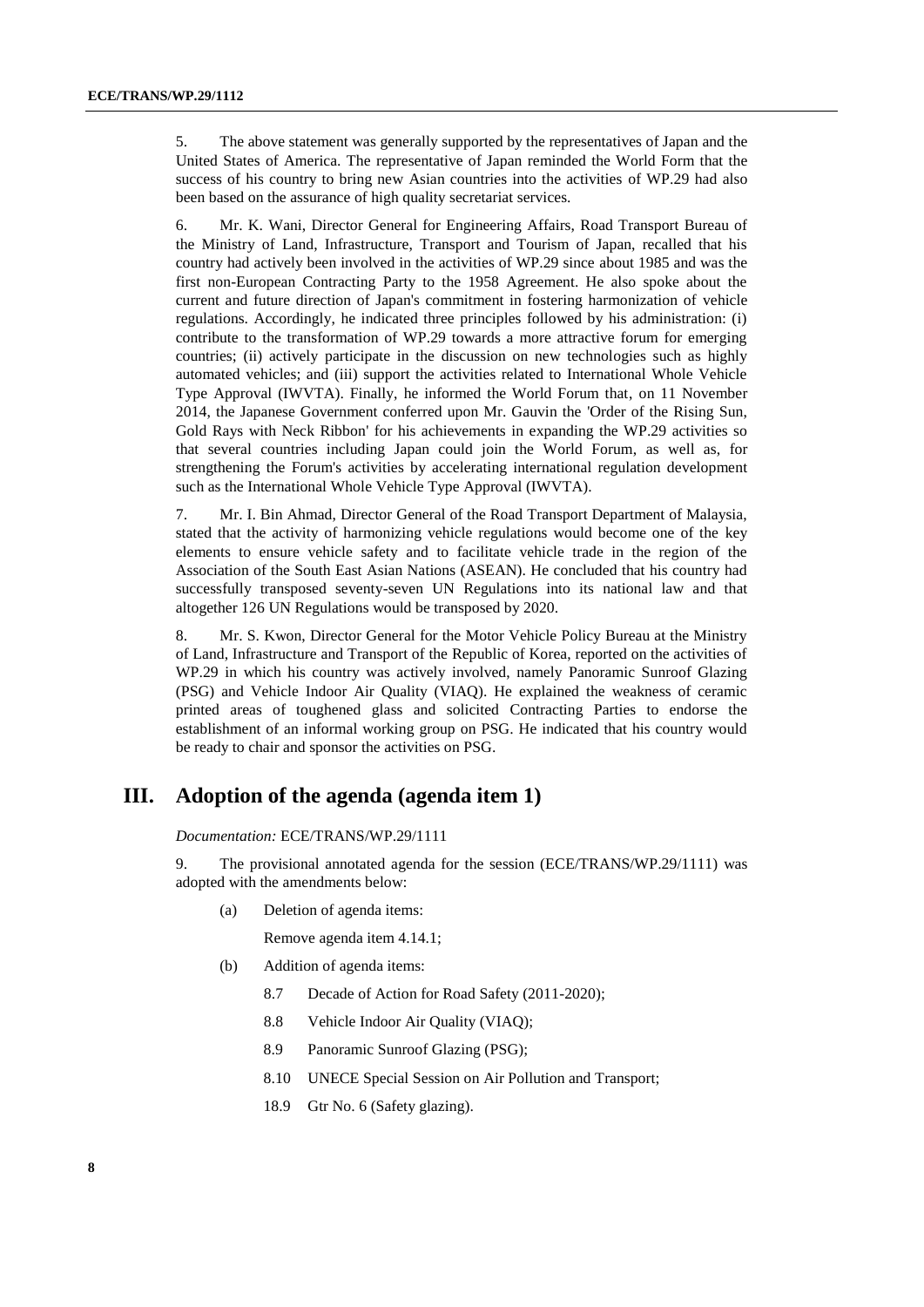(c) Correction of document references for item 7.1:

*for* ECE/TRANS/WP.29/1074/Add.1 *read* ECE/TRANS/WP.29/1074

10. The list of informal documents is reproduced in Annex I to this report.

# <span id="page-8-0"></span>**IV. Coordination and organization of work (agenda item 2)**

#### <span id="page-8-1"></span>**A. Report of the session of the Administrative Committee for the Coordination of Work (WP.29/AC.2) (agenda item 2.1)**

11. The 116<sup>th</sup> session of WP.29/AC.2 was held on 10 November 2014, chaired by Mr. B. Gauvin (France) and was attended, in accordance to Rule 29 of the terms of reference and rules of procedure of WP.29 (TRANS/WP.29/690 including its Amends.1 and 2), by the Chairs of WP.29 (France), GRB (France), GRE (Canada, Belgium), GRSP (United States of America), GRPE (Germany), GRRF (United Kingdom), GRSG (Italy), the Administrative/Executive Committees of the three agreements administered by WP.29 (France (AC.1), Russian Federation (AC.4) and the United States of America (AC.3)), by the representatives of the European Union, Japan and the United States of America and by the Vice-Chairs of WP.29 (Russian Federation), GRSG (Hungary), GRPE (India) and GRSP (Republic of Korea).

12. The Committee reviewed the draft agenda of the 164<sup>th</sup> session of the World Forum and recommended the amendments as indicated in paragraph 9 above. The Committee also recommended that agenda item 5.1 be considered by the World Forum and that the rest of the agenda items of the 1998 Agreement be considered by the Executive Committee of the 1998 Agreement (AC.3). It was also recommended that the Administrative Committee of the 1997 Agreement (AC.4) not to convene. WP.29/AC.2 also reviewed the draft agenda for the 165<sup>th</sup> session of the World Forum, scheduled to be held in Geneva from 10 to 13 March 2015.

13. WP.29/AC.2 noted the secretariat's intention to prepare, following the review by WP.29 this week, a consolidated version of draft Revision 3 to the 1958 Agreement as an official document for consideration and possible adoption by WP.29 in March 2015. WP.29/AC.2 also noted the preparedness of the representative of EU to notify the Office of Legal Affairs (OLA) about the draft Revision 3 once adopted by WP.29.

14. WP.29/AC.2 considered WP.29-164-13 on national requirements not covered by the scope of a UN Regulation and endorsed the position of Japan.

15. WP.29/AC.2 recalled its previous discussions on potential inconsistencies in the use of acronyms. The secretariat reported that several Working Parties (GRs) already produced lists of acronyms as informal documents. WP.29/AC.2 noted that the Working Party on Pollution and Energy (GRPE) included a list of acronyms in UN Global Technical Regulations (UN GTRs) and that this practice could be applied by other GRs. WP.29/AC.2 considered a central register as a valid option to avoid such inconsistencies. WP.29/AC.2 requested the secretariat to prepare, for the March 2015 session, a concept for a central register in which acronyms used by WP.29 would be listed. WP.29/AC.2 agreed to also resume consideration of definitions used in UN Regulations and UN GTRs.

16. WP.29/AC.2 noted the outcome of the UNECE Special session on Air Pollution and Transport (Geneva 2 July 2014). The secretariat indicated that the summary report had been reproduced in Annex III of ECE/EB.AIR/WG5/112, available at: [www.unece.org/fileadmin/DAM/env/documents/2014/AIR/WGSR/ece.eb.air.wg.5.112.edit](http://www.unece.org/fileadmin/DAM/env/documents/2014/AIR/WGSR/ece.eb.air.wg.5.112.edited.ae.pdf) [ed.ae.pdf](http://www.unece.org/fileadmin/DAM/env/documents/2014/AIR/WGSR/ece.eb.air.wg.5.112.edited.ae.pdf)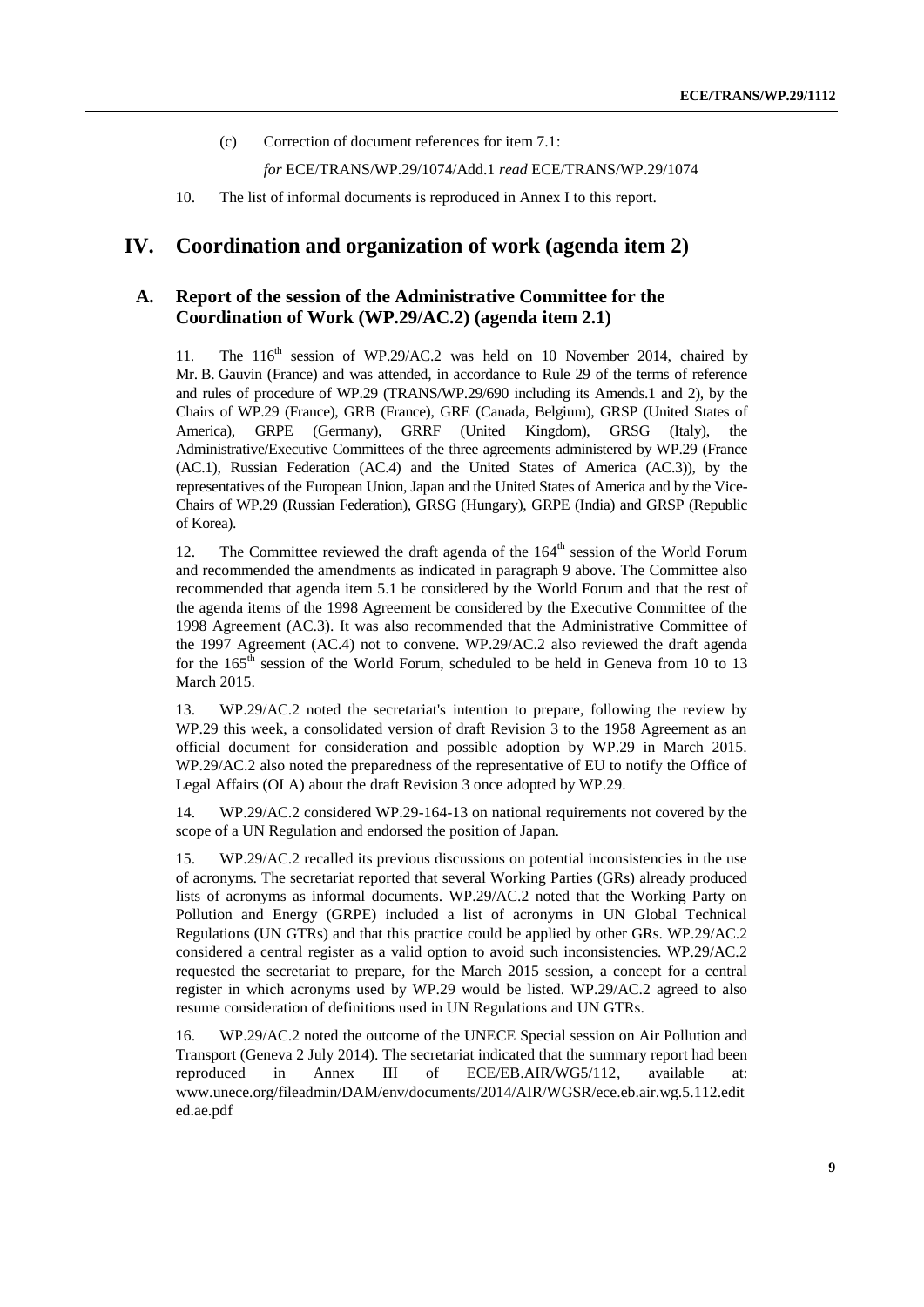17. The Committee elected Mr. Boris Kisulenko (Russian Federation) as Chair of the AC.2 for the sessions in the year 2015.

18. The World Forum adopted the report of the Administrative Committee on its  $116<sup>th</sup>$ session and its recommendations.

#### <span id="page-9-0"></span>**B. Programme of work, documentation and calendar of sessions for the year 2015 (agenda item 2.2)**

*Documentation:* ECE/TRANS/WP.29/2014/1/Rev.2, Informal documents WP.29-164-01-Rev.1, WP.29-164-02, WP.29-164-11

19. The World Forum noted the revised programme of work and documentation (ECE/TRANS/WP.29/2014/1/Rev.2). The secretariat presented the confirmed calendar of sessions for the year 2015 (based on WP.29-164-01-Rev.1). The World Forum agreed with the calendar as reproduced in Annex II to this report. The World Forum noted WP.29-164-02 on the chairmanships of WP.29 and its subsidiary bodies as well as WP.29-164-11 on the current organization of the secretariat servicing WP.29.

20. The representative of EU expressed his appreciation for the work of the GRSP Chair and kindly requested that the United States of America consider extending the term of the current Chair.

#### <span id="page-9-1"></span>**C. Intelligent Transport Systems (agenda item 2.3)**

*Documentation:* ECE/TRANS/WP29/1110, para. 10 Informal document WP.29-164-28

21. The representatives of Japan and the United Kingdom, co-chairing the informal working group (IWG) on Intelligent Transport Systems (ITS), gave a status report on the group's activities. They reported that the IWG convened on Tuesday, 11 November 2014 from 9.00 to 10.00 a.m. and that this rescheduling on Tuesdays had been welcomed as it allowed the IWG to efficiently report to WP.29. The main purpose of the IWG was to prepare the Terms of Reference (ToR) for future work (the draft ToR is in WP.29-164-28). The Chair of WP.29 underlined the strategic importance of this work, due to major technological developments, and the necessity to prepare flexible and swift actions. He added that IWG could convene prior to the WP.29 sessions, so that the World Forum could incorporate the IWG propositions and recommendations as soon as possible in its programme of work. IWG would have the freedom to adapt its venue according to the needs. WP.29 endorsed WP.29-164-28 subject to further amendments, permitting the IWG to immediately start its work, especially on the high priority issue of definitions of the various levels of automation at a first meeting by the end of this year. WP.29 agreed to formally adopt the ToR at its March 2015 session on the basis of a final proposal to be submitted.

22. The representative of ISO announced that it had already started activities related to this item and invited WP.29 representatives to participate in the standardization work. The representative of ITU made a similar announcement.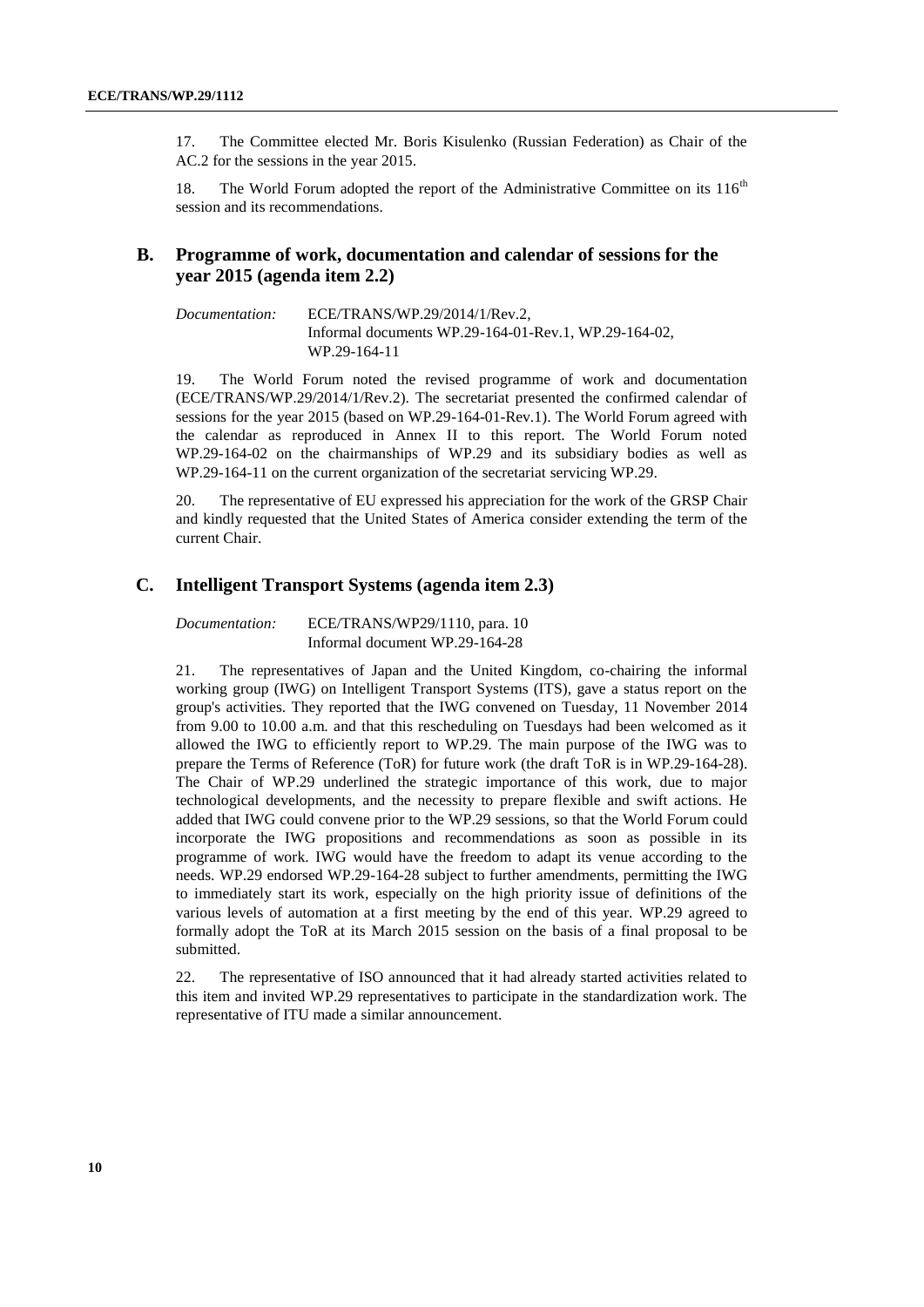### <span id="page-10-0"></span>**D. Autonomous vehicles (agenda item 2.4)**

*Documentation:* Informal document WP.29-164-27

23. WP.29 noted WP.29-164-27 on the activities of UNECE and the Working Party on Brakes and Running Gear (GRRF) on autonomous vehicles and the request for guidance on the future direction. The Co-Chair of ITS announced that his group could provide recommendations at its forthcoming meetings. The Chair of GRRF stressed the need for feedback before the February 2015 session of GRRF to allow further work progress. WP.29 invited GRRF to follow the recommendations provided by the IWG on ITS, awaiting further instructions by WP.29 at its March or June 2015 sessions. WP.29 agreed to consider both ITS and autonomous vehicles under one agenda item "Intelligent Transport Systems and automated vehicles" at its March 2015 session.

# <span id="page-10-1"></span>**V. Consideration of the reports of the Working Parties (GRs) subsidiary to WP.29 (agenda item 3)**

### <span id="page-10-2"></span>**A. Working Party on Working Party on Lighting and Light-Signalling (GRE) (Seventy-first session, 31 March – 3 April 2014) (agenda item 3.1)**

*Documentation:* ECE/TRANS/WP.29/GRE/71

The World Forum recalled the oral report of the Chair of GRE given during the 163<sup>rd</sup> session (ECE/TRANS/WP.29/1110, paras. 21-23) and approved the report.

### <span id="page-10-3"></span>**B. Working Party on General Safety provisions (GRSG) (106th session, 5–9 May 2014) (agenda item 3.2)**

*Documentation*: ECE/TRANS/WP.29/GRSG/85

25. The World Forum recalled the oral report of the Chair of GRSG given during the 163<sup>rd</sup> session (ECE/TRANS/WP.29/1110, paras. 24-26) and approved the report.

### <span id="page-10-4"></span>**C. Working Party on Passive Safety (GRSP) (Fifty-fifth session, 19–23 May 2014) (agenda item 3.3)**

*Documentation*: ECE/TRANS/WP.29/GRSP/55

26. The World Forum recalled the oral report of the Chair of GRSP given during the 163<sup>rd</sup> session (ECE/TRANS/WP.29/1110, paras. 27-31) and approved the report.

### <span id="page-10-5"></span>**D. Working Party on Pollution and Energy (GRPE) (Sixty-ninth session, 3–6 June 2014) (agenda item 3.4)**

*Documentation*: ECE/TRANS/WP.29/GRPE/69 and Adds. 1-2 27. The World Forum recalled the oral report of the Chair of GRPE given during the 163rd session (ECE/TRANS/WP.29/1110, paras. 32-36) and approved the report.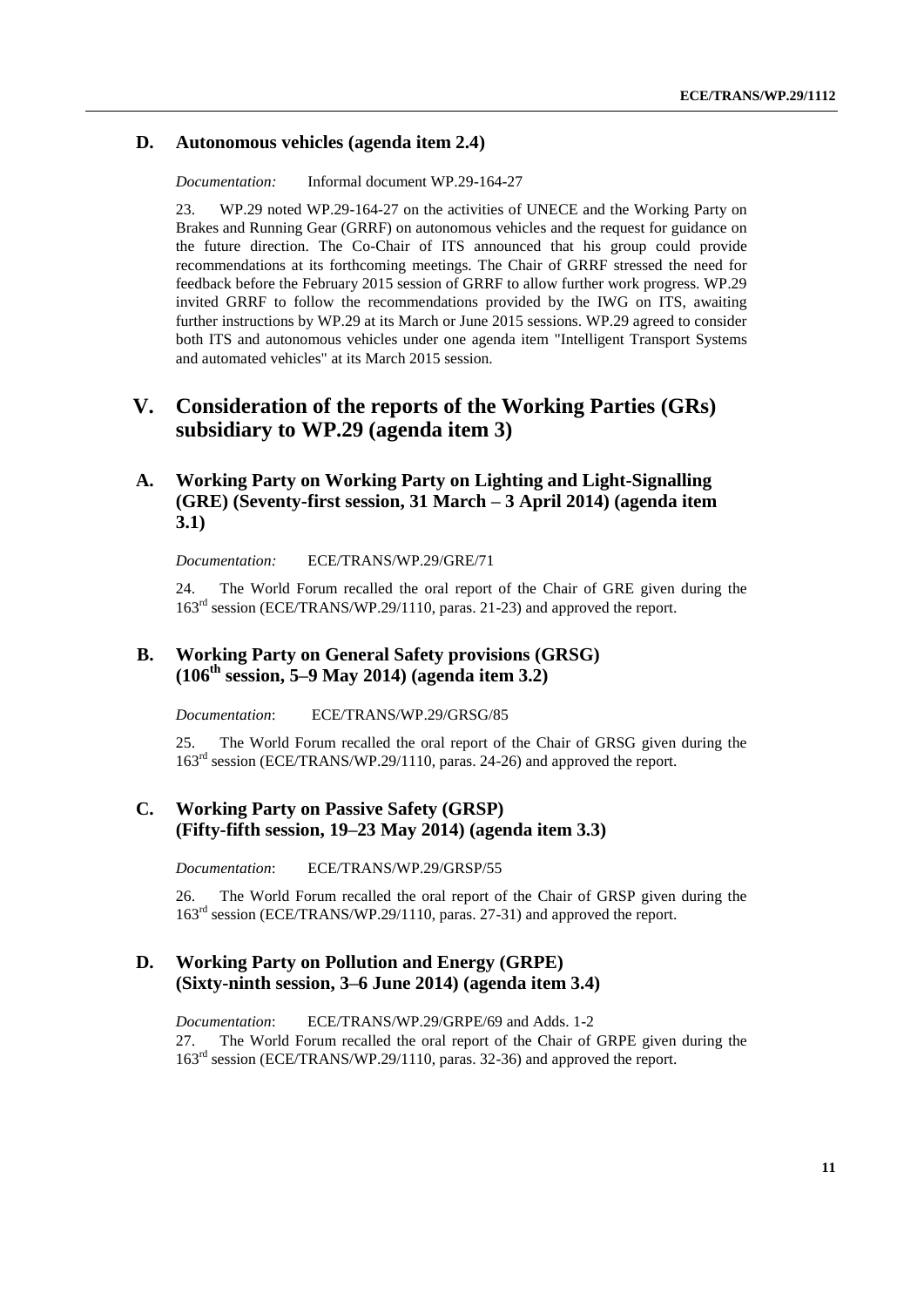### <span id="page-11-0"></span>**E. Working Party on Brakes and Running Gear (GRRF) (Seventy-seventh session, 26 June 2014) (agenda item 3.5)**

<span id="page-11-1"></span>*Documentation*: ECE/TRANS/WP.29/GRRF/77

28. The World Forum recalled the special session of GRRF held during the  $163<sup>rd</sup>$  session of WP.29 and approved the report.

#### <span id="page-11-2"></span>**F. Highlights of the recent sessions (agenda item 3.6)**

#### <span id="page-11-3"></span>**1. Working Party on Noise (GRB) (Sixtieth session, 1-3 September 2014) (agenda item 3.6.1)**

29. The Chair of GRB reported on the results achieved by GRB during its sixtieth session (for details, see the report of the session ECE/TRANS/WP.29/GRB/58), in particular, on the adoption of the 03 series of amendments to Regulation No. 51 and the 02 series of amendments to Regulation No. 59. Both texts are aligned with EU Regulation No. 540/2014 on the sound level of motor vehicles and on replacement silencing systems.

30. He informed WP.29 that GRB had agreed to develop, in parallel to a draft GTR on Quiet Road Transport Vehicles (QRTV), a draft Regulation on QRTV under the 1958 Agreement. He added that, in this respect, GRB had established a new IWG on the basis of the ToR reproduced in Annex VI to the GRB report. WP.29 gave its consent for establishing the IWG.

31. WP.29 noted that GRB had re-elected Mr. S. Ficheux (France) as Chair and Mr. A. Bocharov (Russian Federation) as Vice-Chair for the GRB sessions in the year 2015.

#### <span id="page-11-4"></span>**2. Working Party on Brakes and Running Gear (GRRF) (Seventy-eighth session, 16-19 September 2014) (agenda item 3.6.2)**

32. The Chair of GRRF informed WP.29 about the results achieved by GRRF during its seventy-seventh and seventy-eighth sessions (for more details see the session's reports ECE/TRANS/WP.29/GRRF/77 and ECE/TRANS/WP.29/GRRF/78).

33. On behalf of GRRF, he recommended the establishment of the draft global technical regulation (gtr) on tyres into the Global Registry, on the basis of ECE/TRANS/WP.29/2013/63, as amended by ECE/TRANS/WP.29/2014/83 and WP.29-164-04. He also recommended amending the final report on Phase I on the development of the gtr (ECE/TRANS/WP.29/2013/122) as indicated in WP.29-164-04. He announced that France had indicated that it would not sponsor Phase II of the gtr.

34. The Chair of GRRF announced the submission by GRRF of the updated ToR of the Informal Working Group on Automatic Coupling Vehicles (ACV), as reproduced in the session's report (ECE/TRANS/WP.29/GRRF/78, Annex II), renaming it Modular Vehicle Combinations (MVC) and expanding its mandate.

35. On behalf of GRRF, he sought the guidance of WP.29 on the way to address proposals permitting highway autopilot and valet parking. On this subject, WP.29 referred back to its discussion on autonomous vehicles under agenda item 2.4 (para. 21 above).

36. WP.29 noted that Mr. B. Frost (United Kingdom) was re-elected as Chair and Mr. H. Kubota (Japan) as Vice-Chair for the GRRF sessions of 2015.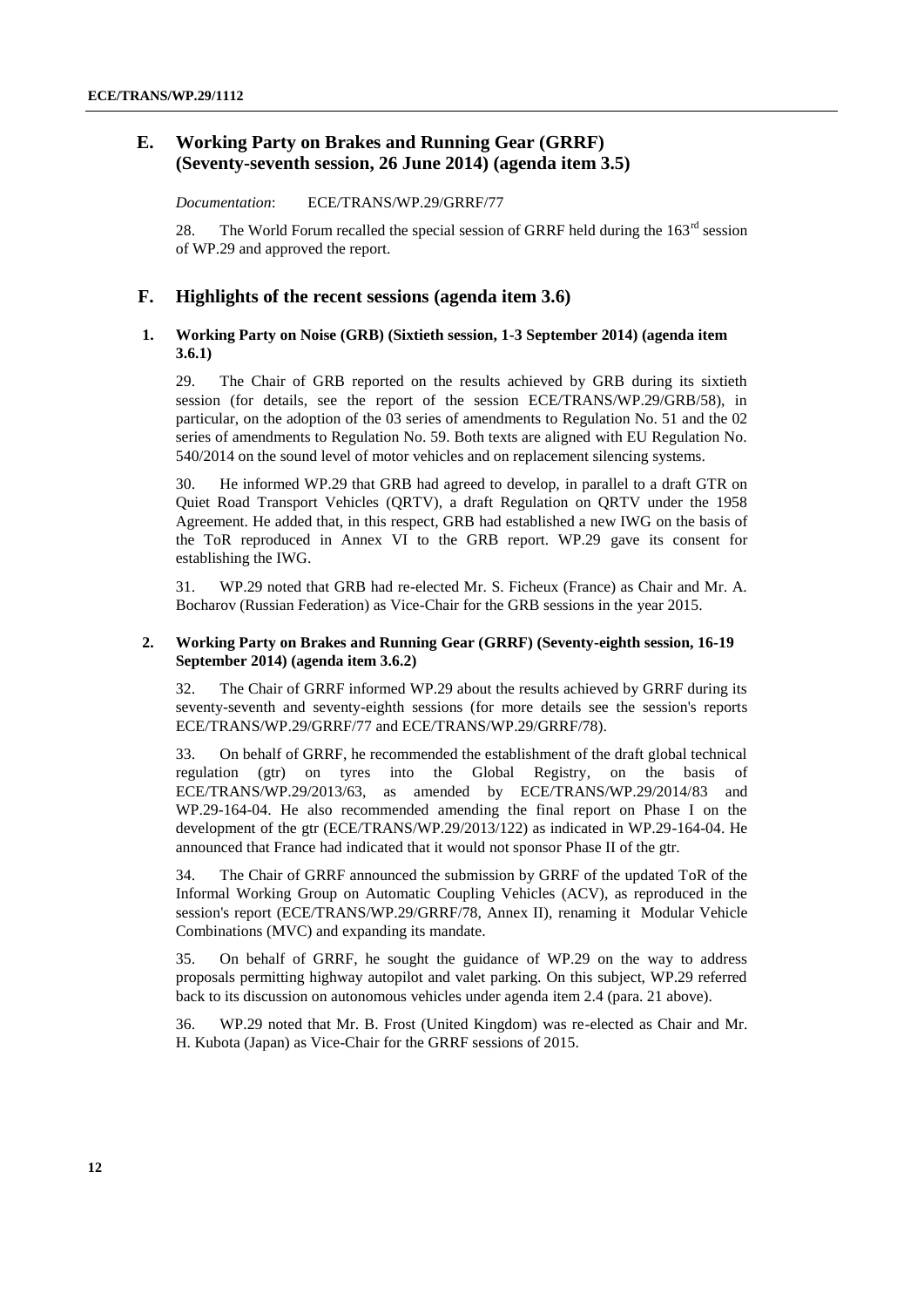#### <span id="page-12-0"></span>**3. Working Party on General Safety provisions (GRSG) (107th session, 30 September – 3 October 2014) (agenda item 3.6.3)**

37. The Chair of GRSG informed WP.29 about the results achieved during the 107th session of GRSG (for more details see the report of the session session of GRSG (for more details see the report of the session ECE/TRANS/WP.29/GRSG/86).

38. He reported that GRSG had agreed on the development of a UN Regulation on Automatic Emergency Call System (AECS) that, in principle,could include three classes of AECS, each covering the in-vehicle and out of vehicle technologies used in Japan, the Russian Federation and the European Union regions respectively. He added that GRSG continued to consider the possible limitation of the scope of the new UN Regulation to invehicle systems and components and their installation on vehicles, but excluding provisions on communication networks and data transmission mechanisms.

39. The Chair of GRSG reported that GRSG had agreed to establish a new IWG on Regulation No. 43 and gtr No. 6 to develop amendments to cope with defects of panoramic sunroofs. Thus, he sought the consent of WP.29 and AC.3 to set up this IWG. WP.29 endorsed the request, after clarification that the goal of the IWG would be to review possible amendments to UN GTR No. 6 and to review, only if necessary, amendments to UN Regulation No. 43.

WP.29 noted that GRSG had unanimously re-elected Mr. A. Erario (Italy) as Chair and Mr. M. Matolcsy (Hungary) as Vice-Chair for the GRSG sessions scheduled for the year 2015.

#### <span id="page-12-1"></span>**4. Working Party on Light and Light-Signalling (GRE) (Seventy-second session, 20-22 October 2014) (agenda item 3.6.4)**

41. The Chair of GRE reported on the results of the seventy-second session of GRE (for details, see the report of the session ECE/TRANS/WP.29/GRE/72).

42. He informed WP.29 about the deliberations of GRE and its newly established IWG "Simplification of the Lighting and Light-Signalling Regulations" (IWG SLR) to streamline UN Regulations under GRE's responsibility. GRE adopted the ToR and Rules of Procedure for SLR, which would be submitted to WP.29 for approval. WP.29 gave its consent to establish the IWG. For the purposes of simplification and in line with the ideas of SLR, the expert from IEC proposed to separate data sheets for various light sources from Annex 1 to UN Regulations Nos. 37, 99 and 128 and to place them in a repository document administered by WP.29 (WP.29-164-18). WP.29 endorsed the proposed approach.

43. Finally, the Chair of GRE reported on his Group's efforts to reach a consensus for amending the daytime running lamp (DRL) provisions in Regulation No. 48, upon the request of the IWG on IWVTA and for the purpose of listing Regulation No. 48 in the annex of UN Regulation No. 0. Referring to the time pressure to find a solution on this, the representative of OICA expressed his preference to remove the installation requirements for DRL from Regulation No. 48 and to insert them into Regulation No. 87, as proposed also by the IWG on IWVTA. Finally, WP.29 urged GRE to find, in close cooperation with the stakeholders, the best solution.

44. WP.29 noted that GRE had elected Mr. M. Loccufier (Belgium) as the new Chair and had re-elected Mr. D. Rovers (Netherlands) as Vice-Chair of GRE for the sessions scheduled in 2015.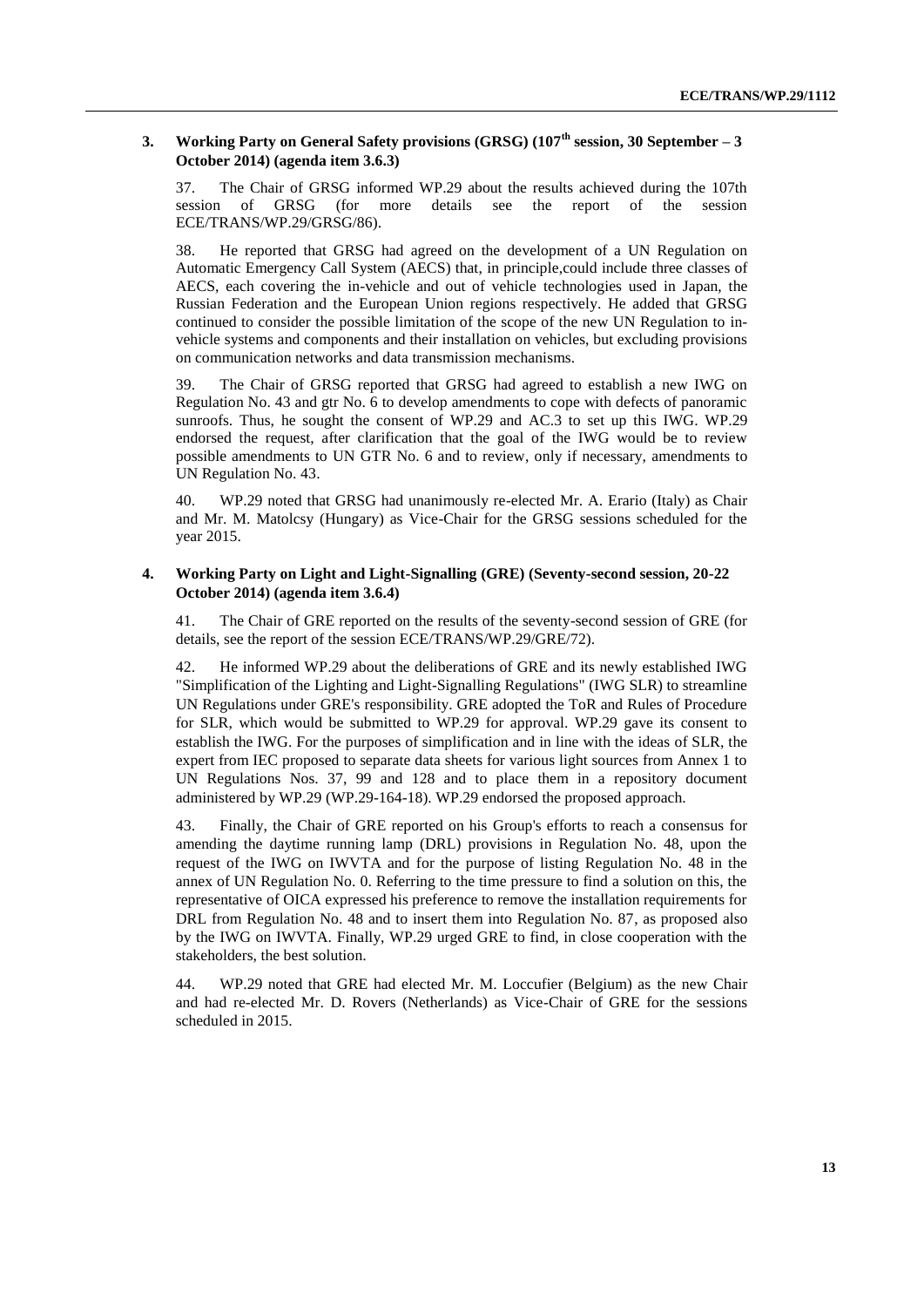### <span id="page-13-0"></span>**VI. 1958 Agreement (agenda item 4)**

#### <span id="page-13-1"></span>**A. Status of the Agreement and of the annexed Regulations (agenda item 4.1)**

45. The secretariat informed the World Forum about the latest update of the status of the 1958 Agreement (ECE/TRANS/WP.29/343/Rev.22) containing the information received by the secretariat until 27 October 2014, which was available on the WP.29 website at: [www.unece.org/trans/main/wp29/wp29wgs/wp29gen/wp29fdocstts.html.](http://www.unece.org/trans/main/wp29/wp29wgs/wp29gen/wp29fdocstts.html)

#### <span id="page-13-2"></span>**B. Guidance requested by the Working Parties on matters related to Regulations annexed to the 1958 Agreement (agenda item 4.2)**

#### <span id="page-13-3"></span>**1. Reproduction and reference to private standards in Regulations, Global Technical Regulations and Rules (agenda item 4.2.1)**

#### *Documentation* Informal document WP.29-164-26

46. The secretariat presented WP.29-164-26 and indicated that following the discussions at WP.29 (ECE/TRANS/WP.29/1108, para. 39), the WP.29 Secretary proposed listing best practices on the use of private standards in UN Regulations, UN Rules and UN GTRs managed by WP.29. He recalled the different manners used by the GRs to reference standards (incorporation by reference, partial or full reproduction). He reported on the ISO cooperation with GRSG to access and review two standards during the  $107<sup>th</sup>$  GRSG session. He outlined the methods of cooperation between GRs with standards developing organizations and how information is received about the content of standards, as well as answering questions raised by the experts. He concluded that these best practices could be extended to all GRs, if needed. The Chairs of GRPE and GRRF announced that they would bring this document to the attention of both GRs.

#### <span id="page-13-4"></span>**2. Guidance on amendments to Regulations annexed to the 1958 Agreement (agenda item 4.2.2)**

*Documentation* Informal document WP.29-164-10

47. WP.29 noted that WP.29-164-10 was discussed under agenda item 4.4 (see para. xx below). WP.29 referred the document to IWVTA for further consideration.

#### <span id="page-13-5"></span>**3. Guidance on the additional application of national provisions (agenda item 4.2.3)**

*Documentation* Informal document WP.29-164-13

48. This agenda item was discussed together with item 4.13.1. The representative of Japan recalled that WP.29 considered, at its June 2014 session, the possible application of national provisions for Hydrogen and Fuel Cell Vehicles for matters not covered by the new draft UN Regulation. He added that the representative of the Russian Federation recalled Article 3 of the 1958 Agreement, stating that a vehicle type approved according to a UN Regulation is deemed to be in conformity with the corresponding national legislation of the Contracting Parties applying that UN Regulation. He concluded that Article 3 would not prevent a Contracting Party from refusing products which are not in conformity with its national legislation in areas beyond the scope of the UN Regulation. WP.29 endorsed the position expressed by the representative of Japan.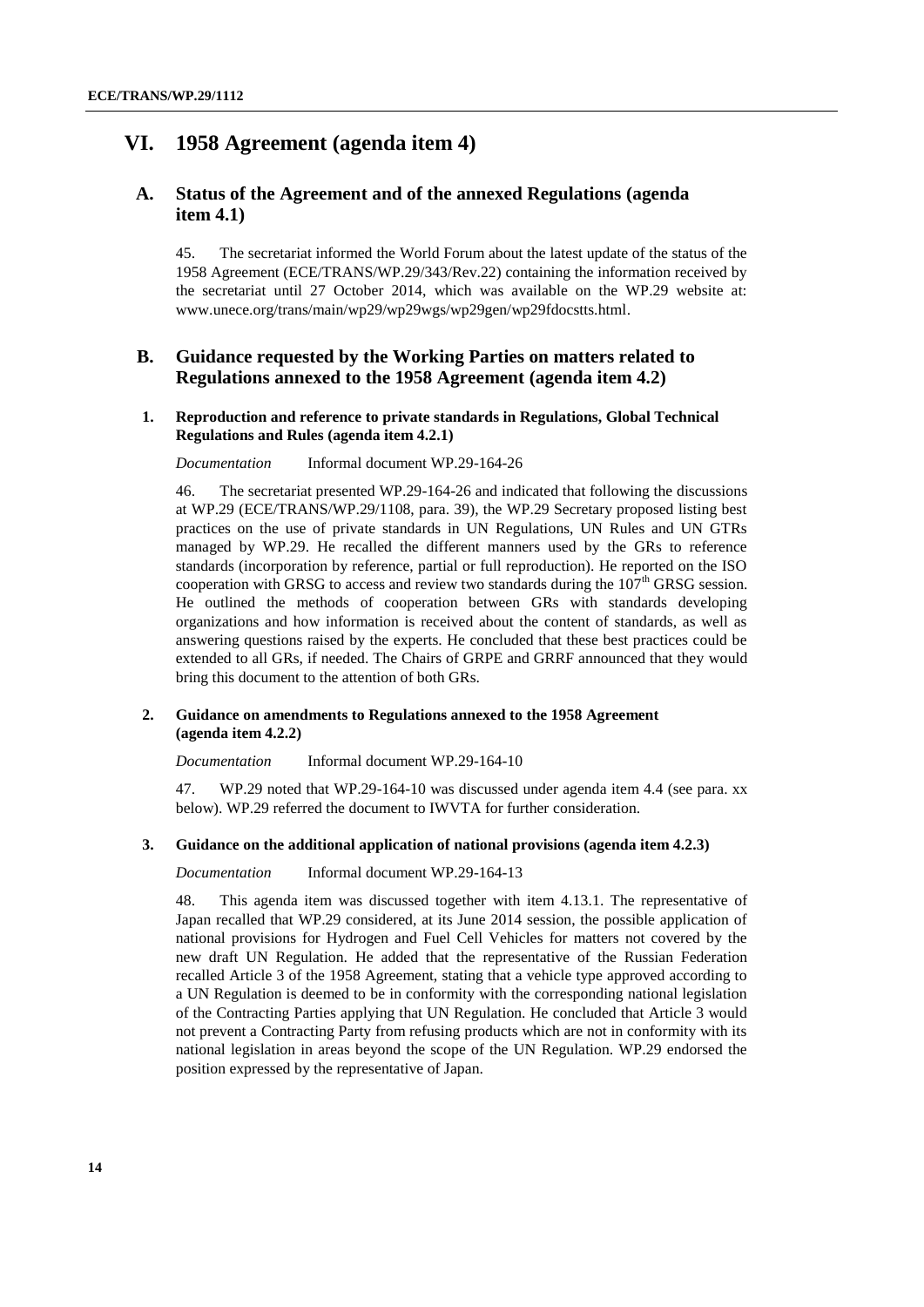### <span id="page-14-0"></span>**C. Development of the International Whole Vehicle Type Approval (IWVTA) (agenda item 4.3)**

*Documentation*: Informal documents WP.29-164-21, WP.29-164-22

49. The representative of Japan, Vice-Chair of the IWG on IWVTA, reported on the work progress made during the meetings held in Paris on the development of draft UN Regulation No. 0 (WP.29-164-21), explaining that the IWG had agreed to submit a second draft to WP.29 for consideration. He gave a presentation on the remaining issues (WP.29-164-22) and sought the advice of WP.29 on: (i) a definition of vehicle type, (ii) the establishment of a Declaration of Conformance (DoC) and (iii) a common procedure for replacement spare parts to be fitted on vehicles covered by an IWVTA.

50. The World Forum underlined the crucial need to develop a harmonized definition for a type of vehicle. WP.29 agreed to re-activate the informal group on the electronic Database for the Exchange of Type Approval documentation (DETA) to develop a harmonized DoC process. WP.29 also agreed to defer to its next session, the decision on how to handle the procedure for replacement spare parts intended to be fitted on vehicles covered by an IWVTA. In this respect, delegates were invited to present their preference on the two options listed in item 5-2 of WP.29-164-22. WP.29 noted the GRE was considering the best possible solution for IWVTA to solve the problem with the installation of DRL (see para. 42 above).

### <span id="page-14-1"></span>**D. Consideration of draft Revision 3 to the 1958 Agreement (agenda item 4.4)**

*Documentation:* ECE/TRANS/WP.29/2014/53 ECE/TRANS/WP.29/2014/82 and Informal documents WP.29-164-08, WP.29-164-09, WP.29-164-10, WP.29-164-14, WP.29-164-23, WP.29-164-30

51. WP.29 recalled the frozen text of draft Revision 3 to the 1958 Agreement (ECE/TRANS/WP.29/2014/53) and the additional provisions on the equal authenticity of English, French and Russian languages (ECE/TRANS/WP.29/2014/82).

52. The representative of the Netherlands proposed a clarification to Article 12 to avoid different interpretations of the provisions on the obligations of Contracting Party to accept type approvals in the case they intend to cease the application of a Regulation. WP.29 endorsed the proposal. The representative of the Russian Federation reiterated the position of his Government expressed in WP.29-164-09 to object to the provisions on the delegation of voting rights. WP.29 agreed to remove Article 9 from the appendix of draft Revision 3. - The secretariat proposed to amend the definition of "a version of a UN Regulation" in WP.29-164-10 tabled under agenda item 4.2.2 and to replace the word "any" by "all" in the last sentence. Following the discussion, WP.29 preferred to delete the word "any". The amendments agreed upon by WP.29 are reproduced in Annex III to this report.

53. The representative of OICA introduced WP.29-164-23 proposing to clarify in Article 3 of draft Revision 3, the special provisions within the UN Regulations with respect to the principles of the mutual recognition. The representative of Australia supported the proposal. WP.29 noted some comments and agreed to resume consideration of this matter at its next session, awaiting the feedback of IWVTA. WP.29 noted a concern expressed by the European Commission services on the late availability of the document and agreed to resume consideration pending the discussion of the document.

54. On behalf of Australia, Japan, Malaysia and the Russian Federation, the representative of Japan introduced WP.29-164-14 justifying the need to raise the voting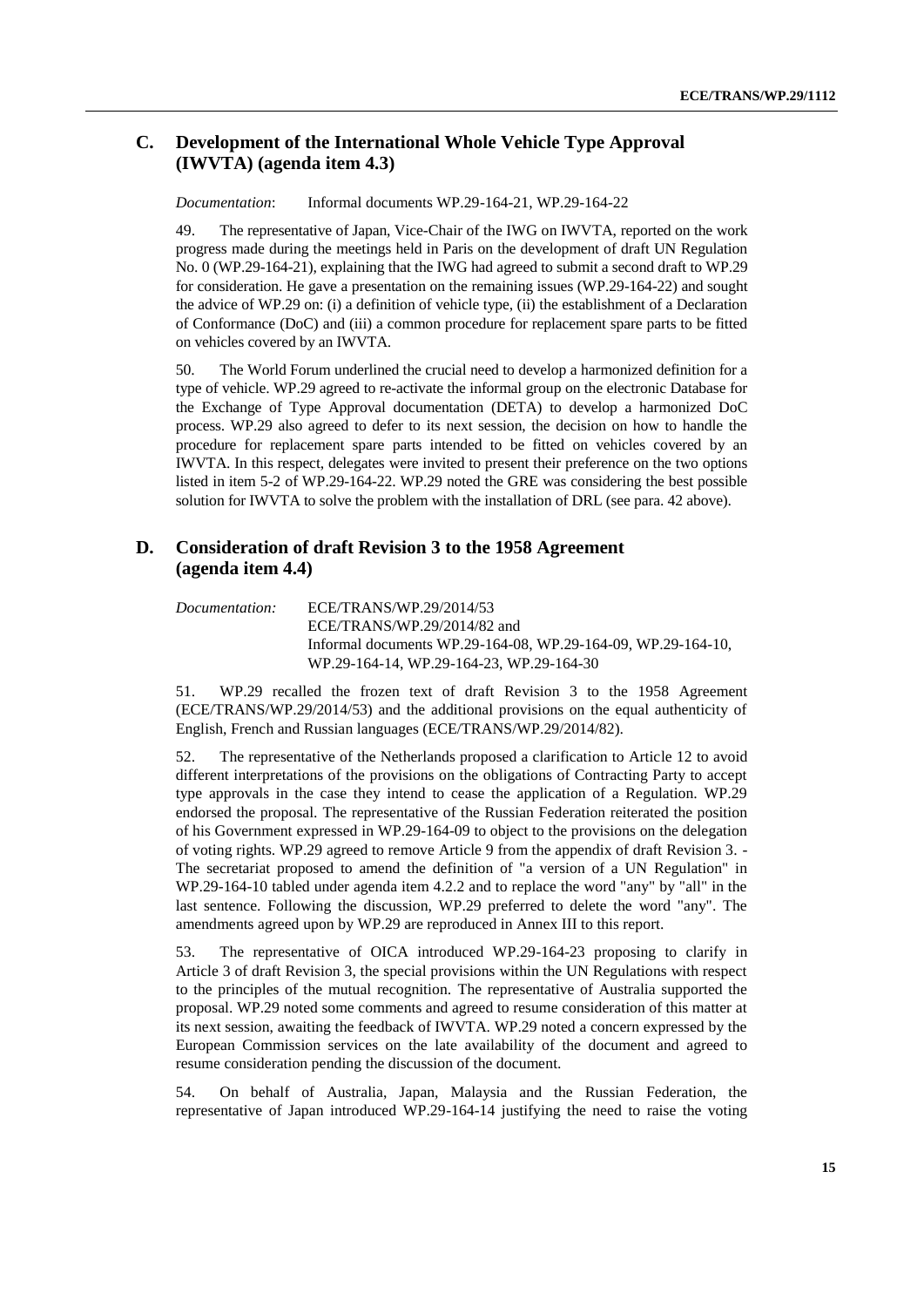majority threshold from the two-third to a four-fifths majority. The representative of EU presented a declaration (WP.29-164-30) by the European Commission Services on behalf of the EU member States and announced the intention to establish a coordinated position by March 2015.

55. The representative of India stated that his country was thankful to Japan for representing its views in IWVTA on the revision of 1958 Agreement. India was already a Contracting Party to 1998 Agreement. He noted that some of the suggestions were under consideration with respect to the 1958 Agreement. Ideally, India would prefer a consensus vote. Additionally, some suggestions have not reached consensus such as proxy voting, choice for accepting or not accepting higher version of UN Regulation, mechanism of validation of test agencies, dispute resolution mechanism, flexibility to apply a UN Regulation to a sub-set of vehicle categories, Contracting Party's right to declare which versions it would accept, etc. He further stated that India appreciated that several countries had shown interest in developing the Indian market. This had improved the indigenous manufacturing industry in India, but India was carefully analysing the advantages that the 1958 Agreement would bring. He added that apart from being a large consumer market, India was also a significant producer of automobiles. India had established testing facilities in the country and was planning other advanced testing centres in near future. India also aspired to participate in other markets in future. India would like to actively participate in all WP.29 sessions and remained committed to better safety, emission and energy solutions, thus accepting regulations which were relevant for the country. India would, therefore, convey its decision on the 1958 Agreement after a detailed study of the final draft document before the March 2015 session of WP.29.

56. The World Forum recognized that the Contracting Parties would need more time to review the above proposals and agreed to resume consideration of this subject at its next session in March 2015. The representatives of Germany and the United Kingdom noted the need for a finalized text prior to submitting to their national authorities for approval and so the World Forum agreed that adoption of the revised agreement would be delayed accordingly. The secretariat was also requested to circulate WP.29-164-23 as a separate official document.

#### <span id="page-15-0"></span>**E. Development of an electronic database for the exchange of type approval documentation (DETA) (agenda item 4.5)**

57. Upon the request of WP.29, the secretariat gave a status report on the hosting of DETA within the UNECE premises, on its financing and the related staffing issues. He informed WP.29 about the efforts of the secretariat to reduce the yearly costs of hosting DETA upon the request of its management. He concluded that the formal decision has still to be taken to cover DETA within the regular biannual budget 2016-2017. The representative of Germany recalled that his country was providing an interim solution to host DETA, until its implementation at UNECE. He reported that the IWVTA had already a discussion on possibilities to ensure a reliable hosting of DETA, especially for the IWVTA system, in the case UNECE could not cover the hosting costs.

### <span id="page-15-1"></span>**F. Consideration of draft amendments to existing Regulations submitted by GRE (agenda item 4.6)**

58. The World Forum considered the draft amendments under agenda items 4.6.1 to 4.6.11 and recommended their submission to AC.1 for voting, subject to the corrections of para. 59 below.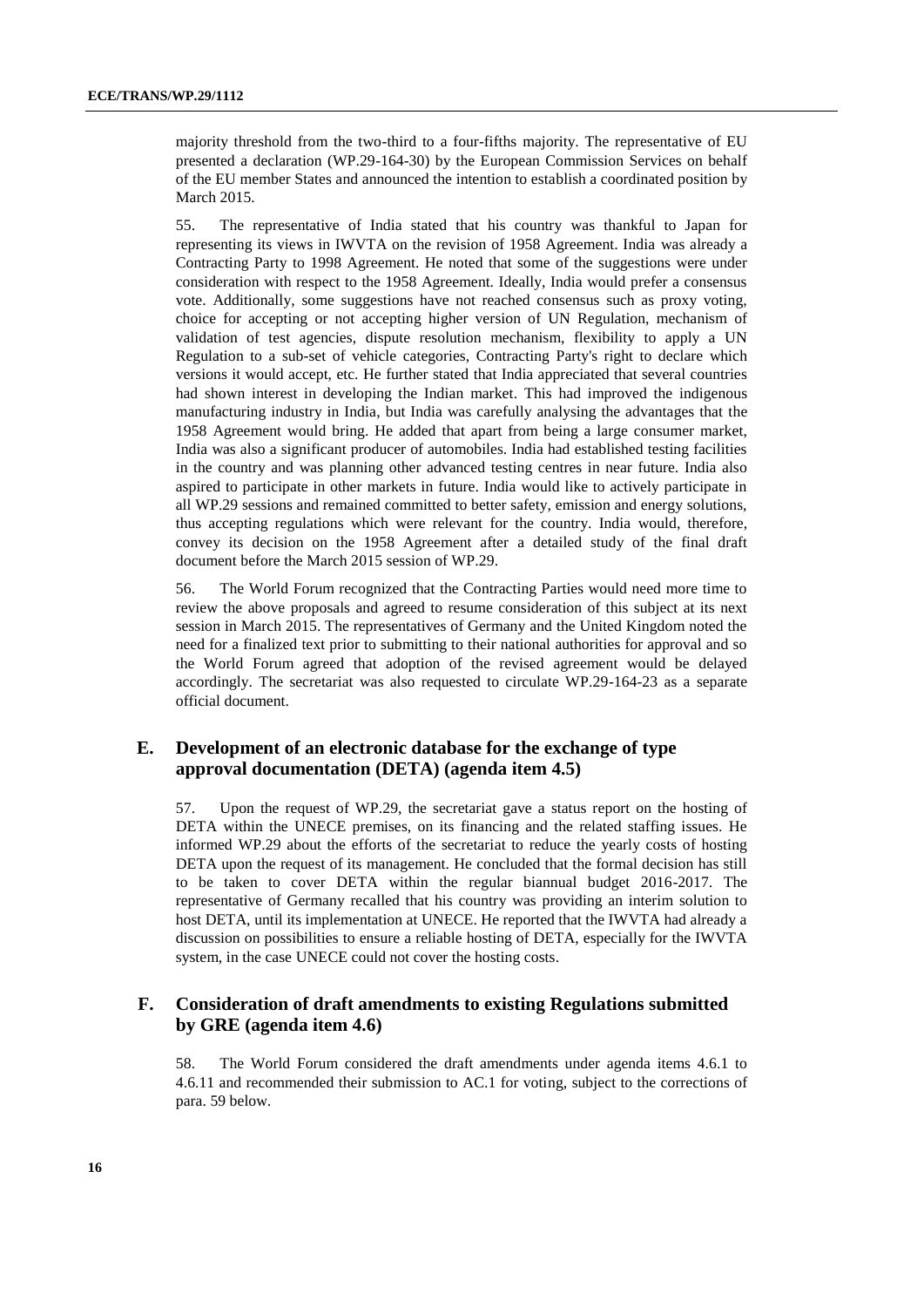59. Agenda item 4.6.1, Regulation No. 4, ECE/TRANS/WP.29/2014/54, insert the following amendments, to read:

In the title of the document, replace "Supplement 18" to read "Supplement 17".

*The amendments to Annex 3*, correct to read:

 $"$ … Category 1a (340 x 240 mm) … Category 1b (520 x 120 mm) … Category 1c (255 x 165 mm) …"

*Add the end of the document*, correct to read:

 $"$ …  $q = 145$  mm  $r = 50$  mm

Note: In the case of devices ……"

#### <span id="page-16-0"></span>**G. Consideration of draft amendments to existing Regulations submitted by GRSG (agenda item 4.7)**

60. The World Forum considered the draft amendments under items 4.7.1 to 4.7.6 and recommended their submission to AC.1 for voting, subject to the corrections of paras. 61- 63 below.

61. Agenda item 4.7.1, Regulation No. 34, ECE/TRANS/WP.29/2014/65, paragraph 17.10, correct to read:

"17.10. Even after the date of entry into force of the 03 series of amendments to this Regulation, **Contracting Parties applying this Regulation shall continue to accept** type approvals to the preceding series of amendments to the Regulation which are not affected by the 03 series of amendments."

62. Agenda item 4.7.5, Regulation No. 107, ECE/TRANS/WP.29/2014/69, insert a new paragraph 10.24 (instead of amending).

63. Agenda item 4.7.6, Regulation No. 107, ECE/TRANS/WP.29/2014/70, paragraphs 10.24 and 10. 25, correct to read (renumbering the paragraphs):

*Paragraph 10.9. (instead of 10.24.),* amend to read:

"10.**9**. Notwithstanding paragraphs 10.**7**. and 10.**8**., Contracting Parties applying this Regulation shall continue to accept type approvals granted to the preceding series of amendments, which are not affected by the 05 series of amendments."

*Add a new paragraph 10.10. (instead of 10.25.),* to read:

"10.**10**. Contracting Parties applying this Regulation shall not refuse to grant extensions of approval for vehicles which are not affected by the 05 series of amendments."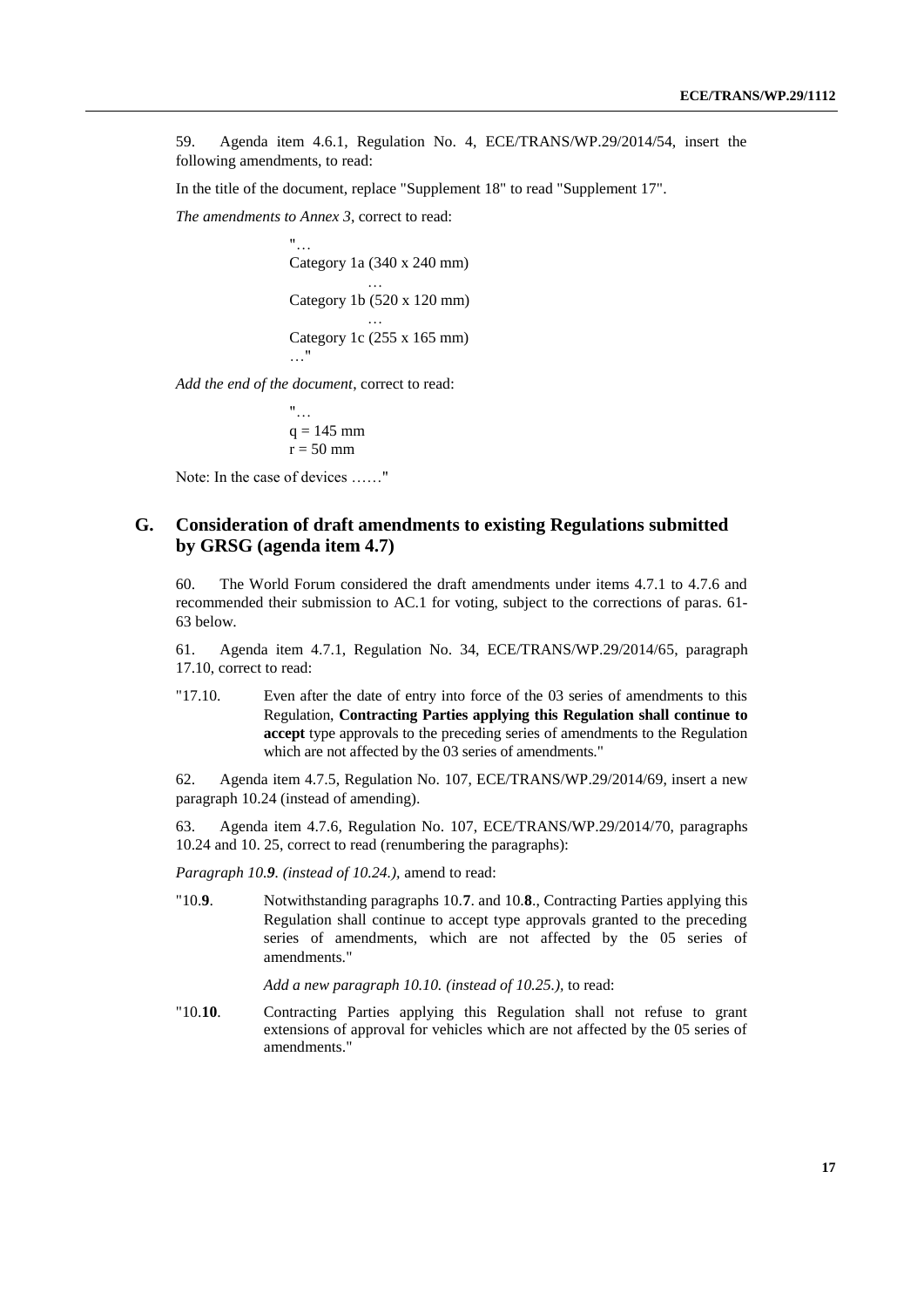### <span id="page-17-0"></span>**H. Consideration of draft amendments to existing Regulations submitted by GRSP (agenda item 4.8)**

64. The World Forum considered the draft amendments under items 4.8.1 to 4.8.3 and recommended their submission to AC.1 for voting.

### <span id="page-17-1"></span>**I. Consideration of draft amendments to existing Regulations submitted by GRPE (agenda item 4.9)**

65. The World Forum considered the draft amendment under item 4.9.2 and recommended its submission to AC.1 for voting.

66. On item 4.9.1 (Regulation No. 49), WP.29 noted that GRPE was expected to review ECE/TRANS/WP.29/2014/74 together with WP.29-164-03 and to revert back to WP.29 and AC.1 at their March or June 2015 sessions with a revised document.

### <span id="page-17-2"></span>**J. Consideration of draft amendments to existing Regulations submitted by GRE after reconsideration of the proposals referred back by WP.29 at its November 2013 and March 2014 sessions (agenda item 4.10)**

67. The World Forum considered the draft amendments under agenda items 4.10.1 to 4.10.4 and recommended their submission to AC.1 for voting, subject to the corrections of para. 65 below.

68. Agenda item 4.10.4, Regulation No. 113, ECE/TRANS/WP.29/2013/93/Rev.1, the title, correct "Supplement 3" to read "Supplement 4".

### <span id="page-17-3"></span>**K. Consideration of draft corrigenda to existing Regulations submitted by the secretariat, if any (agenda item 4.11)**

69. No amendment was submitted under this agenda item.

### <span id="page-17-4"></span>**L. Consideration of pending proposals for amendments to existing Regulations submitted by the Working Parties subsidiary to the World Forum (agenda item 4.12)**

70. The World Forum considered the draft amendments under items 4.12.1 to 4.12.4 and recommended their submission to AC.1 for voting.

### <span id="page-17-5"></span>**M. Consideration of proposals for new Regulations submitted by the Working Parties subsidiary to the World Forum (agenda item 4.13)**

71. The World Forum considered the draft UN Regulations and draft amendments under items 4.13.1 to 4.13.3 and recommended their submission to AC.1 for voting. The representative of OICA supported the adoption of the new draft UN Regulation on hydrogen and fuel cell vehicles as submitted to WP.29 and AC.1. He pointed out that this draft also contains post-crash requirements, because it fully transposes UN GTR No. 13 into the 1958 Agreement framework. He added that the normal procedure would have been to insert these provisions in the relevant UN Regulations on frontal and lateral collision, such as UN Regulations Nos. 94 or 95, similar to the approach used for UN Regulation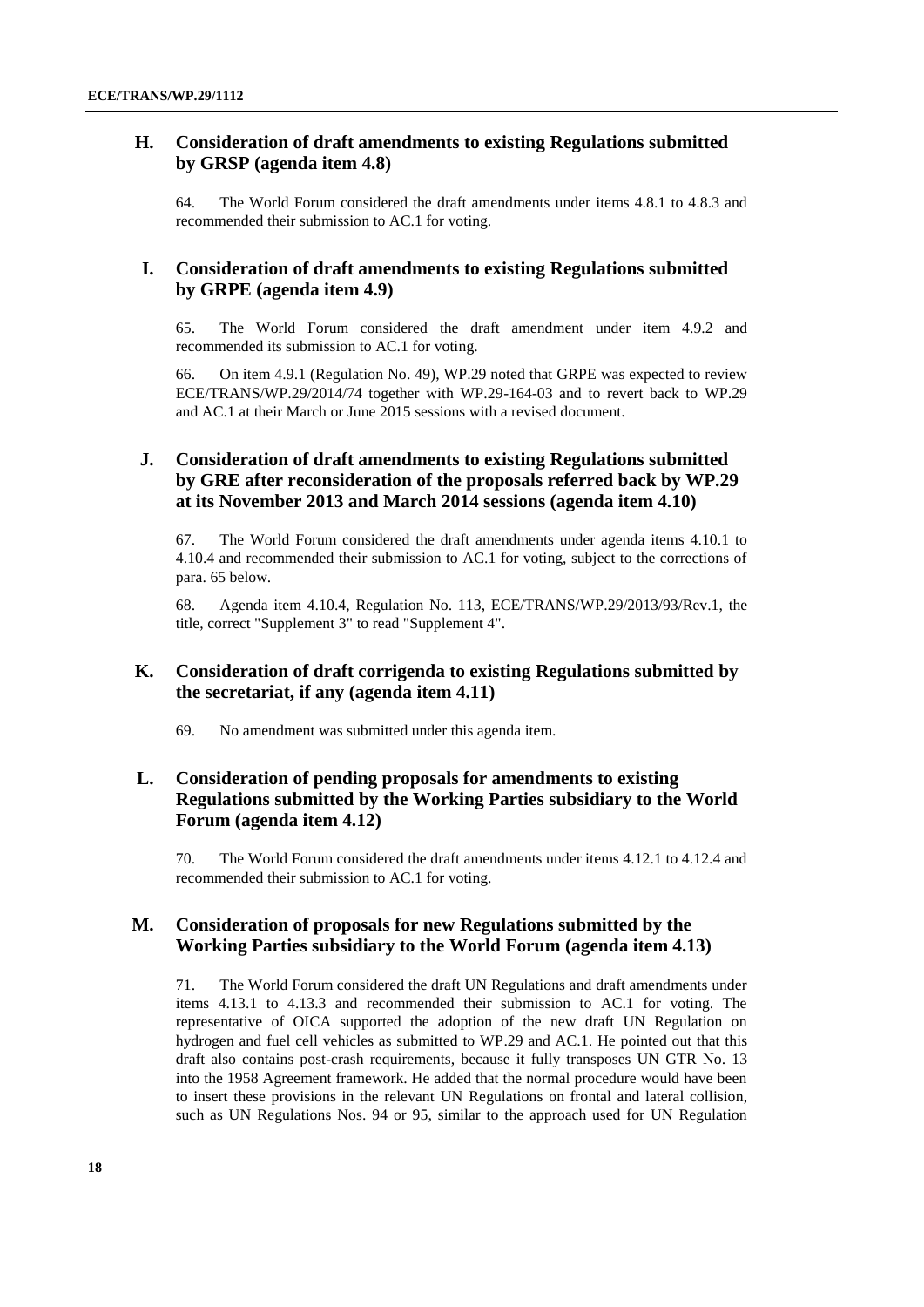No. 100 (Safety of battery electric vehicles). Therefore, he suggested that GRSP should revise, in a further step, the UN Regulation focusing on safety requirements for the construction and use of HFCV vehicles, while the post-crash requirements would be transferred to the relevant post-crash Regulations under the 1958 Agreement. WP.29 endorsed this approach.

72. On item 4.13.3 (01 series of amendments to the new Regulation on PSI), the secretariat reminded WP.29 delegates that the UN Office of Legal Affairs (OLA) will not initiate the legal procedure for adoption of the 01 series of amendments until the original version of the Regulation on PSI entered into force.

### <span id="page-18-0"></span>**N. Consideration of proposals for amendments to existing Regulations submitted by the Working Parties subsidiary to WP.29 for consideration at its March 2015 session (agenda item 4.14)**

73. The World Forum noted WP.29-164-05 and removed ECE/TRANS/WP.29/2014/76 from the agenda. On item 4.14.2 (Regulation No. 107), WP.29 agreed to defer ECE/TRANS/WP.29/2014/77 to the March or June 2015 session, awaiting a parallel amendment to Regulation No. 48 to be submitted by GRE.

# <span id="page-18-1"></span>**VII. 1998 Agreement (agenda item 5)**

#### <span id="page-18-2"></span>**Status of the Agreement, including the implementation of paragraph 7.1 of the Agreement (agenda item 5.1)**

*Documentation*: ECE/TRANS/WP.29/1073/Rev.11

74. The World Forum noted the consolidated document containing the status of the Agreement (ECE/TRANS/WP.29/1073/Rev.11). The secretariat reported that the document reflected the obligation fulfilled by some Contracting Parties since June 2014 of sending their status and final reports, on the progress of transposition of the UN GTRs and their amendments into their domestic law. The representatives of the other Contracting Parties were reminded of their obligation to send the reports on the transposition process only through their Permanent Missions in Geneva via the "1998 AGREEMENT-MISSIONS List" electronic system, as mandatorily requested by UN OLA. The World Forum noted that these reports were not processed if submitted by e-mail to the secretariat. WP.29 agreed that agenda items 5.2 to 5.5 should be considered by AC.3.

# <span id="page-18-3"></span>**VIII. Exchange of views on national/regional rulemaking procedures and implementation of established Regulations and/or gtrs into national/regional law (agenda item 6)**

75. The representative of Global NCAP, on behalf of the Government of Ecuador, welcomed the support of WP.29 that, following the adoption of a number of UN Regulations and UN GTRs, resulted in a new national legislation that will improve the safety of Ecuador's new vehicle fleet. He added that this legislative action was consistent with the Decade of Action for Road Safety and also with the recent UN General Assembly resolution 68/269 'Improving Global Road Safety' which recommended that all member States becoming Contracting Parties to legal instruments.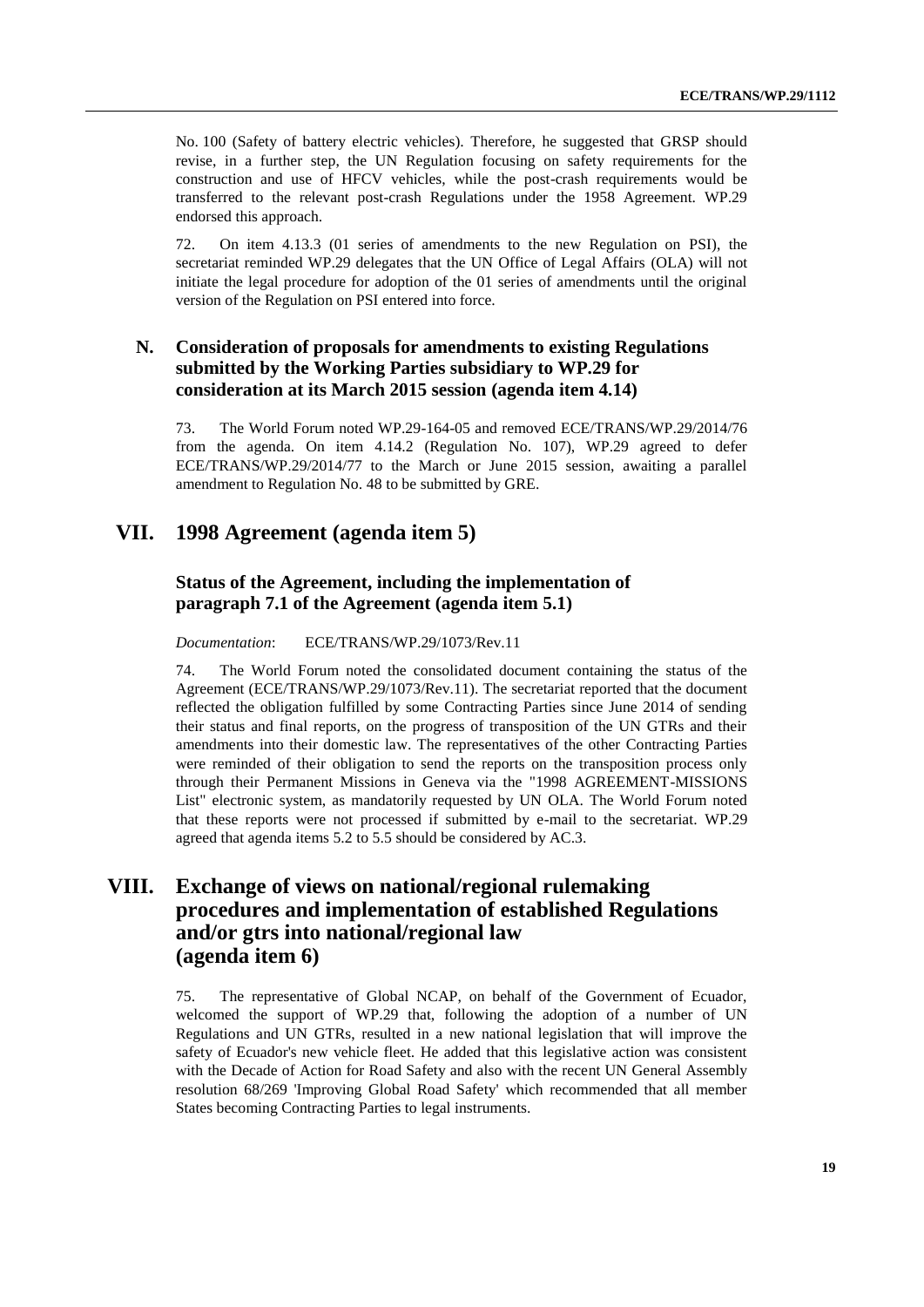76. The representative of Australia informed WP.29 that while his country had a longstanding programme of harmonization with UN Regulations, the Government had recently announced the acceleration of this programme. The two methods are: removing Australian specific content from the national standards and applying more regulations. He added that seventeen UN Regulations would be applied over the next year, including the recently initiated UN Regulations Nos. 19 and 46.

# <span id="page-19-0"></span>**IX. 1997 Agreement (Periodical Technical Inspections) (agenda item 7)**

#### <span id="page-19-1"></span>**A. Status of the Agreement (agenda item 7.1)**

*Documentation:* ECE/TRANS/WP.29/1074/Rev.5

77. The secretariat recalled the consolidated document (ECE/TRANS/WP.29/1074/Rev.5) on the status of the Agreement including the status of the UN Rules annexed to the Agreement, the list of the Contracting Parties to the Agreement and of their Administrative Departments.

#### <span id="page-19-2"></span>**B. Update of Rules Nos. 1 and 2 (agenda item 7.2)**

*Documentation:* ECE/TRANS/WP.29/2013/132/Rev.1 ECE/TRANS/WP.29/2013/133/Rev.1

78. The representative of the Russian Federation introduced ECE/TRANS/WP.29/2013/132/Rev.1 and ECE/TRANS/WP.29/2013/133/Rev.1 proposing amendments to UN Rules No. 1 and 2. The representatives of Finland and the Netherlands indicated that the documents would need further amendments to be fully aligned with the corresponding EU directives. WP.29 noted that six out of the twelve Contracting Parties to the Agreement were EU member States and that any divergence between the UN Rules and the corresponding EU Directive would be unacceptable. WP.29 agreed not to hold the session of the Administrative Committee of the 1997 Agreement (AC.4).

79. WP.29 considered the future of the Agreement. Recalling the request of WP.29 to investigate possible improvements of the Agreement, the representative of CITA announced that the investigations of CITA were in the process and would likely be presented at the March 2015 session of WP.29. He volunteered to also prepare an updated proposal to fully align the draft UN Rules with the corresponding EU directives. The representative of the Russian Federation recalled that the requirements for vehicles in service were established by several legal instruments, which were recognized as equivalent by the majority of the countries. He noted that in current circumstances the international technical inspection certificate was not yet mutually recognized in comparison with other similar international certificates. He invited interested parties and the secretariat to work on possible solutions and report on this situation at the next Inland Transport Committee (ITC) session in February 2015.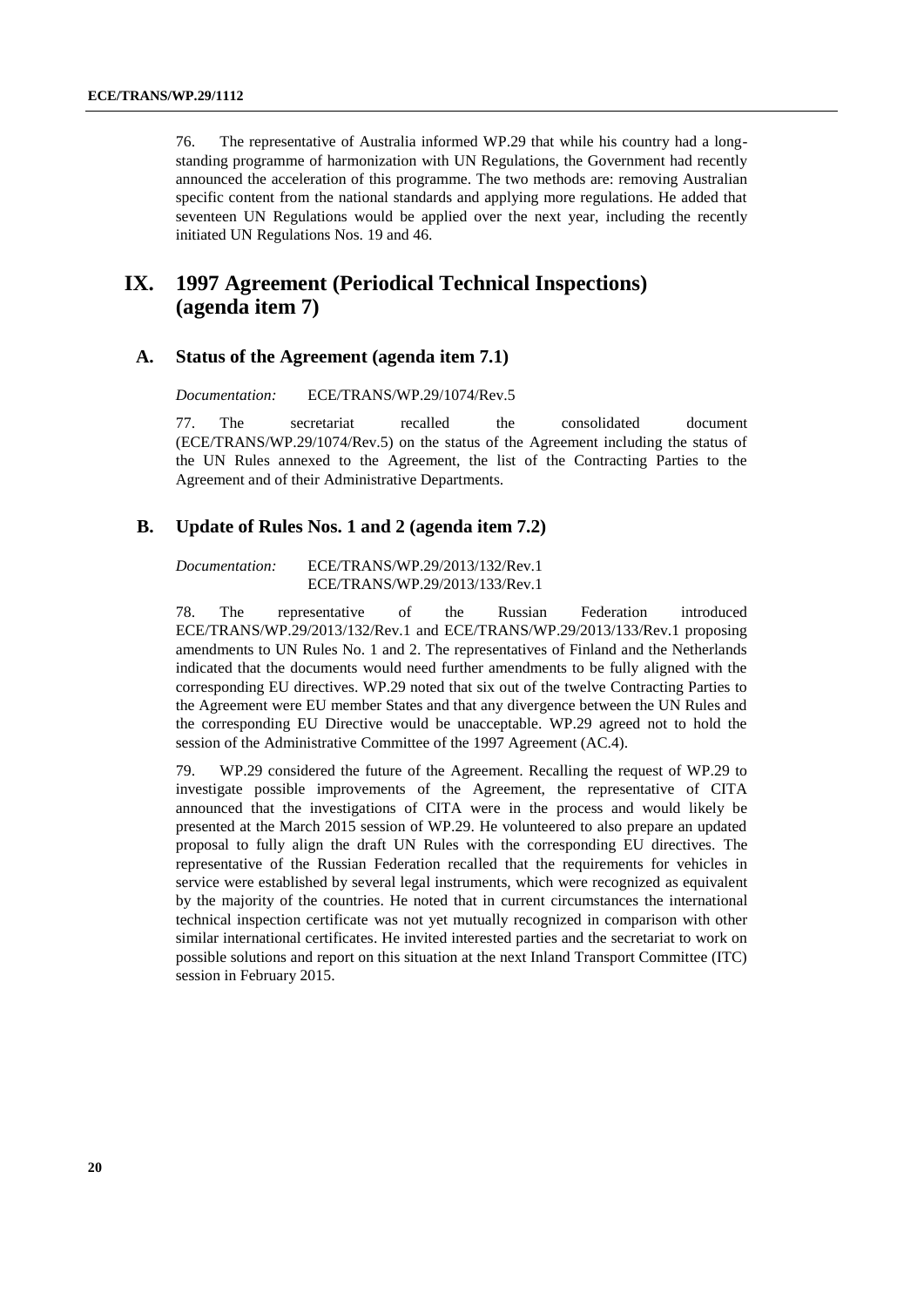# <span id="page-20-0"></span>**X. Other Business (agenda item 8)**

### <span id="page-20-1"></span>**A. Exchange of information on enforcement of issues on defects and noncompliance, including recall systems (agenda item 8.1)**

*Documentation:* Informal document WP.29-164-16

80. WP.29 noted that the next meeting of the Enforcement Working Group would be held during the afternoon session of WP.29 on 13 November 2014.

### <span id="page-20-2"></span>**B. Consistency between the provisions of the 1968 Vienna Convention and the technical provisions of the vehicle Regulations and gtrs adopted in the framework of the 1958 and 1998 Agreements (agenda item 8.2)**

81. In the absence of the Secretary of the Working Party on Road Traffic Safety (WP.1), the WP.29 secretariat reported on the adoption of amendments to the 1968 Vienna Convention during its recent session, held on 24-26 March 2014. He added that WP.1 had adopted an amendment to remove inconsistencies between the Vienna Convention and the agreements administered by WP.29. He clarified that this amendment would likely enter into force in September 2015. WP.1 also discussed the amendment to align the provisions on lighting and light-signalling with those of the 1958 Agreement. These amendments might be adopted at the March 2015 session of WP.1. He added that, in this respect, a Contracting Party should volunteer to notify this amendment to OLA.

#### <span id="page-20-3"></span>**C. Proposal for Electric Vehicle Reference Guide (agenda item 8.3)**

*Documentation:* ECE/TRANS/WP.29/2014/81

82. WP.29 decided to consider this under agenda item 19.5.

### <span id="page-20-4"></span>**D. Proposal for amendments to Mutual Resolution No. 1 (M.R.1) (agenda item 8.4)**

*Documentation:* ECE/TRANS/WP.29/2014/89

83. WP.29 noted ECE/TRANS/WP.29/2014/89 proposing Addendum 2 to M.R.1. to include specifications on the  $50<sup>th</sup>$  percentile World Side Impact Dummy (WorldSID). The representative of Australia clarified that the proposal was a temporary solution to complement the new UN Regulation on PSI, awaiting the full set of drawings and specifications to be provided by the IWG dealing with side impact dummies in cooperation with ISO. WP.29 adopted the proposal and noted that consideration and vote would continue during the session of AC.3 (see para. 110).

#### <span id="page-20-5"></span>**E. Accident Emergency Call Systems (AECS) (agenda item 8.5)**

84. The Chair of GRSG informed WP.29 about the outcome of discussions in his Group on AECS. He stated that the main issue in discussions was the need to choose from three possible alternatives: (i) limitation of the scope of the UN Regulation to the vehicle while excluding issues on communication network and data transmission mechanisms, (ii) development of several UN Regulations, each one covering a technology class for a specific region, and (iii) development of a UN Regulation that includes three classes of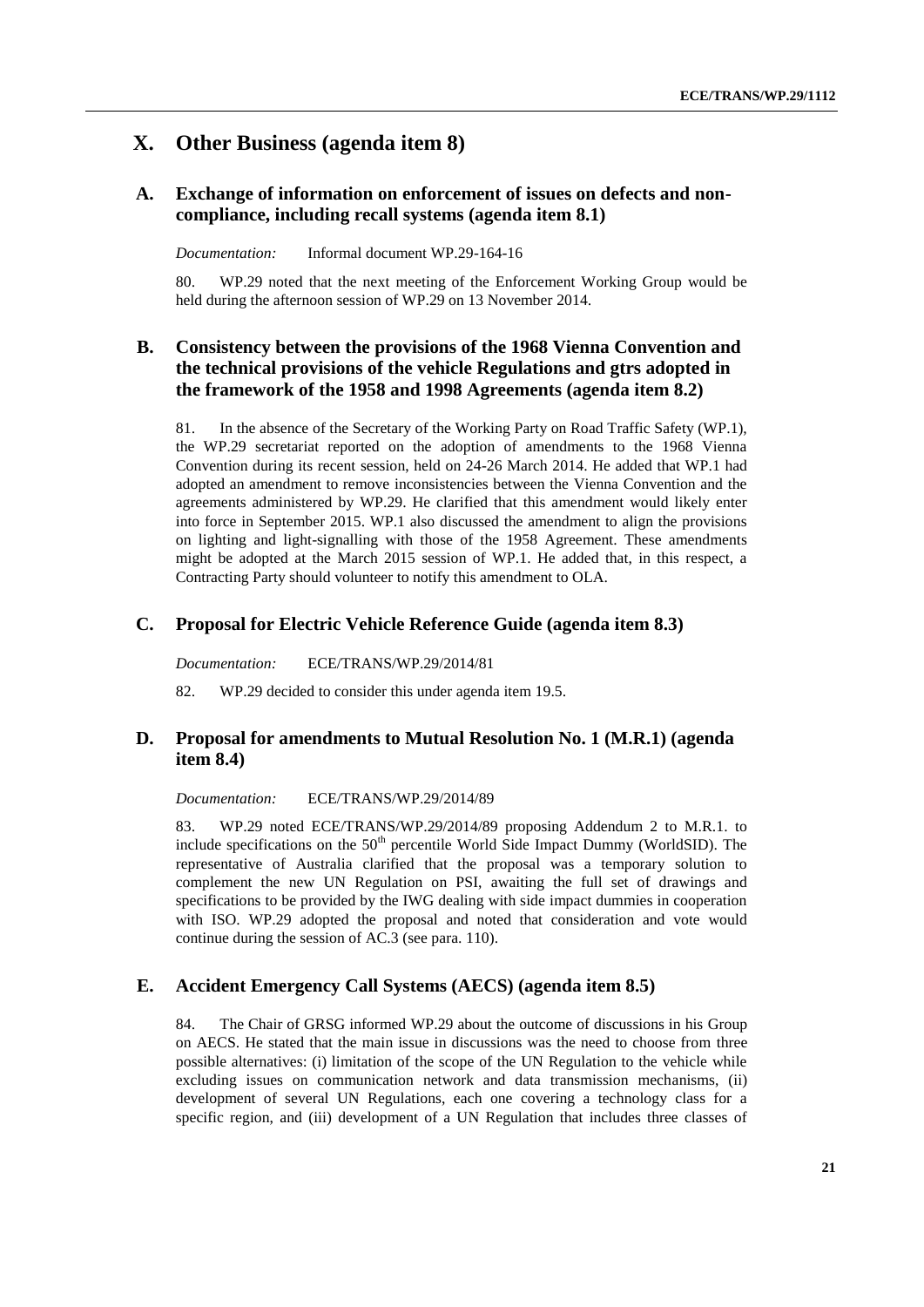AECS each covering the technologies used in Japan, the Russian Federation and the European Union regions respectively. He informed WP.29 that GRSG had agreed, in principle, to go forward with option (iii), but to continue discussion on option (i).

85. The representative of OICA presented WP.29-164-31. He stressed the importance of the principle of mutual recognition of type approval of the 1958 Agreement. Therefore, he raised his concern on covering vehicle systems and communication standards in different classes, which would prevent by definition the mutual recognition of type approvals not covering the same classes. He suggested limiting the scope of the Regulation to in-vehicle components and excluding communication technology classes specific to each region at this stage. The representative of CLEPA supported the position of OICA.

86. The representative of EU informed WP.29 about the ongoing discussions in the EU.

87. The representative of the Russian Federation, chairing the IWG on AECS, reported on the progress made by his Group. He stressed the need for Contracting Parties to ensure system's operability in their different regions. He added that the IWG and GRSG would address this concern and try to prevent unnecessary additional requirements. He concluded that the IWG would prepare a progress report on the views of Contracting Parties for consideration at the next session of WP.29.

88. The representative of Japan raised a strong reservation on the consistency of option (iii) with the scope of the 1958 Agreement.

89. The representative of ITU reiterated his offer of cooperation with the IWG.

90. WP.29 agreed to resume discussions on this subject at its March 2015 session awaiting the outcome of the IWG.

#### <span id="page-21-0"></span>**F. Election of officers for the year 2015 (agenda item 8.6)**

91. In compliance with Rule 37 of the Rules of Procedure (TRANS/WP.29/690 as amended by Amends. 1 and 2), the World Forum called for the election of officers on 12 November 2014. WP.29 elected Mr. B. Kisulenko (Russian Federation) as Chair and Mr. A. Erario (Italy) as Vice-Chair of the World Forum for 2015.

#### <span id="page-21-1"></span>**G. UN Decade of Action for Road Safety (agenda item 8.7)**

92. Due to time constraints, this item was deferred to the WP.29 March 2015 session.

### <span id="page-21-2"></span>**H. Vehicle Indoor Air Quality (VIAQ) (agenda item 8.8)**

93. WP.29 decided to consider this subject under agenda item 21.

#### <span id="page-21-3"></span>**I. Panoramic Sunroof Glazing (PSG) (agenda item 8.9)**

94. WP.29 decided to consider this subject under agenda item 18.9.

#### <span id="page-21-4"></span>**J. UNECE special session on air pollution and transport (agenda item 8.10)**

95. Due to time constraints this item was deferred to the March 2015 session of WP.29 (see also para. 16).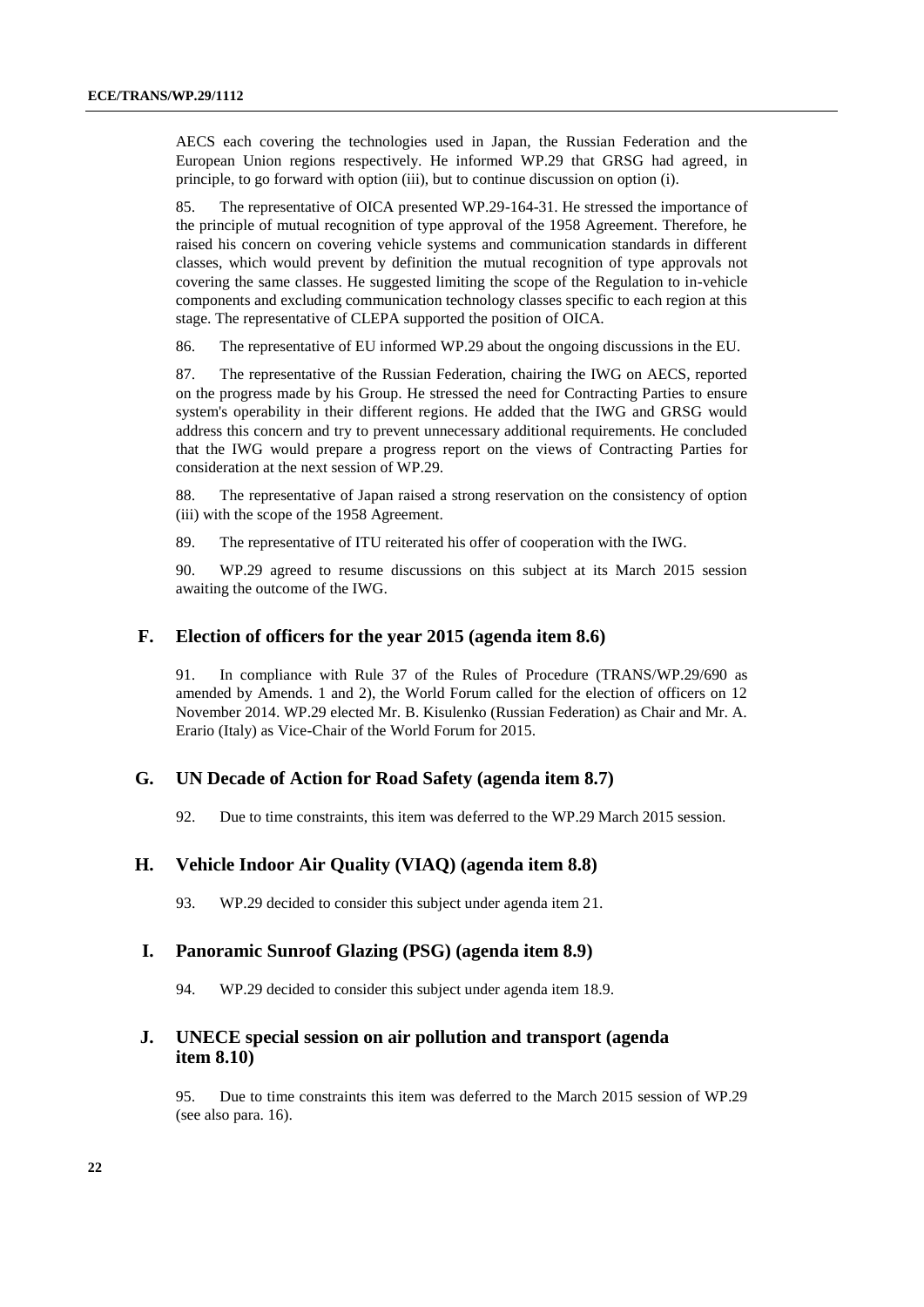### <span id="page-22-0"></span>**K. Tributes to Messrs. B. Gauvin, M. Gorzkowski, J.-L. Marduel and S. McCauley (agenda item 8.11)**

96. Mr. B. Gauvin informed WP.29 about his retirement from Chair of the World Forum. WP.29 wished all the best to Mr. Gauvin who had chaired for the last twenty-seven years. WP.29 thanked him cordially for all his efforts as well as his outstanding personal commitment and contributions to the global recognition and continuity of the activities of WP.29. Expressing the opinion of all members, the secretariat thanked Mr. Gauvin and wished him all the best for a long and happy retirement. The World Forum honoured him with a long-standing ovation. Mr. Gauvin thanked the WP.29 delegates and its secretariat and wished a continued successful future to WP.29 under the leadership of his successor. The representatives of the Russian Federation and of the United States of America awarded Mr. Gauvin with certificates from their Governments for his outstanding contribution to the harmonization of vehicle regulations.

97. Learning that Mr. M. Gorzkowski (Canada) and Mr. S. McCauley would no longer participate in the work of WP.29, the World Forum acknowledged their contributions to the activities of WP.29, to Mr. Gorzkowski for the excellent chairmanship of GRE for the last twelve years and to Mr. McCauley for the excellent cooperation and contributions to the World Forum. WP.29 wished Mr. Gorzkowski all the best and success in his new responsibilities and Mr. McCauley all the best for a long and happy retirement.

98. The representative of France, Mr. J.-L. Marduel (France), announced that he would retire and would no longer attend WP.29 sessions. The World Forum acknowledged his supportive contributions to the work of WP.29 and also wished him all the best for a long and happy retirement.

# <span id="page-22-1"></span>**XI. Adoption of the report (agenda item 9)**

99. The World Forum adopted the report and its annexes on the basis of a draft prepared by the secretariat. The report includes the sections related to the Administrative Committee of the 1958 Agreement and to the Executive Committee of the 1998 Agreement.

### <span id="page-22-2"></span>**B. Administrative Committee of the 1958 Agreement (AC.1)**

### <span id="page-22-3"></span>**XII. Establishment of the Committee AC.1 (agenda item 10)**

100. Of the 51 Contracting Parties to the Agreement, 38 were represented and established AC.1 for its fifty-eighth session held on 12 November 2014.

101. AC.1 invited Mr. B. Kisulenko, Vice-Chair of WP.29, to chair the session.

# <span id="page-22-4"></span>**XIII. Proposals for amendments and corrigenda to existing Regulations and for new Regulations – Voting by AC.1 (agenda item 11)**

102. The results of the voting on the documents submitted is reflected in the following table: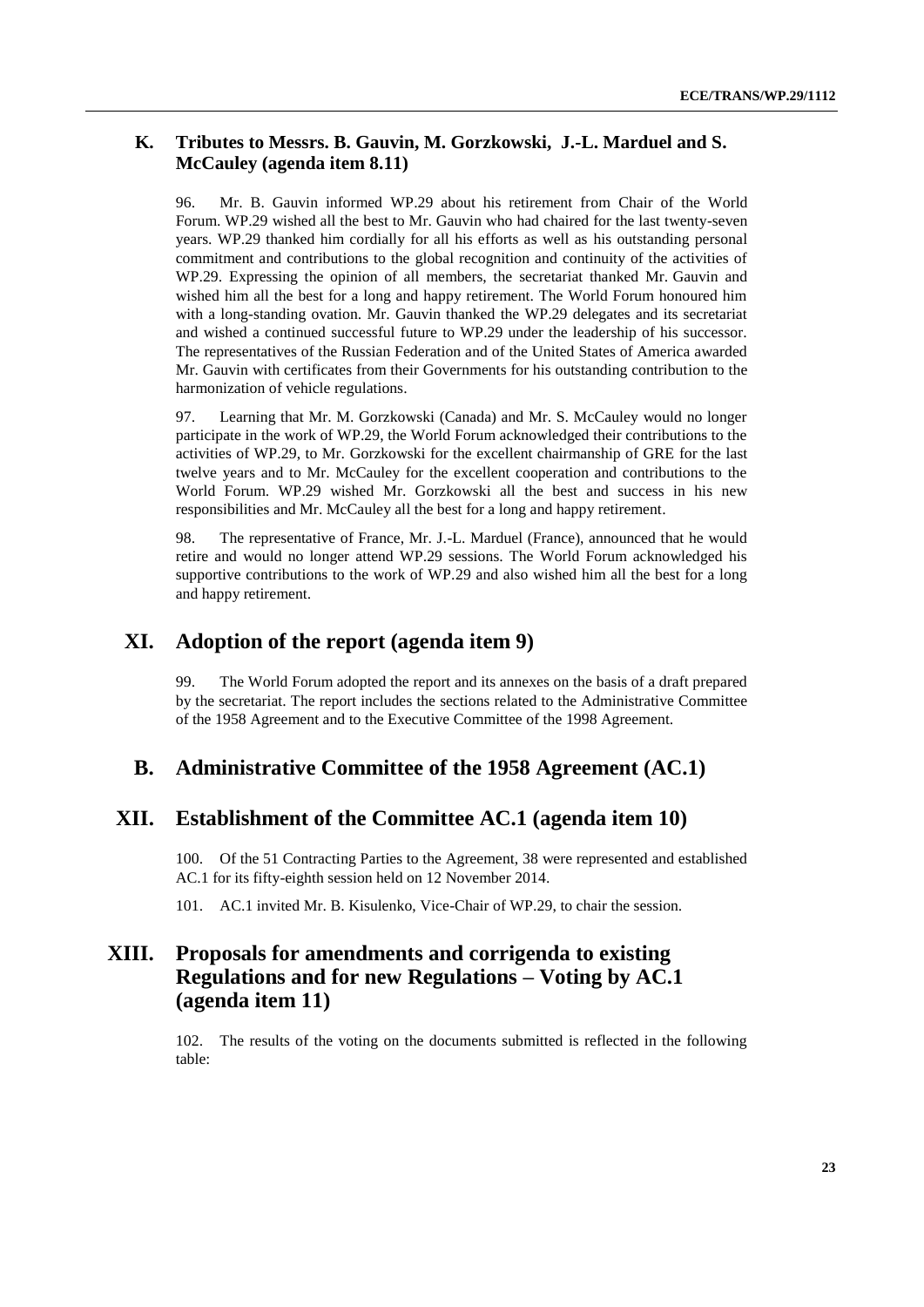#### **ECE/TRANS/WP.29/1112**

| Amendments to existing Regulations |                                                                              |                            |                                          |                                         |                                           |                 |                               |  |  |  |
|------------------------------------|------------------------------------------------------------------------------|----------------------------|------------------------------------------|-----------------------------------------|-------------------------------------------|-----------------|-------------------------------|--|--|--|
| Regulation No.                     | Subject of the Regulation                                                    |                            | $g$ Parties<br>represented<br>and voting | ECE/TRANS/WP.29/.<br>Document;          | for/against/abstentions<br>Voting result: | Document status |                               |  |  |  |
|                                    |                                                                              | applying the<br>Regulation |                                          |                                         |                                           |                 | Remark                        |  |  |  |
| 4                                  | Illumination of rear registration<br>plates                                  | 43                         | 35                                       | $2014/54$ , as<br>amended by<br>para.59 | 35                                        | Suppl. 17       | $\ensuremath{^{*}/}$          |  |  |  |
| 6                                  | Direction indicators                                                         | 45                         | 36                                       | 2014/55                                 | 36                                        | Suppl. 26 to 01 | $\ensuremath{^{*}/}$          |  |  |  |
| 11                                 | Door latches and hinges                                                      | 42                         | 34                                       | 2014/71                                 | 34                                        | 04              | $^*/$                         |  |  |  |
| 13                                 | Heavy vehicle braking                                                        | 44                         | 36                                       | 2014/45Rev.1                            | 36                                        | Suppl. 12 to 11 | $\ensuremath{^{*}/}$          |  |  |  |
| $13-H$                             | Brakes of $M_1$ and $N_1$ vehicles                                           | 46                         | 36                                       | 2014/46Rev.1                            | 36                                        | Suppl. 16       | $\frac{*}{\sqrt{2}}$          |  |  |  |
| 19                                 | Front fog lamps                                                              | 43                         | 35                                       | 2013/75/Rev.1                           | 35                                        | Suppl. 7 to 04  | $\frac{*}{\cdot}$             |  |  |  |
| 25                                 | Head restraints (headrests)                                                  | 44                         | 36                                       | 2014/72                                 | 36                                        | Suppl. 1 to 04  | $^*/$                         |  |  |  |
| 34                                 | Prevention of fire risks                                                     | 37                         | 31                                       | 2014/65, as<br>amended by<br>para.61    | 31                                        | 03              | $\ensuremath{^{*}/}$          |  |  |  |
| 37                                 | Filament lamps                                                               | 44                         | 35                                       | 2014/56                                 | 35                                        | Suppl. 43 to 03 | $\frac{*}{\sqrt{2}}$          |  |  |  |
| 43                                 | Safety glazing                                                               | 43                         | 35                                       | 2014/66                                 | 35                                        | Suppl. 3 to 01  | $\frac{*}{\sqrt{2}}$          |  |  |  |
| 43                                 | Safety glazing                                                               | 43                         | 35                                       | 2014/67                                 | 35                                        | Suppl. 3 to 01  | $^*/$                         |  |  |  |
| 44                                 | Child restraint systems                                                      | 39                         | 33                                       | 2014/73                                 | 33                                        | Suppl. 9 to 04  | $^*/$                         |  |  |  |
| 48                                 | Installation of lighting and light-<br>signalling devices                    | 41                         | 34                                       | 2014/57                                 | 34                                        | Suppl. 14 to 04 | $\ensuremath{^{*\!}}\xspace/$ |  |  |  |
| 48                                 | Installation of lighting and light-<br>signalling devices                    | 41                         | 34                                       | 2014/58                                 | 34                                        | Suppl. 7 to 05  | $\ensuremath{^{*}/}$          |  |  |  |
| 48                                 | Installation of lighting and light-<br>signalling devices                    | 41                         | 34                                       | 2014/59                                 | 34                                        | Suppl. 5 to 06  | $\frac{*}{\cdot}$             |  |  |  |
| 53                                 | Installation of lighting and light-<br>signalling devices for $L_3$ vehicles | 41                         | 34                                       | 2014/60                                 | 34                                        | Suppl. 16 to 01 | $\ensuremath{^{*}/}$          |  |  |  |
| 70                                 | Rear marking plates for heavy and<br>long vehicles                           | 42                         | 35                                       | 2014/61                                 | 35                                        | Suppl. 9 to 01  | $\ensuremath{^{*}/}$          |  |  |  |
| 96                                 | Diesel emission (agricultural<br>tractors)                                   | 38                         | 32                                       | 2014/75                                 | 32                                        | Suppl. 1 to 04  | $\frac{*}{\cdot}$             |  |  |  |
| 98                                 | Headlamps with gas-discharge<br>light sources                                | 42                         | 36                                       | 2013/90/Rev.1                           | 36                                        | Suppl. 5 to 01  | $\ensuremath{^{*}/}$          |  |  |  |
| 104                                | Retro-reflective markings                                                    | 46                         | 36                                       | 2014/62                                 | 36                                        | Suppl. 8        | $\frac{*}{\cdot}$             |  |  |  |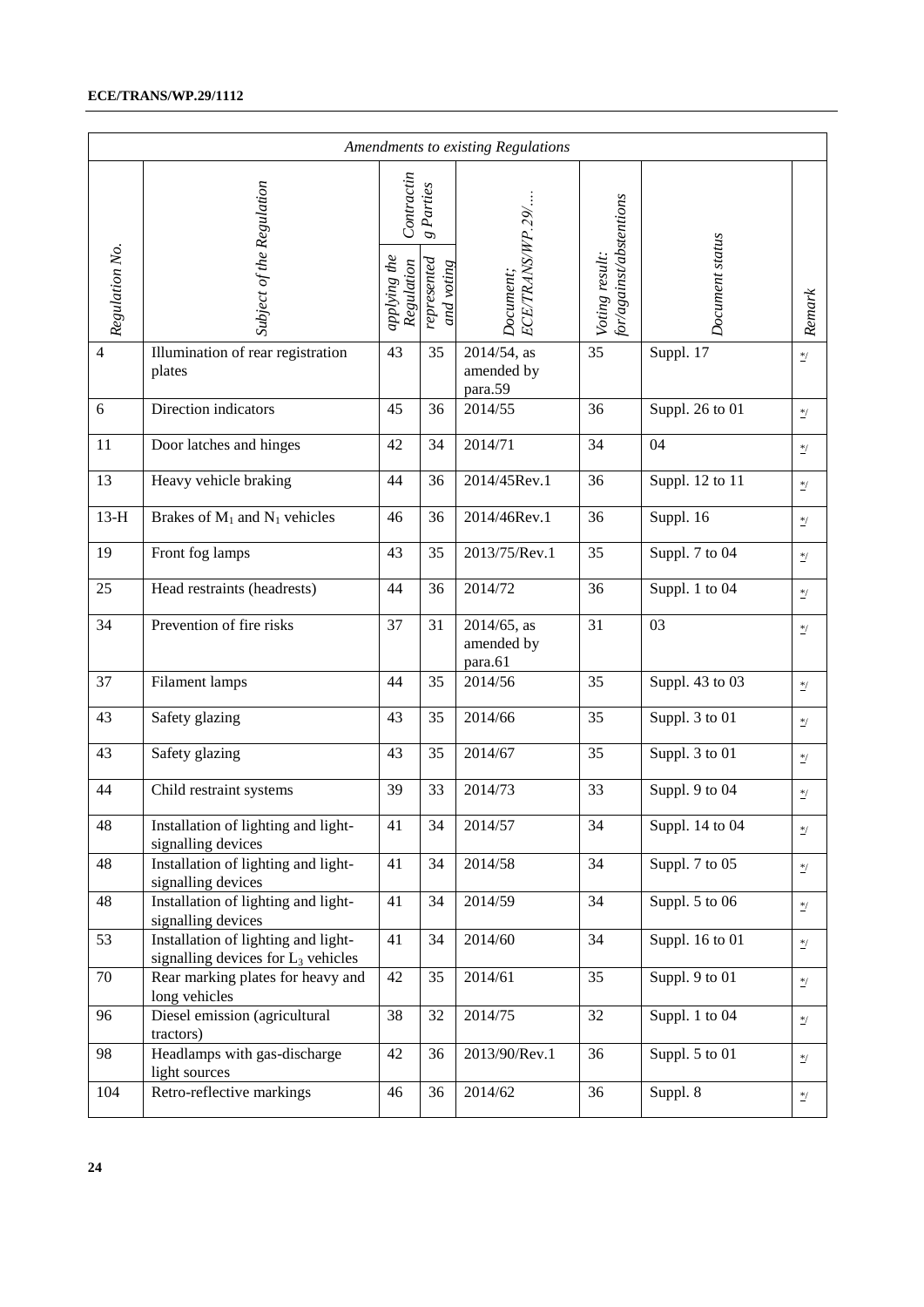#### **ECE/TRANS/WP.29/1112**

| Amendments to existing Regulations |                                                          |                            |                           |                                            |                                           |                 |                      |  |  |  |
|------------------------------------|----------------------------------------------------------|----------------------------|---------------------------|--------------------------------------------|-------------------------------------------|-----------------|----------------------|--|--|--|
|                                    |                                                          |                            | $g$ Parties               |                                            |                                           |                 |                      |  |  |  |
| Regulation No.                     | Subject of the Regulation                                | applying the<br>Regulation | represented<br>and voting | ECE/TRANS/WP.29/<br>Document;              | for/against/abstentions<br>Voting result: | Document status | Remark               |  |  |  |
| $\overline{105}$                   | <b>ADR</b> vehicles                                      | 44                         | 34                        | 2014/68                                    | 34                                        | Suppl. 2 to 05  | $\frac{*}{\sqrt{2}}$ |  |  |  |
| 106                                | Tyres for agricultural vehicles                          | 44                         | 34                        | 2014/50Rev.1                               | 34                                        | Suppl. 11       | $\ast/$              |  |  |  |
| 107                                | General construction of buses and<br>coaches             | 44                         | 34                        | 2014/69, as<br>amended by<br>para.62       | 34                                        | Suppl. 2 to 05  | $^*/$                |  |  |  |
| 107                                | General construction of buses and<br>coaches             | 44                         | 34                        | $2014/70$ , as<br>amended by<br>para.63    | 34                                        | Suppl. 1 to 06  | $^*/$                |  |  |  |
| 112                                | Headlamps emitting an<br>asymmetrical passing-beam       | 47                         | 37                        | 2013/92/Rev.1                              | 37                                        | Suppl. 5 to 01  | $\ast/$              |  |  |  |
| 113                                | Headlamps emitting a symmetrical<br>passing-beam         | 46                         | 36                        | 2014/63                                    | 36                                        | Suppl. 4 to 01  | $\frac{*}{\cdot}$    |  |  |  |
| 113                                | Headlamps emitting a symmetrical<br>passing-beam         | 46                         | 36                        | 2013/93/Rev.1,<br>as amended by<br>para.68 | 36                                        | Suppl. 4 to 01  | $^*/$                |  |  |  |
| 121                                | Identification of controls, tell-tales<br>and indicators | 48                         | 37                        | 2012/30 and<br>Corr.1                      | 37                                        | 01              | $\frac{*}{\cdot}$    |  |  |  |
| 128                                | Light Emitting Diode (LED) light<br>sources              | 50                         | 38                        | 2014/64                                    | 38                                        | Suppl. 3        | $\frac{*}{\cdot}$    |  |  |  |

| <b>New Regulations</b>                                              |                                                         |                                  |                                           |        |  |  |  |  |  |
|---------------------------------------------------------------------|---------------------------------------------------------|----------------------------------|-------------------------------------------|--------|--|--|--|--|--|
| Regulation<br>Subject of the                                        | voting<br>Parties:<br>and<br>Contracting<br>represented | <b>TRANS</b><br>Document;<br>ECE | for/against/abstentions<br>Voting result: | Remark |  |  |  |  |  |
| Hydrogen and fuel cell vehicles (HFCV)                              | 38                                                      | 2014/78                          | 38                                        |        |  |  |  |  |  |
| Pole Side Impact (PSI)                                              | 38                                                      | 2014/79                          | 38                                        |        |  |  |  |  |  |
| 01 series of amendments to the Regulation on Pole Side Impact (PSI) | 38                                                      | 2014/80                          | 38                                        |        |  |  |  |  |  |

\*/ The EU representative voting for the 28 EU member States.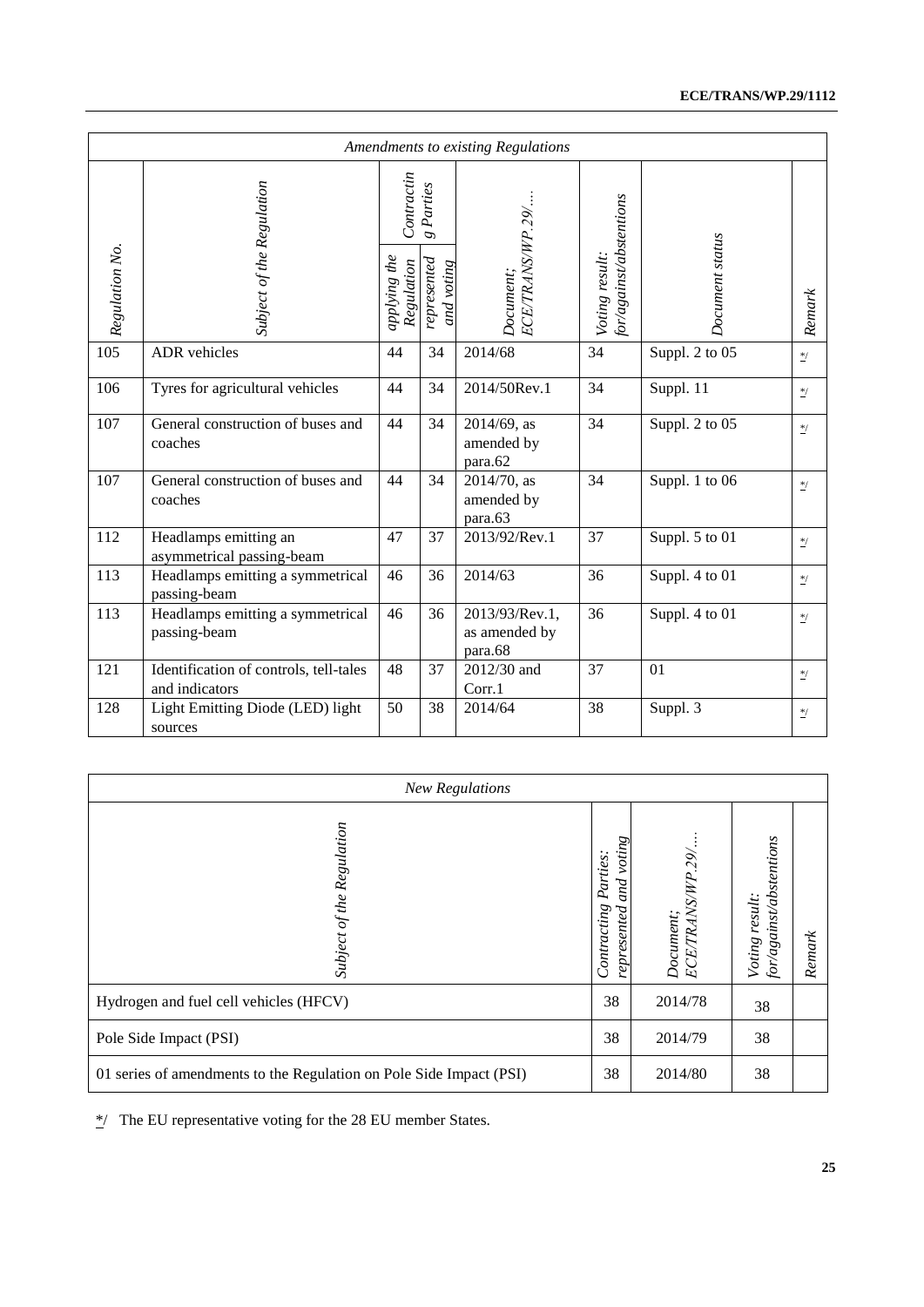# <span id="page-25-0"></span>**C. Executive Committee of the 1998 Agreement (AC.3)**

### <span id="page-25-1"></span>**XIV. Establishment of the Committee AC.3 (agenda item 12)**

103. The forty-second session of the Executive Committee (AC.3) was held on 13 November 2014 and chaired by the representative of the United States of America. The representatives of 12 of the 34 Contracting Parties to the Agreement attended: Australia, Canada, China, the European Union (representing Cyprus, Finland, France, Germany, Hungary, Italy, Lithuania, Luxembourg, Netherlands, Romania, Slovakia, Slovenia, Spain, Sweden and the United Kingdom), India, Japan, Norway, Republic of Korea, Russian Federation, South Africa, Turkey and the United States of America.

# <span id="page-25-2"></span>**XV. Monitoring of the 1998 Agreement: Reports of the Contracting Parties regarding the transposition of gtrs and their amendments into their national/regional law (agenda item 13)**

*Documentation*: ECE/TRANS/WP.29/1073/Rev.11 Informal document WP.29-164-20

104. AC.3 noted the information, as of 4 November 2014, on the status of the Agreement (ECE/TRANS/WP.29/1073/Rev.11), the status of the priorities (based on WP.29-164-20 as reproduced in Annex IV to this report) of the Agreement and items on which the exchange of views should continue. AC.3 also noted that assistance may be obtained from the secretariat (Mr. E. Gianotti) concerning the obligations of Contracting Parties on the transposition process. Updated information on the status of the priorities is reproduced in Annex IV to the report.

# <span id="page-25-3"></span>**XVI. Consideration and vote by AC.3 of draft gtrs and/or draft amendments to established gtrs (agenda item 14)**

### <span id="page-25-4"></span>**A. Proposal for a new draft global technical regulation on tyres (agenda item 14.1)**

*Documentation*: ECE/TRANS/WP.29/2013/63, ECE/TRANS/WP.29/2014/83, ECE/TRANS/WP.29/2013/122 and ECE/TRANS/WP.29/AC.3/15 Informal document WP.29-164-04

105. Submitted for consideration and vote, the proposed draft UN GTR on tyres (ECE/TRANS/WP.29/2013/63, ECE/TRANS/WP.29/2014/83, WP.29-164-04) was established in the UN Global Registry on 13 November 2014 by consensus vote of the following Contracting Parties present and voting: Australia, Canada, China, European Union (voting for Cyprus, Finland, France, Germany, Hungary, Italy, Lithuania, Luxembourg, Netherlands, Romania, Slovakia, Spain, Sweden and the United Kingdom), India, Japan, Norway, Republic of Korea, Russian Federation, South Africa and Turkey.

106. The technical report (ECE/TRANS/WP.29/2013/122, WP.29-164-04) and the adopted proposal for the development of the UN GTR (ECE/TRANS/WP.29/AC.3/15) would be appended to the established UN GTR.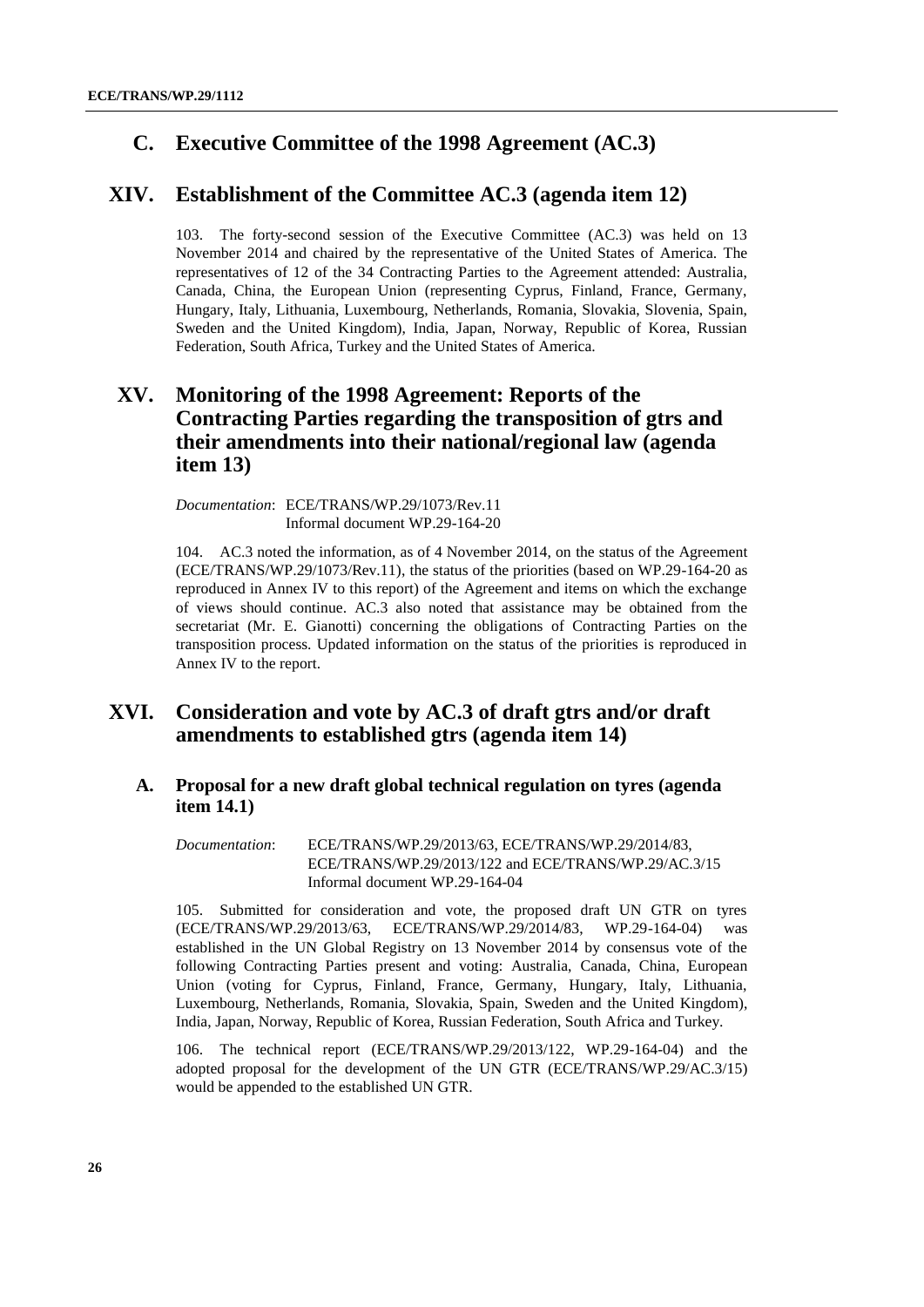107. The United States of America voted to abstain on the UN GTR on tyres. The representative of the United States of America thanked France as sponsor, the United Kingdom for the chairmanship, and the tyre industry for the time and energy involved in the effort. He stated that the UN GTR offers a set of safety requirements that, in its entirety, no single country or region currently has and that, when implemented would truly increase vehicle safety worldwide. He further indicated that the United States of America abstained as it is not in a position to implement the UN GTR within a year due to resource constraints (according to the rules of the 1998 Agreement).

108. The representative of EU expressed his gratitude to the parties for their hard work to finalize the draft GTR on tyres and welcomed the positive vote by the Contracting Parties. He regretted that there had been one abstention and pointed out that the need for efficiency of the 1998 Agreement was more than urgent. The representative of ETRTO echoed a similar statement.

### <span id="page-26-0"></span>**B. Proposal for Amendment 3 to gtr No. 4 (Worldwide heavy-Duty Certification procedure (WHDC)) (agenda item 14.2)**

*Documentation*: ECE/TRANS/WP.29/2014/84, ECE/TRANS/WP.29/2014/85, ECE/TRANS/WP.29/AC.3/29

109. The representative of the United States of America kindly requested AC.3 to postpone consideration of draft Amendment 3 to UN GTR No. 4 (ECE/TRANS/WP.29/ 2014/84, ECE/TRANS/WP.29/2014/85 and the authorization to develop a corresponding amendment (ECE/TRANS/WP.29/AC.3/29)) because his country was still performing tests on the potential differences between the two alternatives in the proposed Annexes 9 and 10 and on their implications. He added that the test results would probably be shared with the other Contracting Parties at the January 2015 session of GRPE. The Chair noted that another Contracting Party also requested a delay in the vote until their clearance process had been completed. The Contracting Parties welcomed the statements and agreed to postpone consideration of the amendment and the vote by AC.3 to the March 2015 session.

# <span id="page-26-1"></span>**XVII. Consideration and vote by AC.3 of draft amendments to Mutual Resolution No. 1 (M.R.1) (agenda item 15)**

*Documentation*: ECE/TRANS/WP.29/2014/89

110. The proposed draft amendment to Mutual Resolution No. 1 (M.R.1) (ECE/TRANS/WP.29/2014/89) was submitted for consideration and vote, and was adopted on 13 November 2014 by consensus vote of the following Contracting Parties present and voting: Australia, Canada, China, European Union (voting for Cyprus, Finland, France, Germany, Hungary, Italy, Lithuania, Luxembourg, Netherlands, Romania, Slovakia, Slovenia, Spain, Sweden and the United Kingdom), India, Japan, Norway, Republic of Korea, Russian Federation, South Africa, Turkey and the United States of America.

# <span id="page-26-2"></span>**XVIII. Consideration of technical regulations to be listed in the Compendium of Candidates for gtrs, if any (agenda item 16)**

111. AC.3 noted that no requests for listing were submitted. AC.3 agreed to consider reaffirming the candidate regulations listed in the compendium at the March 2015 session. Contracting Parties with regulations in the compendium were urged to review their regulations and confirm their desire to keep them in the compendium.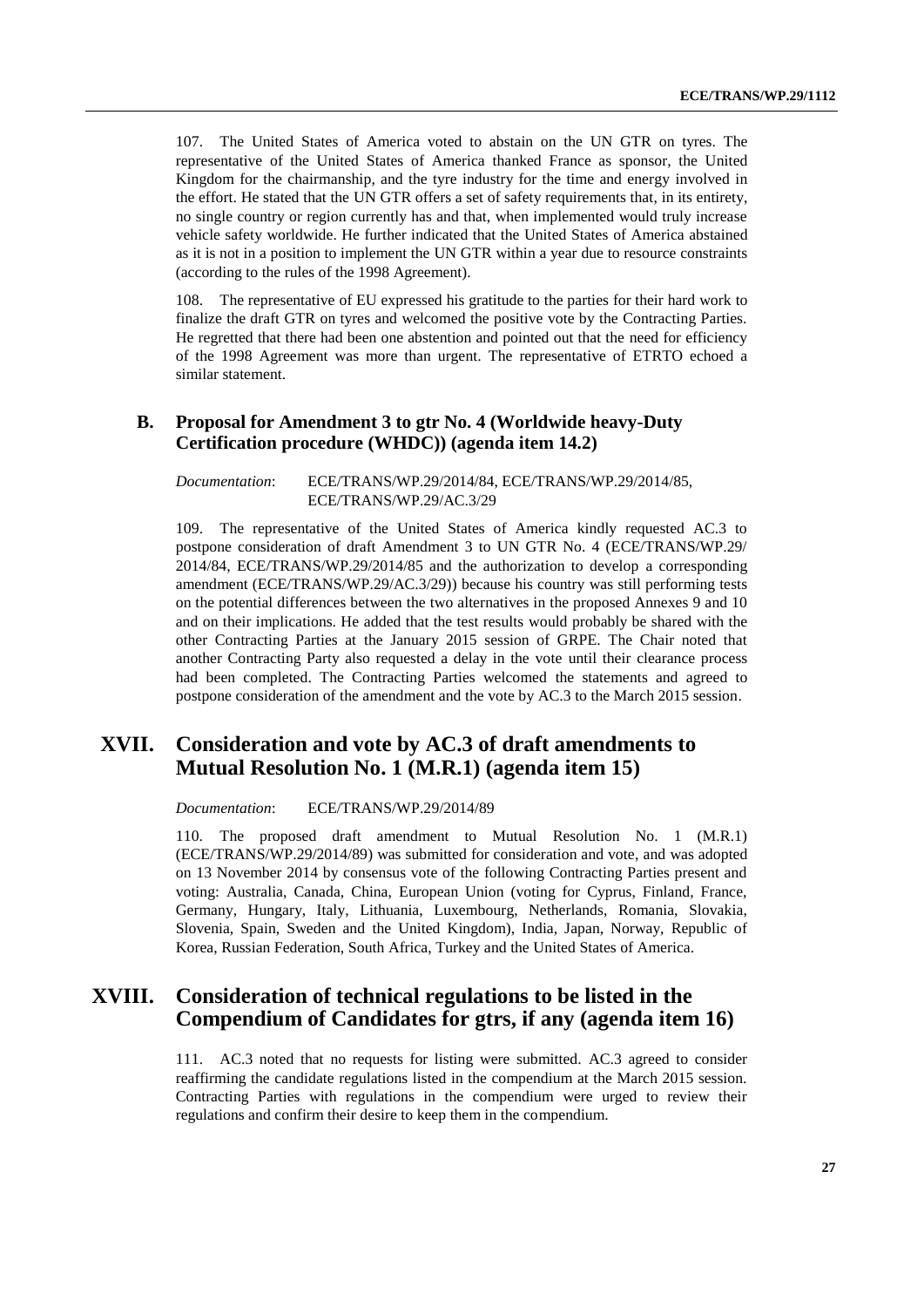# <span id="page-27-0"></span>**XIX. Guidance, by consensus decision, on those elements of draft gtrs that have not been resolved by the Working Parties subsidiaries to the World Forum, if any (agenda item 17)**

### <span id="page-27-1"></span>**Development of a new gtr on onboard diagnostic (OBD) requirements for L-category (agenda item 17.1)**

112. The representative of EU, recalling the discussion at the previous AC.3 session on the possibility to either include OBD requirements for L-category in UN GTR No. 5 or to become a new UN GTR, reported that this item was still under consideration by the IWG on Environmental and Propulsion Performance Requirements (EPPR) for L-category vehicles. AC.3 agreed to resume discussion on this subject at its March 2015 session.

# <span id="page-27-2"></span>**XX. Progress on the development of new gtrs and of amendments to established gtrs (agenda item 18)**

### <span id="page-27-3"></span>**A. Gtr No. 2 (Worldwide Motorcycle emission Test Cycle (WMTC)) and other gtrs on environmental and propulsion unit requirements for Lcategory of vehicles (agenda item 18.1)**

113. The representative of EU, on behalf of the Chair of the IWG on EPPR for Lcategory vehicles, summarized the work progress of the group. He recalled the priorities defined by the group that addressed in a first stage: the Type 1 test, the crankcase and evaporative emissions as well as on-board diagnostics for powered two-wheelers. He announced that, given the timeline, an extension of the mandate might be necessary for the remaining issues that were not prioritized. He also announced that the next IWG session would be held in Geneva in January 2015. AC.3 agreed to resume discussion on the subject at its March 2015 session. The representative of IMMA added that the IWG recently reconfirmed the priority to ensure effective progress. This included a focus on the insertion of two-wheelers and then, progressively, three-wheelers and light four-wheelers into the scope of the work.

#### <span id="page-27-4"></span>**B. Gtr No. 3 (Motorcycle braking) (agenda item 18.2)**

114. The Chair of GRRF informed the Committee about the proposal for amendments to UN GTR No. 3 approved during the seventy-eighth session of GRRF. The representative of Italy informed AC.3 that the corresponding technical report would be submitted to GRRF at it seventy-ninth session in February 2015. The proposal and the report would be submitted to WP.29 and AC.3 for consideration at their March 2015 sessions.

#### <span id="page-27-5"></span>**C. Gtr No. 4 (Worldwide Heavy-Duty Certification procedure (WHDC)) (agenda item 18.3)**

115. This agenda item was discussed together with item 14.2 (see para. 109 above).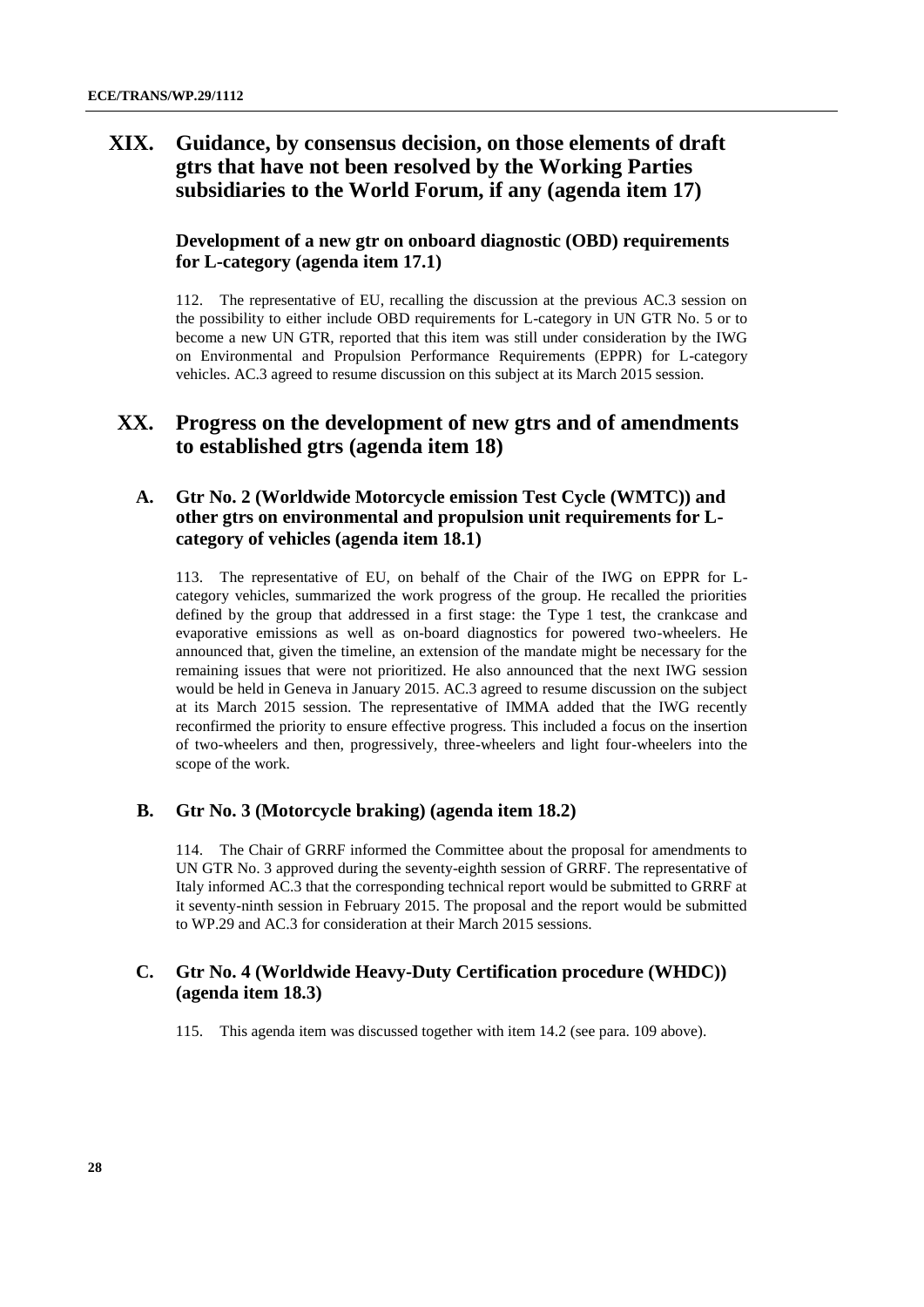### <span id="page-28-0"></span>**D. Gtr No. 7 (Head restraints) (agenda item 18.4)**

*Documentation*: ECE/TRANS/WP.29/2014/86

116. The representative of the United Kingdom reported on the work progress of the IWG on Phase 2 of UN GTR No. 7 (ECE/TRANS/WP.29/2014/86). He informed AC.3 that some progress was made in improving quality and reproducibility of the biomechanical rear impact dummy (BioRID) as a test tool of the draft UN GTR. However, he added that more substantial progress was expected once that current test programme by the National Highway Administration (NHTSA) was finalized. Therefore, he announced that a Webex meeting was planned during the third week of November 2014 and another informal meeting in January 2015. Finally, he announced that the IWG was expected to submit an official proposal for the May 2015 session of GRSP.

#### <span id="page-28-1"></span>**E. Gtr No. 9 (Pedestrian safety) (agenda item 18.5)**

*Documentation*: ECE/TRANS/WP.29/2014/53, ECE/TRANS/WP.29/2014/54, ECE/TRANS/WP.29/AC.3/24 and ECE/TRANS/WP.29/AC.3/31

117. The representative of the United States of America informed AC.3 that no substantial progress had been made by the IWG on the Injury Assessment Reference Values (IARVs) for the flexible lower legform (FlexPLI) to bumper test in the proposal for amendments to the UN GTR. AC.3 agreed to extend the mandate of the IWG until November 2015 to provide more time for ongoing research by Contracting Parties.

#### <span id="page-28-2"></span>**F. Gtr No. 15 (Worldwide harmonized Light vehicle Test Procedures (WLTP) – Phase 1(b)) (agenda item 18.6)**

*Documentation*: Informal document WP.29-164-17

118. AC.3 agreed to consider WP.29-164-17 together with item 19.5. The Chair of GRPE provided a status report of the IWG on WLTP, stating that the work on Phase 1B was on schedule. He announced that the next IWG meeting would be held in India. AC.3 agreed to reconsider this agenda item at its March 2015 session.

#### <span id="page-28-3"></span>**G. Draft gtr on Electric Vehicles Safety (EVS) (agenda item 18.7)**

*Documentation*: ECE/TRANS/WP.29/2014/87

119. The representative of the United States of America informed the Committee that since the previous session, there had not been any meeting of the IWG on Electric Vehicle Safety (EVS). He announced that the next meeting would be held in the third week of November 2014 in the Republic of Korea.

#### <span id="page-28-4"></span>**H. Draft gtr on Quiet Road Transport Vehicles (agenda item 18.8)**

*Documentation*: ECE/TRANS/WP.29/AC.3/33

120. The representative of the United States of America informed the Committee that, since the previous session of AC.3 in June 2014, there had not been any meeting of the IWG on Quiet Road Transport Vehicles (QRTV). The Chair of GRB recalled that GRB had agreed to develop, in parallel to the UN GTR on QRTV, a draft UN Regulation on QRTV under the 1958 Agreement. He added that GRB had, to this end, established a new IWG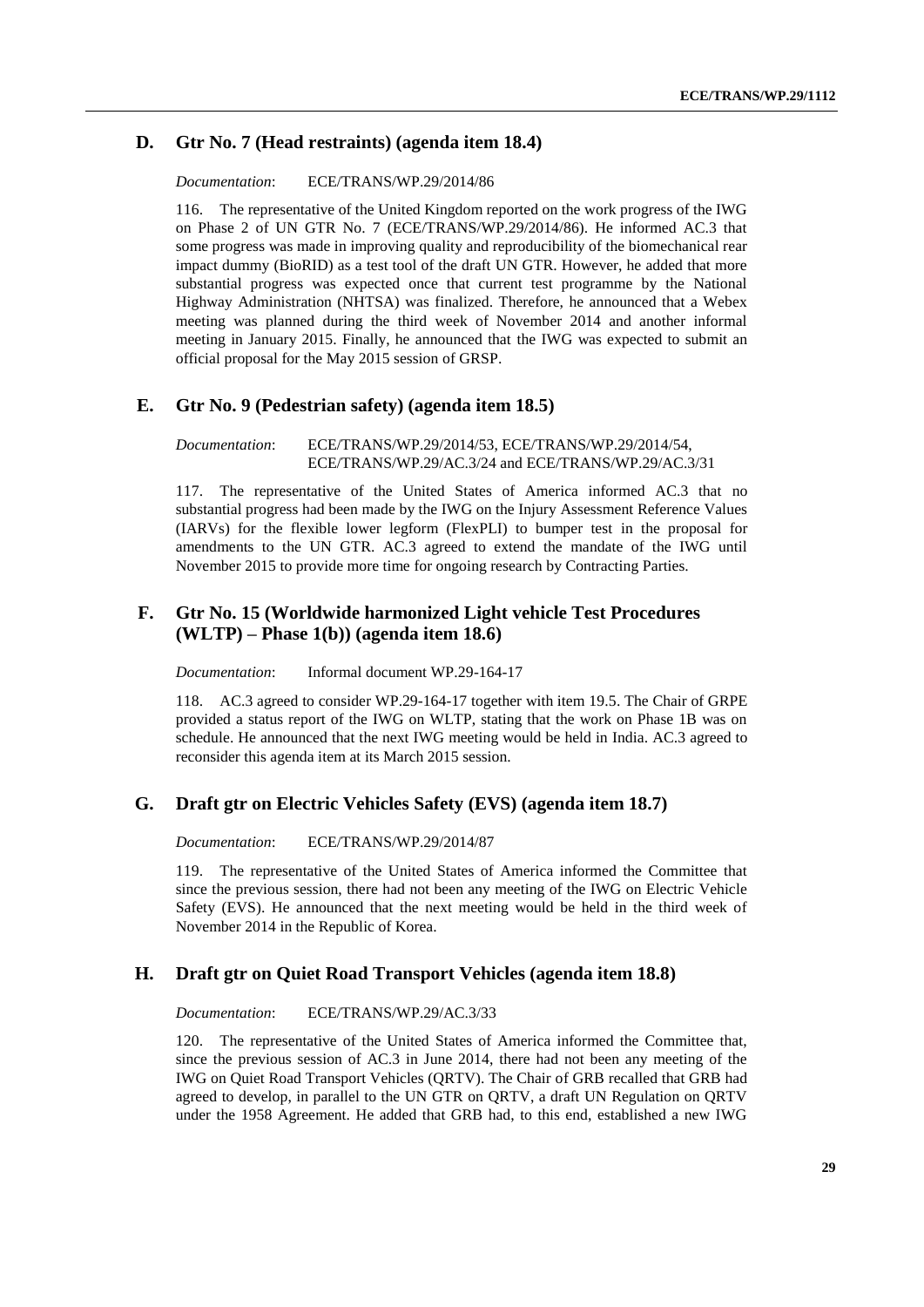(see para. 29 above) that had already started its activities. He informed AC.3 that the next meetings of the new IWG would take place in December 2014 and January 2015. He added that, depending on the progress made by this IWG, GRB would discuss, at its next session in January 2015, whether a draft UN GTR on QRTV could be finalized within the deadline of November 2015 or whether WP.29 should be requested to extend it.

#### <span id="page-29-0"></span>**I. Gtr No. 6 (Safety glazing) (agenda item 18.9)**

*Documentation*: Informal documents WP.29-164-24 and WP.29-164-25

121. Referring to the decision taken by WP.29 under agenda item 8.9 (see para. 94 above), AC.3 considered the proposal of authorization to develop an amendment to the UN GTR (WP.29-164-25) and the draft ToR of the IWG (WP.29-164-24). AC.3 endorsed, in principle, the proposal of authorization and the establishment of the IWG as proposed by the representative of Korea. The secretariat was requested to distribute WP.29-164-25 with an official symbol for consideration at the March 2015 session. AC.3 agreed to resume consideration of a revised version of the ToR prepared by the IWG and then endorsed by GRSG at its May 2015 session.

### <span id="page-29-1"></span>**XXI. Items on which the exchange of views and data should continue or begin (agenda item 19)**

#### <span id="page-29-2"></span>**A. Vehicle crash compatibility (agenda item 19.1)**

122. No new information was provided for this agenda item.

#### <span id="page-29-3"></span>**B. Intelligent Transport Systems (agenda item 19.2)**

123. The Chair of AC.3 recalled the discussion of this week on this subject (see agenda item 2.3, paras. 20 and 21). The representative of Japan stressed the need for rapid progress on this item. The representative of EU reported that this item was under discussion at the Council of Ministers of EU and that he anticipated being in the position to make a presentation about the expectations in terms of regulatory development and on future actions in the framework of WP.29.

### <span id="page-29-4"></span>**C. Road illumination technologies (agenda item 19.3)**

124. No new information was provided for this agenda item.

#### <span id="page-29-5"></span>**D. Harmonization of side impact (agenda item 19.4)**

125. No new information was provided for this agenda item.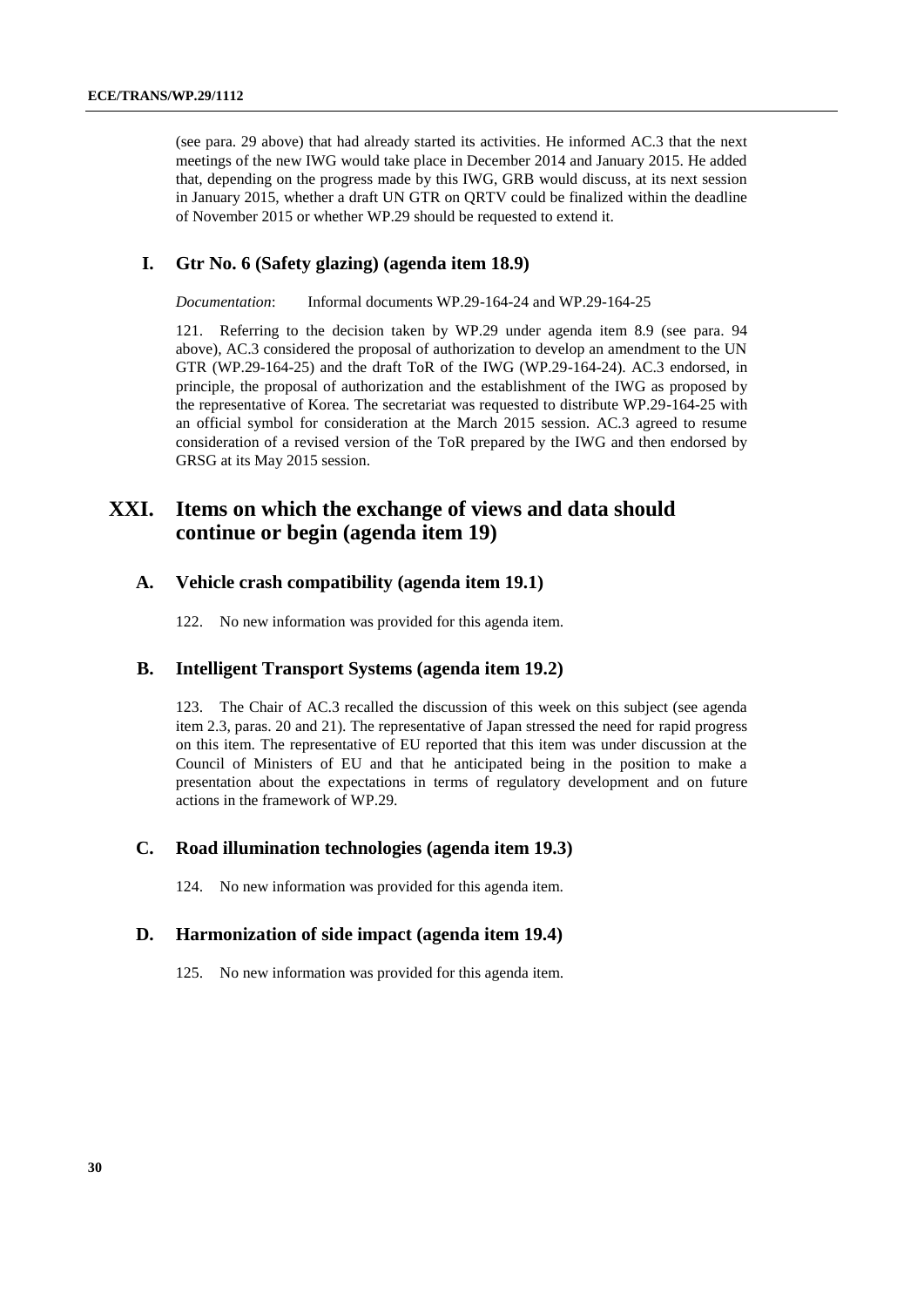### <span id="page-30-0"></span>**E. Electric vehicles and the environment (EVE) (agenda item 19.5)**

*Documentation*: ECE/TRANS/WP.29/2014/81, ECE/TRANS/WP.29/2014/88 Informal documents WP.29-164-07, WP.29-164-15 and WP.29-164-17

126. The representative of Canada introduced ECE/TRANS/WP.29/2014/81, prepared by the IWG on EVE. AC.3 endorsed this proposal and requested the secretariat, together with the leadership team of EVE, to determine how to label and where to place the document on the UNECE website.

127. The representative of Canada presented ECE/TRANS/WP.29/2014/88, proposing an extension to the mandate of EVE. The representative of EU introduced WP.29-164-07 expressing concerns on the drafted mandate in ECE/TRANS/WP.29/2014/88.

128. The representative of Canada stated that EVE had taken note of the content of WP.29-164-17 and that WP.29-164-15 included the corresponding amendments. The representative of EU agreed with the draft proposal as amended WP.29-164-15. AC.3 adopted ECE/TRANS/WP.29/2014/88 as amended by WP.29-164-15 and requested the secretariat to prepare the corresponding AC.3 document.

### <span id="page-30-1"></span>**F. Specifications for the 3-D H point machine (agenda item 19.6)**

129. The representative of Germany informed AC.3 that a more detailed discussion on the ToR and the timeline for the mandate of IWG would be discussed at the December 2014 session of GRSP.

### <span id="page-30-2"></span>**G. Hydrogen and Fuel Cell vehicles (HFCV) (Gtr No. 13) – Phase 2 (agenda item 19.7)**

130. No new information was provided for this agenda item.

#### <span id="page-30-3"></span>**H. New technologies not yet regulated (agenda item 19.8)**

131. No new information was provided for this agenda item.

# <span id="page-30-4"></span>**XXII. Proposals to develop new gtrs and/or amendments to established gtrs, not included under agenda items 18 and 19, if any (agenda item 20)**

132. No new proposal was raised.

# <span id="page-30-5"></span>**XXIII. Exchange of information on new priorities to be included in the programme of work (agenda item 21)**

*Documentation*: Informal document WP.29-164-12-Rev.2

133. The representative of the Republic Korea recalled the discussion on this item at the previous session of AC.3. He introduced WP.29-164-12-Rev.2 proposing ToR and Rules of Procedure for the IWG on Vehicle Indoor Air Quality (VIAQ). AC.3 endorsed the proposed action plan to, in a first stage, collect information, review existing standards and develop recommendations. AC.3 noted the several aspects linked to VIAQ including safety matters.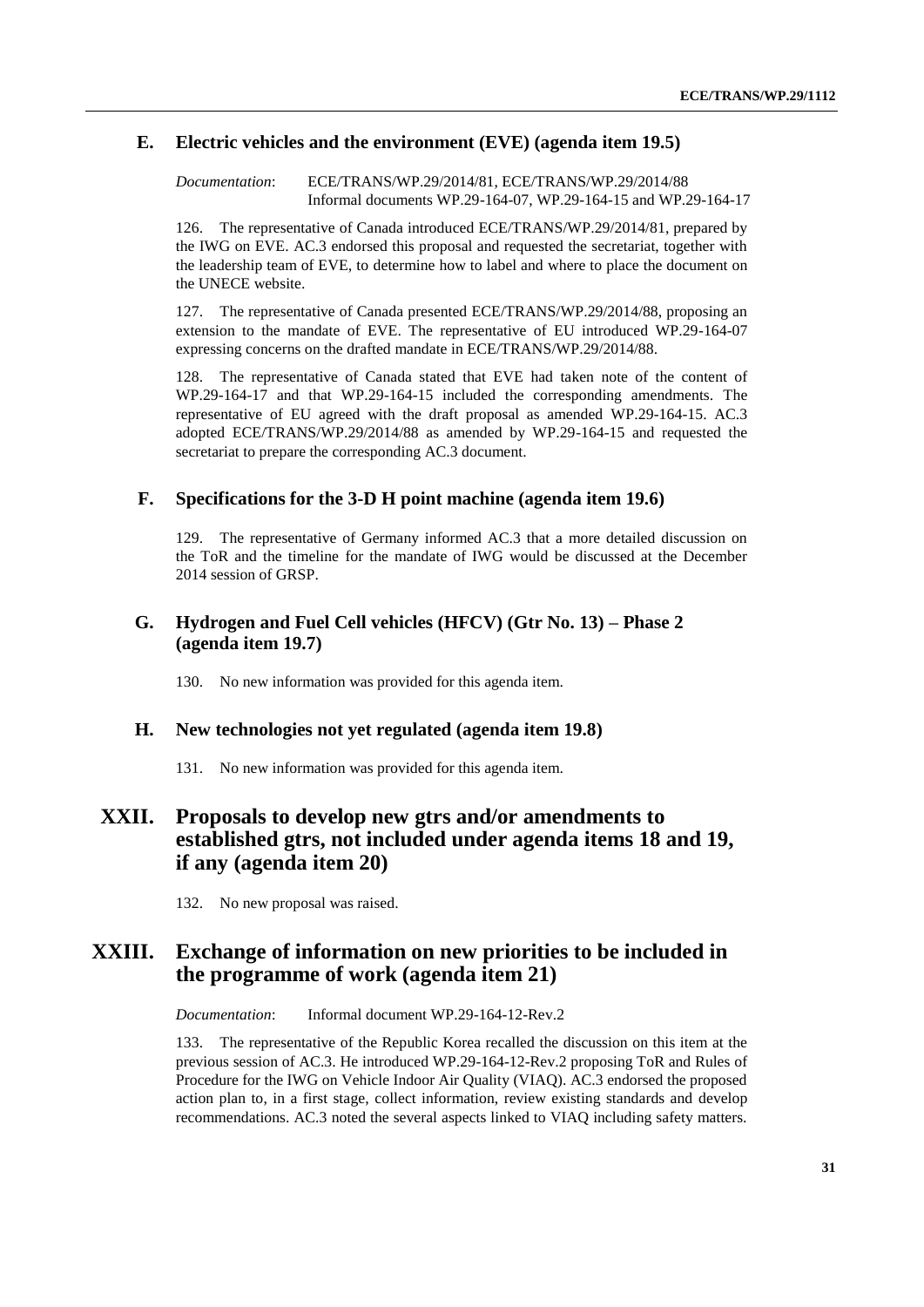AC.3 agreed to refer this informal document to GRPE and to delete at this stage this subject of the AC.3 agenda. It was agreed that the Chair of GRPE would regularly report back to WP.29 and AC.3.

### <span id="page-31-0"></span>**XXIV. Other business (agenda item 22)**

134. The Chair of AC.3 noted with appreciation the contributions to the 1998 Agreement work by Messrs. S. McCauley, B. Gauvin, M. Gorskowski and J.-L. Marduel.

### <span id="page-31-1"></span>**D. Administrative Committee of the 1997 Agreement**

# <span id="page-31-2"></span>**XXV. Establishment of the Committee AC.4 and election of officers for the year 2015 (agenda item 23)**

135. Following the recommendation of WP.29, the Administrative Committee AC.4 did not convene (see paras. 12 and 18 above).

### <span id="page-31-3"></span>**XXVI. Amendments to Rules Nos. 1 and 2 (agenda item 24)**

*Documentation*: ECE/TRANS/WP.29/2013/132/Rev.1, ECE/TRANS/WP.29/2013/133/Rev.1

136. No supplementary information was provided beyond agenda item 7.2. (see paras. 77 to 79 above).

# <span id="page-31-4"></span>**XXVII. Other business (agenda item 25)**

137. No subject was raised under this item.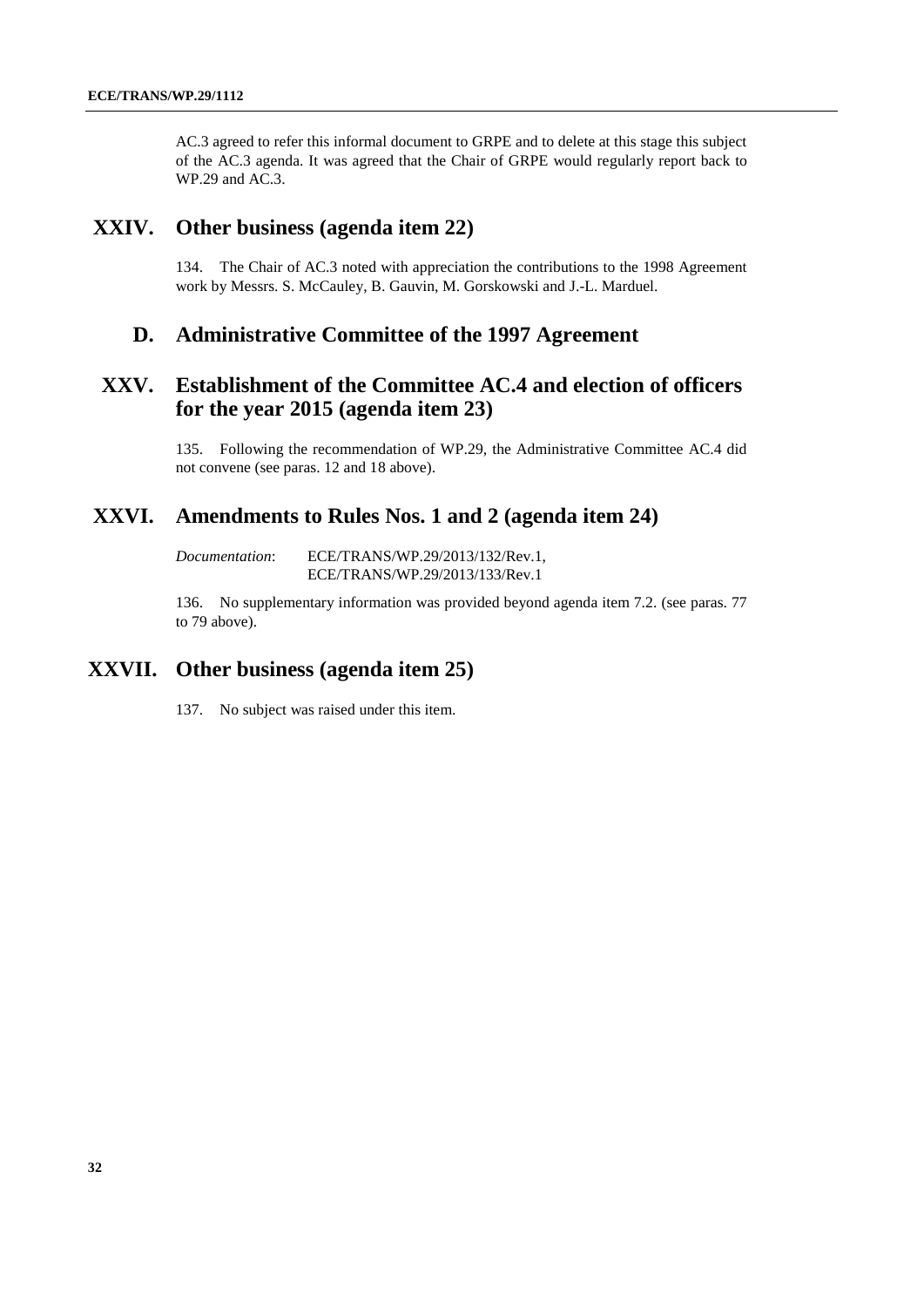# <span id="page-32-0"></span>**Annex I**

# <span id="page-32-1"></span>**List of informal documents (WP.29-164-…) distributed without a symbol during the 164th session**

| No.         | Transmitted by                 | Agenda<br>item | Language | Title                                                                                                                                                                                      | Follow-up |
|-------------|--------------------------------|----------------|----------|--------------------------------------------------------------------------------------------------------------------------------------------------------------------------------------------|-----------|
| 1/<br>Rev.1 | Secretariat                    | 2.2            | E        | Calendar of meeting of WP.29, GRs<br>and Committees for 2015, to be<br>confirmed by conference services                                                                                    | (a)       |
| 2/<br>Rev.1 | Secretariat                    | 2.2            | E        | Working Parties, Informal Working<br>Groups and Chairmanship<br>(14/11/2014)                                                                                                               | (a)       |
| 3           | Secretariat                    | 4.9.1          | E        | Proposal for amendments to<br>ECE/TRANS/WP.29/2014/74<br>(Regulation No. 49)                                                                                                               | (a)       |
| 4           | <b>GRRF</b>                    | 14.1           | E        | Amendments adopted by GRRF to<br>ECE/TRANS/WP.29/2013/63 (Draft<br>GTR on Tyres) and<br>ECE/TRANS/WP.29/2013/122<br>(Technical report)                                                     | (b)       |
| 5           | GRSG at its<br>$107th$ session | 4.14.1         | E        | Withdrawal by GRSG of<br>ECE/TRANS/WP.29/2014/76<br>(Regulation No. $107 - M2$ and M3<br>vehicles)                                                                                         | (a)       |
| 6           | <b>GRSG</b>                    | 4.7.1          | E        | Amendments adopted by GRSG to<br>ECE/TRANS/WP.29/2014/65<br>(Regulation No. 34 -Prevention of<br>fire risks)                                                                               | (b)       |
| 7           | European<br>Union              | 19.5           | E        | Proposal for amendments to<br>ECE/TRANS/WP.29/2014/88 on the<br>authorization to conduct research and<br>develop new regulations on<br>environmental requirements for<br>electric vehicles | (a)       |
| 8           | Netherlands                    | 4.4            | E        | Proposal for clarification of Article<br>12 of draft Revision 3 of the 1958<br>Agreement as formulated in<br>document<br>ECE/TRANS/WP.29/2014/53                                           | (d)       |
| 9           | Russian<br>Federation          | 4.4            | E/R      | The Russian Federation position in<br>regard to draft Revision 3 of the<br>1958 Geneva Agreement                                                                                           | (d)       |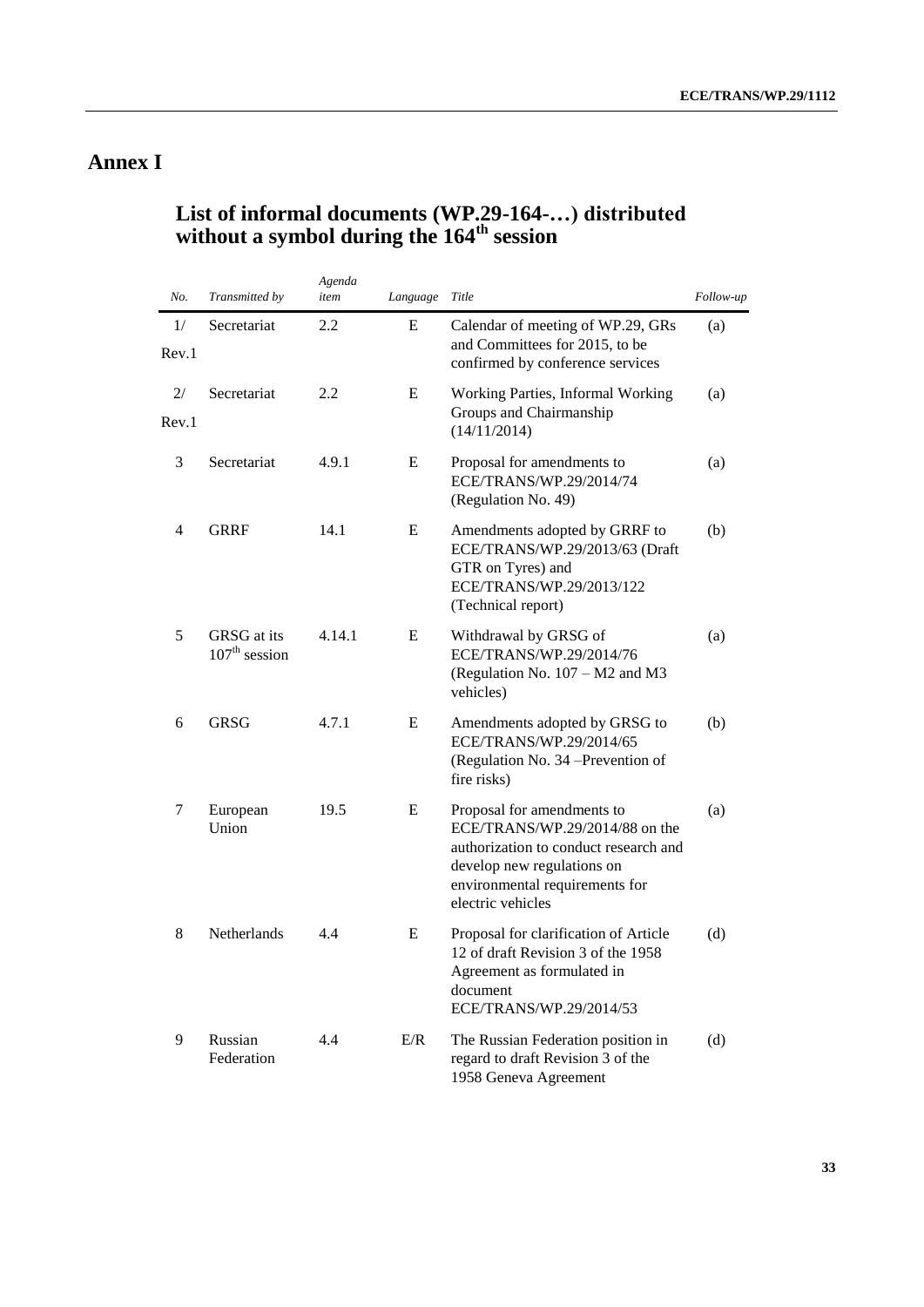#### **ECE/TRANS/WP.29/1112**

| No.          | Transmitted by                                                           | Agenda<br>item                                                                                                                    | Language | Title                                                                                                                                                  | Follow-up |
|--------------|--------------------------------------------------------------------------|-----------------------------------------------------------------------------------------------------------------------------------|----------|--------------------------------------------------------------------------------------------------------------------------------------------------------|-----------|
| 10           | Secretariat                                                              | 4.2.2                                                                                                                             | E        | Guidelines on amendments to UN<br>Regulations                                                                                                          | (e)       |
| 11           | Secretariat                                                              | 2.2                                                                                                                               | E        | Reorganization of the secretariat                                                                                                                      | (a)       |
| 12/<br>Rev.2 | Republic of<br>Korea                                                     | 8.8 and<br>21                                                                                                                     | E        | Terms of reference and rules of<br>procedure for the Informal Working<br>Group on Vehicle Indoor Air Quality<br>(VIAQ)                                 | (a)       |
| 13           | Japan                                                                    | 4.13.1                                                                                                                            | E        | Japanese Position on the draft UN<br>Regulation on hydrogen and fuel cell<br>vehicles                                                                  | (a)       |
| 14           | Australia,<br>Japan, Malaysia<br>and the Russian<br>Federation           | E<br>4.4<br>Increase of the majority threshold for<br>adopting new UN Regulations and<br>amendments to existing UN<br>Regulations |          | (a)                                                                                                                                                    |           |
| 15           | EVE secretariat 19.5                                                     |                                                                                                                                   | E        | Proposal for amendments to<br>ECE/TRANS/WP.29/2014/88                                                                                                  | (b)       |
| 16           | European<br>Commission                                                   | 8.1                                                                                                                               | E        | 2014 update on enforcement policies<br>and developments in the EU type-<br>approval legislation for automotive<br>products                             | (a)       |
| 17           | European<br>Commission                                                   | 18.6 and<br>19.5                                                                                                                  | E        | Work of WLTP on electrified<br>vehicles (EV): phase 1b, 2 and 3                                                                                        | (a)       |
| 18           | GRE IWG SLR 3.6.4                                                        |                                                                                                                                   | E        | Simplification of Regulations Light<br>Sources Regulations Nos. 37, 99,<br>128                                                                         | (a)       |
| 19           | Secretariat                                                              | 8.7                                                                                                                               | E        | <b>United Nations Economic</b><br>Commission for Europe Plan to<br>implement the United Nations<br>Decade of Action for Road Safety<br>$(2011 - 2020)$ | (c)       |
| 20           | Secretariat                                                              | 5.1 and<br>18                                                                                                                     | E        | Status of the 1998 Agreement of the<br>global registry and of the<br>compendium of candidates                                                          | (a)       |
| 21           | Chair and Co-<br>vice Chairs of<br><b>IWVTA</b><br><b>Informal Group</b> | 4.3                                                                                                                               | E        | UN Regulation No. 0 Second draft -<br>Uniform provisions concerning<br>International Whole Vehicle Type<br>Approval (IWVTA)                            | (a)       |
| 22/<br>Rev.1 | Chair and Co-<br>vice Chairs of<br><b>IWVTA</b><br><b>Informal Group</b> | 4.3                                                                                                                               | E        | UN Regulation No. 0 second draft<br>submitted to WP.29 at its 164 <sup>th</sup><br>session for consideration                                           | (a)       |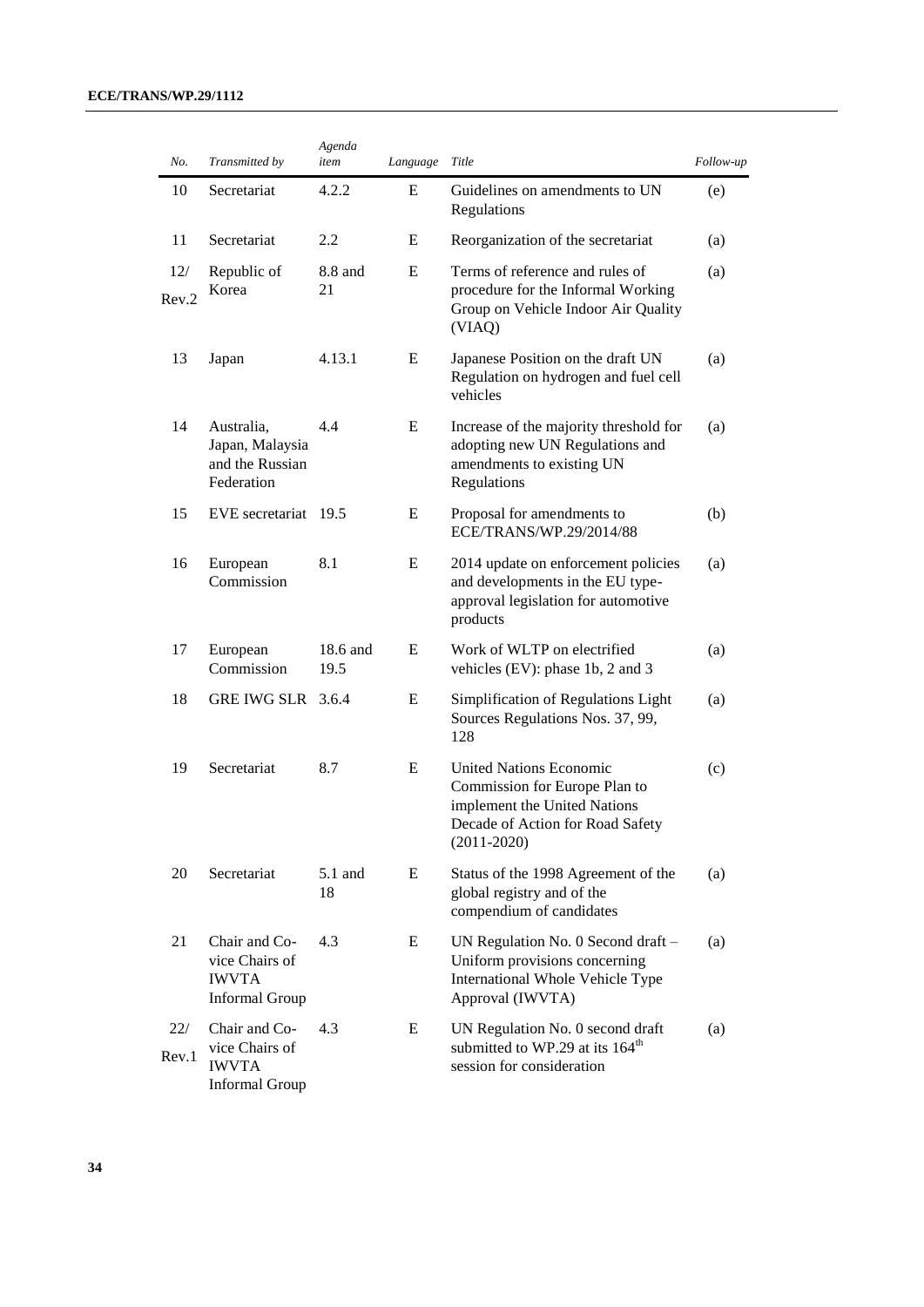#### **ECE/TRANS/WP.29/1112**

| No. | Transmitted by                                                             | Agenda<br>item | Language | Title                                                                                                                                                                                                              | Follow-up |
|-----|----------------------------------------------------------------------------|----------------|----------|--------------------------------------------------------------------------------------------------------------------------------------------------------------------------------------------------------------------|-----------|
| 23  | <b>OICA</b>                                                                | 4.4            | E        | OICA proposal to amend draft<br>Revision 3 of the 1958 Agreement<br>(ECE/TRANS/WP.29/2014/53)                                                                                                                      | (d)       |
| 24  | Republic of<br>Korea                                                       | 8.9            | E        | Terms of Reference and Rules of<br>Procedure for the Informal Working<br>Group on Panoramic Sunroof<br>Glazing (PSG)                                                                                               | (a)       |
| 25  | Republic of<br>Korea                                                       | 8.9            | E        | Request for a mandate for the<br>Informal Group to develop<br>amendments to UN GTR No. 6 on<br>Safety Glazing (Panoramic Sunroof<br>Glazing)                                                                       | (d)       |
| 26  | Secretariat                                                                | 4.2.1          | E        | Use of private standards in<br>Regulations managed by WP.29 -<br>Best practices                                                                                                                                    | (f)       |
| 27  | Secretariat                                                                | 2.4            | E        | How to deal with advanced<br>automations and self-driving<br>technologies?                                                                                                                                         | (a)       |
| 28  | Informal<br><b>Working Group</b><br>on Intelligent<br>Transport<br>Systems | 2.4            | E        | Draft Proposal for Terms of<br>Reference of ITS/Automated Driving<br><b>Informal Working Group</b>                                                                                                                 | (a)       |
| 29  | Secretariat                                                                | 12 to 15       | E        | Executive Committee of the 1998<br>Agreement – Forty-second session –<br>Consideration and vote by AC.3 of<br>draft global technical regulations<br>and/or draft amendments to<br>established gtrs (November 2014) | (a)       |
| 30  | European<br>Union                                                          | 4.4            | E        | Draft Declaration by the European<br>Commission Services on behalf of<br>the European Union and its Member<br><b>States</b>                                                                                        | (a)       |
| 31  | <b>OICA</b>                                                                | 8.5            | E        | AECS: draft UN Regulation -<br>Industry observations based on the<br>current developments at the informal<br>group                                                                                                 | (a)       |

#### *Notes:*

(a) Consideration completed or to be superseded.

(b) Adopted.

(c) Continue consideration at the next session as an informal document.

(d) Continue consideration at the next session with an official symbol.

(e) Referred back to IWVTA.

(f) Referred back to GRPE and GRRF.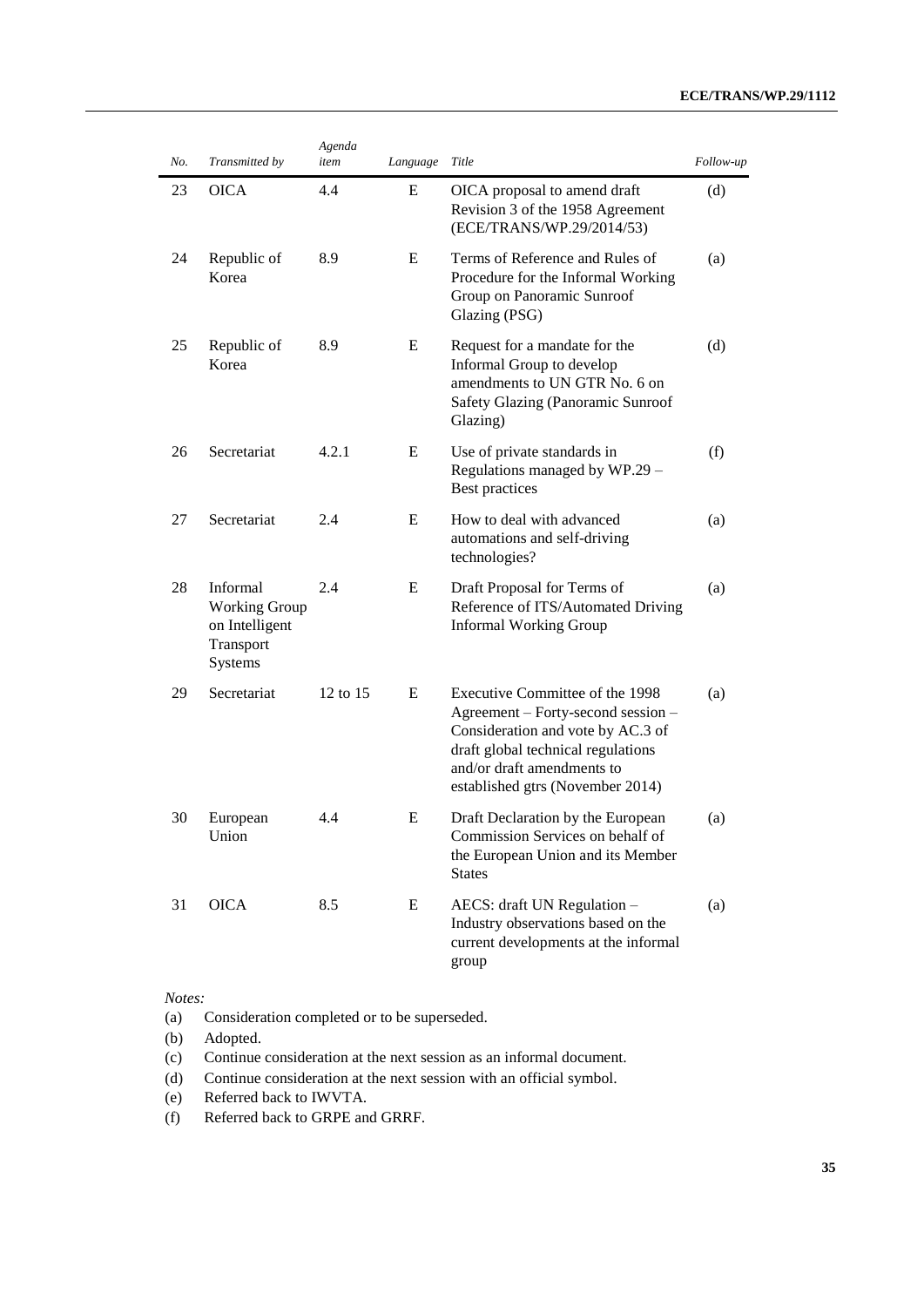# **Annex II**

# <span id="page-35-0"></span>**Calendar of Meetings of WP.29, GRs and Committees for 2015**

| $\mathit{Month}$             | Meeting (title and session No.)                                                                                                                                                                                                                                                                                                 | Dates<br>proposed                    | Schedule                                     | Half-<br>days  | <i>Interpretation</i> | Salle | 12 weeks<br>deadline | Delegates |
|------------------------------|---------------------------------------------------------------------------------------------------------------------------------------------------------------------------------------------------------------------------------------------------------------------------------------------------------------------------------|--------------------------------------|----------------------------------------------|----------------|-----------------------|-------|----------------------|-----------|
| <b>JANUARY</b>               | Working Party on Pollution and Energy (GRPE) (70 <sup>th</sup> session)                                                                                                                                                                                                                                                         | $13-16$                              | p.m./a.m.                                    | 6              | Yes                   |       | 17.10.2014           | 150       |
| <b>JANUARY</b>               | Working Party on Noise (GRB) (61 <sup>st</sup> session)                                                                                                                                                                                                                                                                         | 27-29                                | p.m./p.m.                                    | 5              | Yes                   |       | 31.10.2014           | 80        |
| <b>FEBRUARY</b>              | Working Party on Brakes and Running Gear (GRRF) (79 <sup>th</sup> session)                                                                                                                                                                                                                                                      | $16-20$                              | p.m./a.m.                                    | 8              | Yes                   |       | 21.11.2014           | 100       |
| <b>MARCH</b>                 | Administrative Committee for the Coordination of Work (WP.29/AC.2) (117 <sup>th</sup> session)                                                                                                                                                                                                                                  | 9                                    | a.m./p.m.                                    | $\overline{2}$ | N <sub>o</sub>        |       |                      | 35        |
| <b>MARCH</b>                 | World Forum for Harmonization of Vehicle Regulations (WP.29) (165 <sup>th</sup> );<br>Admin. Committee of the 1958 Agreement (AC.1: 59 <sup>th</sup> session);<br>Executive Committee of the 1998 Agreement (AC.3: 43 <sup>th</sup> session);<br>Admin. Committee of the 1997 Agreement (AC.4: 12 <sup>th</sup> session)        | $10-13$<br>(11)<br>$11 - 12$<br>12)  | a.m./a.m.<br>(p.m.<br>p.m./a.m.<br>$p.m.$ )  | $\overline{7}$ | Yes                   |       | 19.12.2014           | 160       |
| <b>APRIL</b>                 | Working Party on Lighting and Light-Signalling (GRE) (73 <sup>rd</sup> session)                                                                                                                                                                                                                                                 | $14-17$                              | a.m./p.m.                                    | 8              | Yes                   |       | 16.01.2015           | 100       |
| <b>MAY</b>                   | Working Party on General Safety Provisions (GRSG) (108 <sup>th</sup> session)                                                                                                                                                                                                                                                   | $4 - 8$                              | p.m./a.m.                                    | 8              | Yes                   |       | 06 02.2015           | 100       |
| MAY                          | Working Party on Passive Safety (GRSP) (57 <sup>th</sup> session)                                                                                                                                                                                                                                                               | 18-22                                | p.m./a.m.                                    | 8              | Yes                   |       | 20.02.2014           | 90        |
| <b>JUNE</b>                  | Working Party on Pollution and Energy (GRPE) (71 <sup>st</sup> session)                                                                                                                                                                                                                                                         | $9 - 12$                             | p.m./a.m.                                    | 6              | Yes                   |       | 06.03.2014           | 150       |
| <b>JUNE</b>                  | Administrative Committee for the Coordination of Work (WP.29/AC.2) (118 <sup>th</sup> session)                                                                                                                                                                                                                                  | 22                                   | a.m./p.m.                                    | $\overline{2}$ | No                    |       | ---                  | 35        |
| <b>JUNE</b>                  | World Forum for Harmonization of Vehicle Regulations (WP.29) (166 <sup>th</sup> session);<br>Admin. Committee of the 1958 Agreement (AC.1: 60 <sup>th</sup> session);<br>Executive Committee of the 1998 Agreement (AC.3: 44 <sup>th</sup> session);<br>Admin. Committee of the 1997 Agreement (AC.4: 13 <sup>th</sup> session) | $23 - 26$<br>(24)<br>$24 - 25$<br>25 | a.m./a.m.<br>(p.m.<br>p.m./a.m.<br>$p.m.$ )  | $\overline{7}$ | Yes                   |       | 27.03.2015           | 160       |
| <b>SEPTEMBER</b>             | Working Party on Noise (GRB) (62 <sup>nd</sup> session)                                                                                                                                                                                                                                                                         | $1 - 3$                              | p.m./p.m.                                    | 5              | Yes                   |       | 05.06.2015           | 80        |
| <b>SEPTEMBER</b>             | Working Party on Brakes and Running Gear (GRRF) (80 <sup>th</sup> session)                                                                                                                                                                                                                                                      | $15 - 18$                            | p.m./p.m.                                    | $\overline{7}$ | Yes                   |       | 19.06.2015           | 100       |
| SEPTEMBER/<br><b>OCTOBER</b> | Working Party on General Safety Provisions (GRSG) (109 <sup>th</sup> session)                                                                                                                                                                                                                                                   | $29-2$                               | a.m./a.m.                                    | $\overline{7}$ | Yes                   |       | 03.07.2015           | 100       |
| <b>OCTOBER</b>               | Working Party on Lighting and Light-Signalling (GRE) (74 <sup>th</sup> session)                                                                                                                                                                                                                                                 | $20 - 23$                            | p.m./pm.                                     | $\overline{7}$ | Yes                   |       | 24.07.2015           | 95        |
| <b>NOVEMBER</b>              | Administrative Committee for the Coordination of Work (WP.29/AC.2) (119 <sup>th</sup> session)                                                                                                                                                                                                                                  | 9                                    | a.m./p.m.                                    | $\overline{2}$ | N <sub>o</sub>        |       | $\overline{a}$       | 35        |
| <b>NOVEMBER</b>              | World Forum for Harmonization of Vehicle Regulations (WP.29) (167 <sup>th</sup> session);<br>Admin. Committee of the 1958 Agreement (AC.1: 61 <sup>st</sup> session);<br>Executive Committee of the 1998 Agreement (AC.3: 45 <sup>th</sup> session);<br>Admin. Committee of the 1997 Agreement (AC.4: 14 <sup>th</sup> session) | $10-13$<br>11<br>$11 - 12$<br>12     | a.m./a.m.<br>a.m.<br>p.m./a.m.<br>p.m./a.m.  | $\overline{7}$ | Yes                   |       | 14.08.2015           | 160       |
| <b>DECEMBER</b>              | Working Party on Passive Safety (GRSP) (58 <sup>th</sup> session)                                                                                                                                                                                                                                                               | $8 - 11$                             | a.m./a.m.                                    | $\overline{7}$ | Yes                   |       | 11.09.2015           | 80        |
|                              |                                                                                                                                                                                                                                                                                                                                 |                                      | <b>TOTAL: 109 half days</b><br>$= 54.5$ days |                |                       |       |                      |           |

Except the three sessions of the Administrative Committee (WP.29/AC.2) (without interpretation), all sessions are **PUBLIC.**

The sessions scheduled "p.m./a.m." will begin in the afternoon, at 2.30 p.m. on the indicated date and are expected to last to 12.30 p.m. on the indicated date.

The sessions scheduled "p.m./p.m." will begin in the afternoon, at 2.30 p.m. on the indicated date and are expected to last to 5.30 p.m. on the indicated date.

The sessions not marked in the column "schedule" start at 9.30 a.m. on the indicated date and are expected to last to 5.30 p.m. on the indicated date. The sessions of WP.29/AC.2 and of the World Forum (WP.29) begin at 10.00 a.m. (the first day only). During the WP.29 sessions, the Administrative Committee of the 1958 Agreement (AC.1) will hold its sessions usually on Wednesday, sessions of the Executive Committee of the 1998 Agreement (AC.3) are expected to be held on Thursday morning, and sessions of the Administrative Committee of 1997 Agreement (AC.4) would be held on Wednesday or Thursday afternoon, if necessary.

*Note*: Geneva Motor Show, Palexpo: **5-15 March 2015**; (Press days: **3 & 4 March 2015)**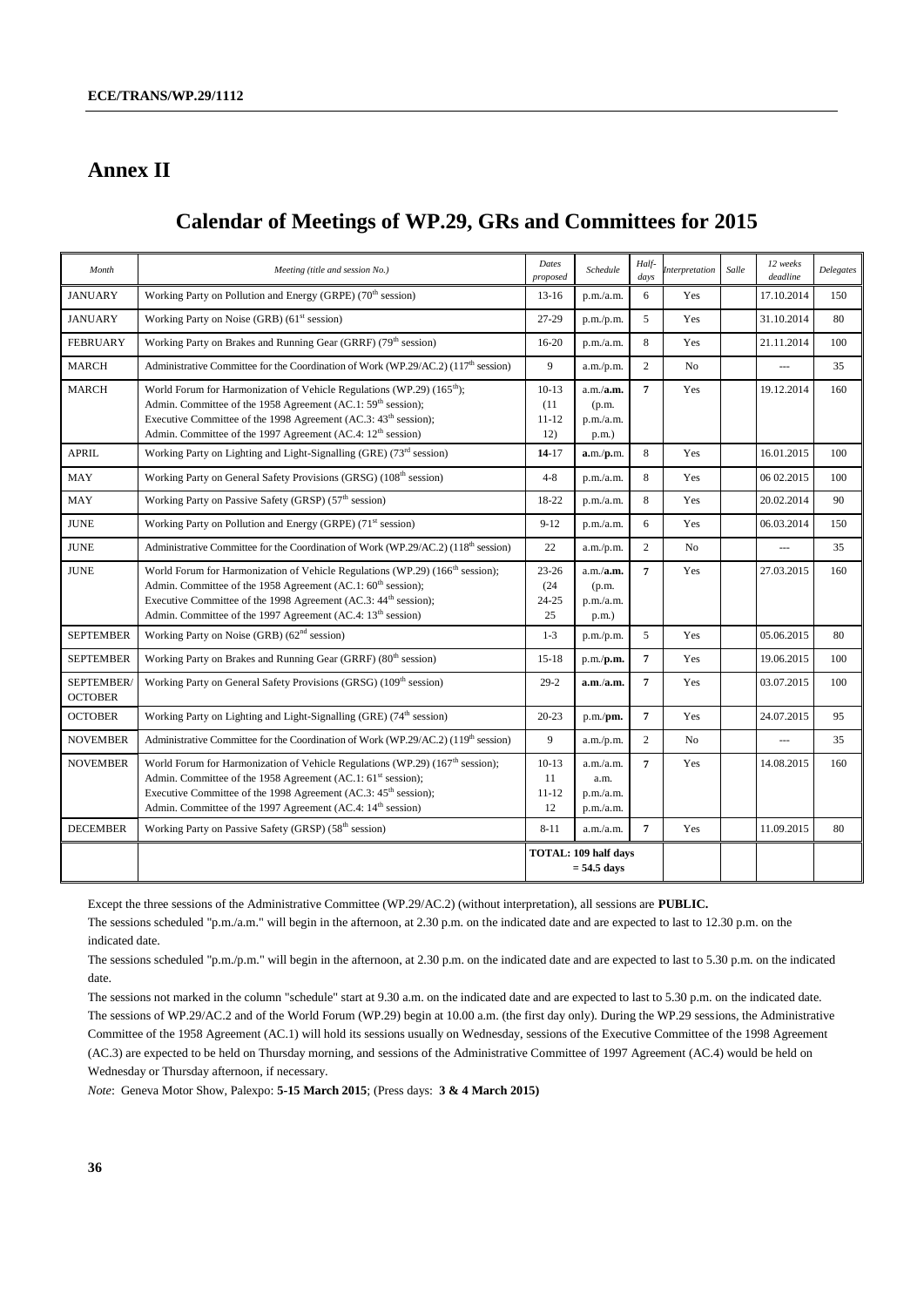### **Annex III**

# <span id="page-36-0"></span>**Amendments to draft Revision 3 to the 1958 Agreement (ECE/TRANS/WP.29/2014/53)**

*Article 1, paragraph 1, amend to read (remove the word "any"):* 

"……

The term "version of a UN Regulation" indicates that a UN Regulation, following its adoption and establishment, may subsequently be amended following the procedures described in this Agreement, in particular Article 12. The unamended UN Regulation as well as the UN Regulation, after integration of **any** subsequent amendment(s), are considered to be separate versions of that UN Regulation.

.<br>. . . . . . "

*Article 12, paragraphs 2. to 5,* amend to read:

"2. An amendment to a UN Regulation will be considered to be adopted unless, within a period of six months from its notification by the Executive Secretary of the United Nations Economic Commission for Europe, more than [one-third] of the Contracting Parties applying the UN Regulation at the time of notification have informed the Secretary-General of their disagreement with the amendment. When an amendment to a UN Regulation is adopted, the Secretary-General shall as soon as possible declare the amendment as adopted and binding upon those Contracting Parties applying the UN Regulation.

- 3. Amendments to a … of the amended UN Regulation.
- 4. Notwithstanding that … earlier versions.

5. All Contracting Parties applying a UN Regulation**, except for Contracting Parties which notified the Secretary-General of their intention to cease applying the UN Regulation,** shall accept approvals granted pursuant to the latest version of that UN Regulation. **A Contracting Party which notified the Secretary-General of its intention to cease applying a UN Regulation shall, during the one-year period mentioned in paragraph 6 of Article 1, accept approvals granted pursuant to the version(s) of the UN Regulation applicable for that Contracting Party at the instance of its notification to Secretary-General**."

*Insert a new Article 16*, to read:

#### "**Article 16**

**This Agreement was done at Geneva in a single copy in the English, French and Russian languages, each text being equally authentic**."

*Appendix, Article 9 (delegation of vote),* shall be deleted.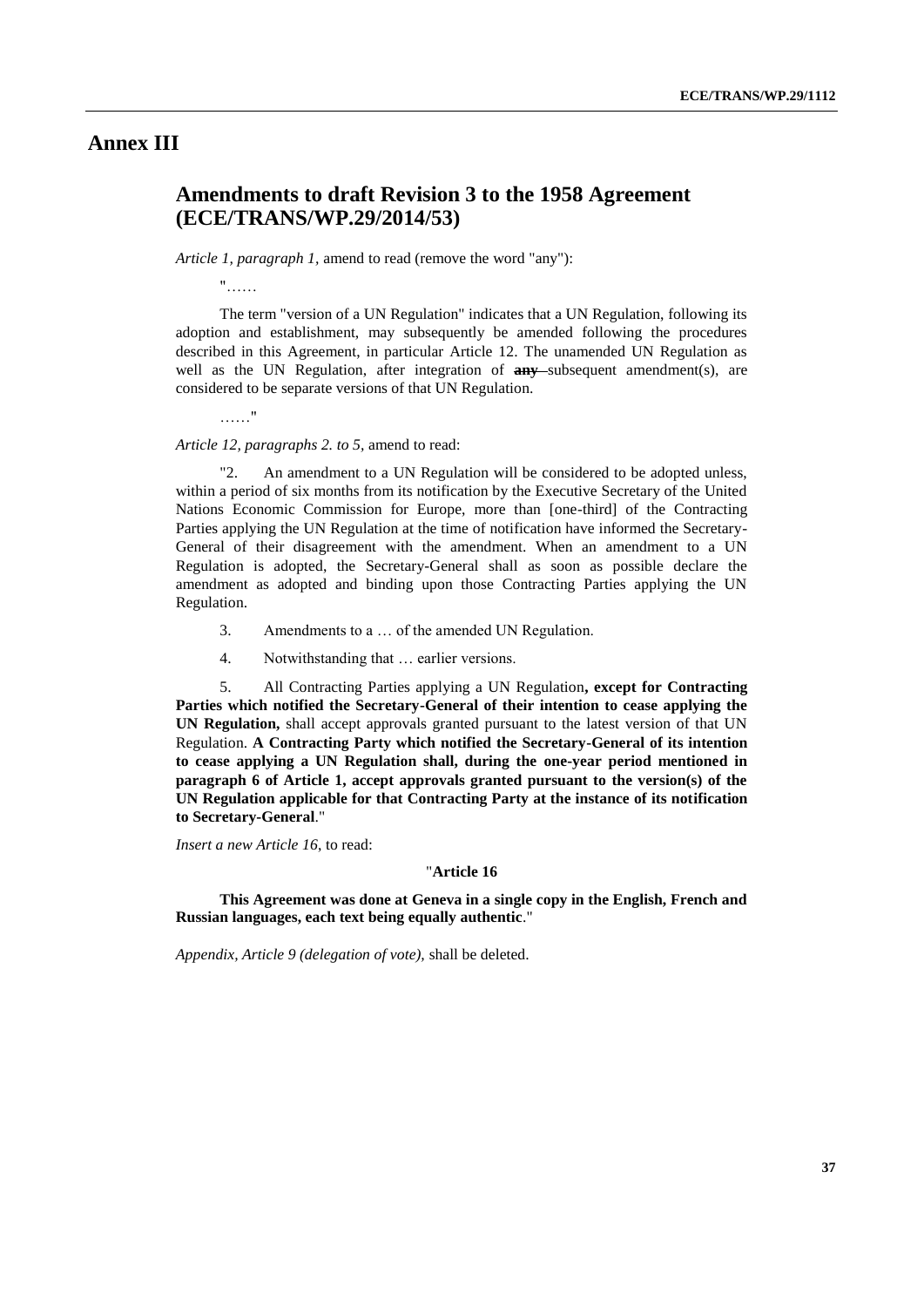# **Annex IV**

# <span id="page-37-0"></span>**Status of the 1998 Agreement of the global registry and of the compendium of candidates\***

# <span id="page-37-1"></span>**Situation on priorities and proposals to develop gtrs as of 4 November 2014**

#### **GRRF**

| <i>Item</i>                                       | Informal group<br>$(Yes-No)$<br>Chair & Vice-<br>Chair | Tech.<br>sponsor | Formal<br>proposal<br>$WP.29$ | (ECE/TRANS/ Proposal for a draft UN GTR<br>(ECE/TRANS/WP.29/) | State of play/Comments                                                                          |
|---------------------------------------------------|--------------------------------------------------------|------------------|-------------------------------|---------------------------------------------------------------|-------------------------------------------------------------------------------------------------|
| UN GTR on<br>Tyres                                | Yes/UK                                                 | France           | AC.3/15                       | [ECE/TRANS/180/Add.<br>16]                                    | AC. 3 established the UN GTR in the<br>Global registry.                                         |
|                                                   |                                                        |                  |                               | [ECE/TRANS/180/Add.<br>16/Appendix 1                          |                                                                                                 |
| UN GTR No. 3 No<br>on motorcycle<br>brake systems |                                                        | Italy            | AC.3/37                       | GRRF/2014/22 amend.<br>by<br>GRRF/78, para. 21                | AC.3 is expected to consider a draft<br>amendment to UN GTR No. 3 at its March<br>2015 session. |

#### **GRSP**

| <i>Item</i>                                                           | Informal group<br>$(Yes-No)$<br>Chair &<br>Vice-Chair | Tech.<br>sponsor  | Formal<br>proposal<br>(ECE/TRANS/<br>$WP.29/$ / | Proposal for a draft UN GTR<br>(ECE/TRANS/WP.29/)                         | State of play/Comments                                                                                                                                                                 |
|-----------------------------------------------------------------------|-------------------------------------------------------|-------------------|-------------------------------------------------|---------------------------------------------------------------------------|----------------------------------------------------------------------------------------------------------------------------------------------------------------------------------------|
| Phase 2 of UN                                                         | Yes/UK                                                | Japan             | AC.3/25/                                        | 2014/86                                                                   | GRSP is expected to consider an informal                                                                                                                                               |
| GTR No. 7<br>(Head                                                    |                                                       |                   | Rev.1                                           | (fourth progress report)                                                  | proposal, addressing all issues, including<br>draft Addendum 1 to the M.R.1 at its                                                                                                     |
| Restraints)                                                           |                                                       |                   |                                                 | GRSP/2013/24                                                              | December 2014 session.                                                                                                                                                                 |
|                                                                       |                                                       |                   |                                                 | (Draft UN GTR)                                                            |                                                                                                                                                                                        |
| Phase 2 of UN<br>GTR No. 9<br>$(Flex-PLI)$<br>(Pedestrian)<br>Safety) | Yes/<br>Germany/<br>Japan                             | Germany/<br>Japan | AC.3/24                                         | GRSP/2014/15<br>(Draft UN GTR)<br>GRSP/2014/16<br>$(5th$ progress report) | <b>GRSP</b><br>discussion<br>will<br>resume<br>at<br><i>its</i><br>December 2014 session on IARVs and on<br>the draft UN GTR, including a possible<br>proposal addressing bumper test. |

<sup>\*</sup> Information on the Contracting Parties (33), the Global Registry and the Compendium of Candidates are in document ECE/TRANS/WP.29/1073/Rev.10.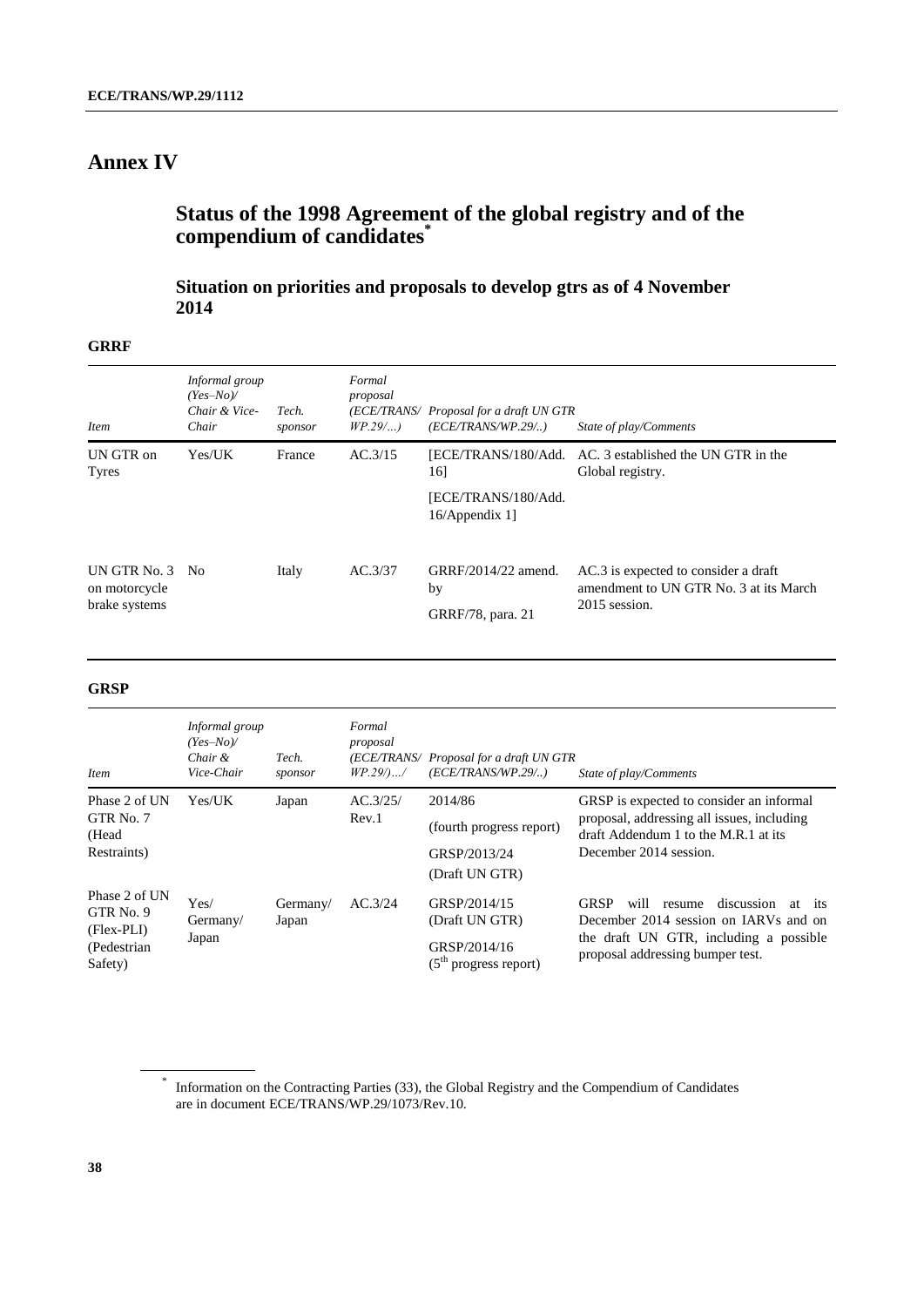| <i>Item</i>                                  | Informal group<br>$(Yes-No)$<br>Chair &<br>Vice-Chair | Tech.<br>sponsor                | Formal<br>proposal<br>$WP.29/$ / | (ECE/TRANS/ Proposal for a draft UN GTR<br>(ECE/TRANS/WP.29/) | State of play/Comments                                                                                                                                                        |
|----------------------------------------------|-------------------------------------------------------|---------------------------------|----------------------------------|---------------------------------------------------------------|-------------------------------------------------------------------------------------------------------------------------------------------------------------------------------|
| Amendment<br>No. $[2]$ to<br>UN GTR No. 9    |                                                       | NL                              | AC.3/31                          | GRSP/2014/2<br>GRSP/2014/5                                    | GRSP will consider a revised proposal<br>concerning points of contact of headform<br>impactors at its December 2014 session<br>addressing the Phase 1 and 2 of the UN<br>GTR. |
| Phase 2 of UN<br><b>GTR No. 13</b><br>(HFCV) |                                                       |                                 |                                  |                                                               | No new information was provided at the<br>November 2014 session of AC.3.                                                                                                      |
| UN GTR No.<br>14 (PSI)                       | Yes/<br>Australia                                     | Australia                       | AC.3/28                          |                                                               | AC.3 adopted Addendum 2 to the M.R.1. to<br>incorporate the 50 <sup>th</sup> percentile World SID<br>dummy at its November 2014 session.                                      |
| UN GTR on<br><b>EVS</b>                      | Yes/USA/<br>EU/<br>Japan/<br>China                    | EUI/<br>Japan/<br>USA/<br>China | AC.3/32                          | 2012/121<br>(ToR)                                             | No new information was provided at the<br>November $2014$ session of AC.3.                                                                                                    |
|                                              |                                                       |                                 |                                  | 2012/122<br>$(1st$ progress report)                           |                                                                                                                                                                               |
|                                              |                                                       |                                 |                                  | WP.29-163-22<br>$(2nd$ progress report)                       |                                                                                                                                                                               |

#### **GRPE**

| <i>Item</i>                                             | Informal group<br>$(Yes-No)$<br>Chair & Vice-<br>Chair | Tech.<br>sponsor                 | Formal<br>proposal<br>(ECE/TRANS/ Proposal for a draft UN GTR<br>$WP.29/$ )/<br>(ECE/TRANS/WP.29/) | State of play/Comments                                                                                                                                                                 |
|---------------------------------------------------------|--------------------------------------------------------|----------------------------------|----------------------------------------------------------------------------------------------------|----------------------------------------------------------------------------------------------------------------------------------------------------------------------------------------|
| Amend. 4 to<br>UN GTR No. 2<br>(WMTC)                   | Yes/EC<br>(EPPR)                                       | EU                               | AC.3/36<br>(based on<br>2013/127)                                                                  | AC.3 agreed to discuss whether the IWG<br>should work on on-board diagnostic (OBD)<br>requirements to be included in another UN<br>GTR than UN GTR No. 5 at its March<br>2015 session. |
| Amend $\overline{3}$ to<br>UN GTR No. 4<br>(WHDC)       | Yes/EC<br>(HDH)                                        | EUI/<br>Japan                    | AC.3/29<br>AC.3/38                                                                                 | GRPE finalized the draft Amend. 3 to<br>UN GTR No. 4 at its June 2014 session.<br>AC.3 is expected to consider the draft GTR at<br>its March 2015 session.                             |
| Amend. 1 to<br>UN GTR No.<br>15<br>(WLTP)               | Yes/Germa<br>ny<br>(WLTP)                              | EII/<br>Japan                    | /2014/30<br>AC.3/39                                                                                | AC.3 noted the progress made by the<br>IWG on the Phase 1b and expected to<br>consider a proposal for Amend. 1 to UN<br>GTR No. 15 in June 2016.                                       |
| Electric<br>vehicles and<br>the<br>environment<br>(EVE) | Yes/USA/<br>China/<br>Japan                            | Canada/<br>China/EI<br>Japan/USA | AC.3/32<br>WP.29-<br>$163-13$                                                                      | AC.3 adopted the extension of the<br>mandate to develop new UN GTRs on<br>electric vehicles.                                                                                           |